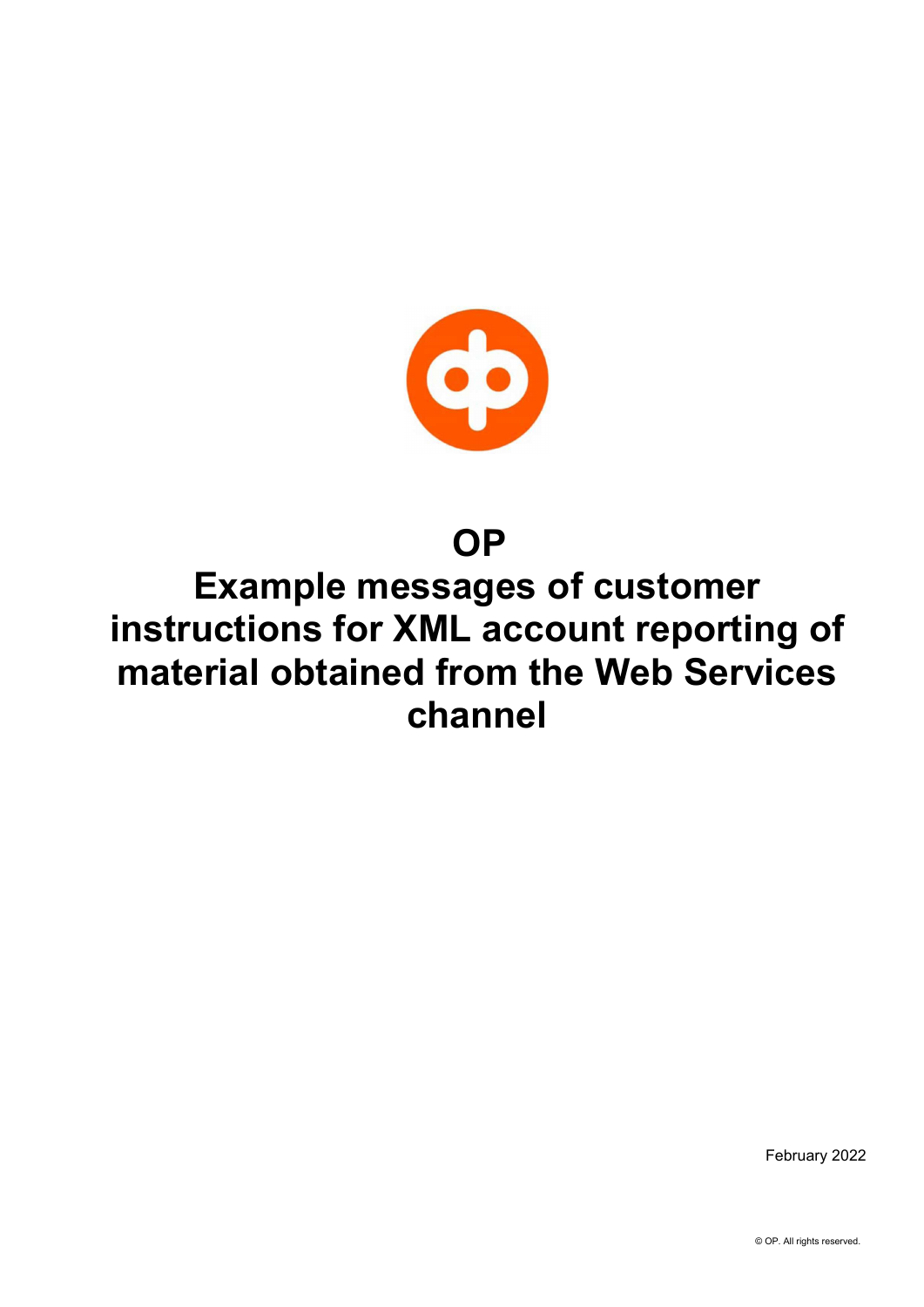

### **B2C EXAMPLE MESSAGES OF**  $2(46)$ **CUSTOMER INSTRUCTIONS**

## Content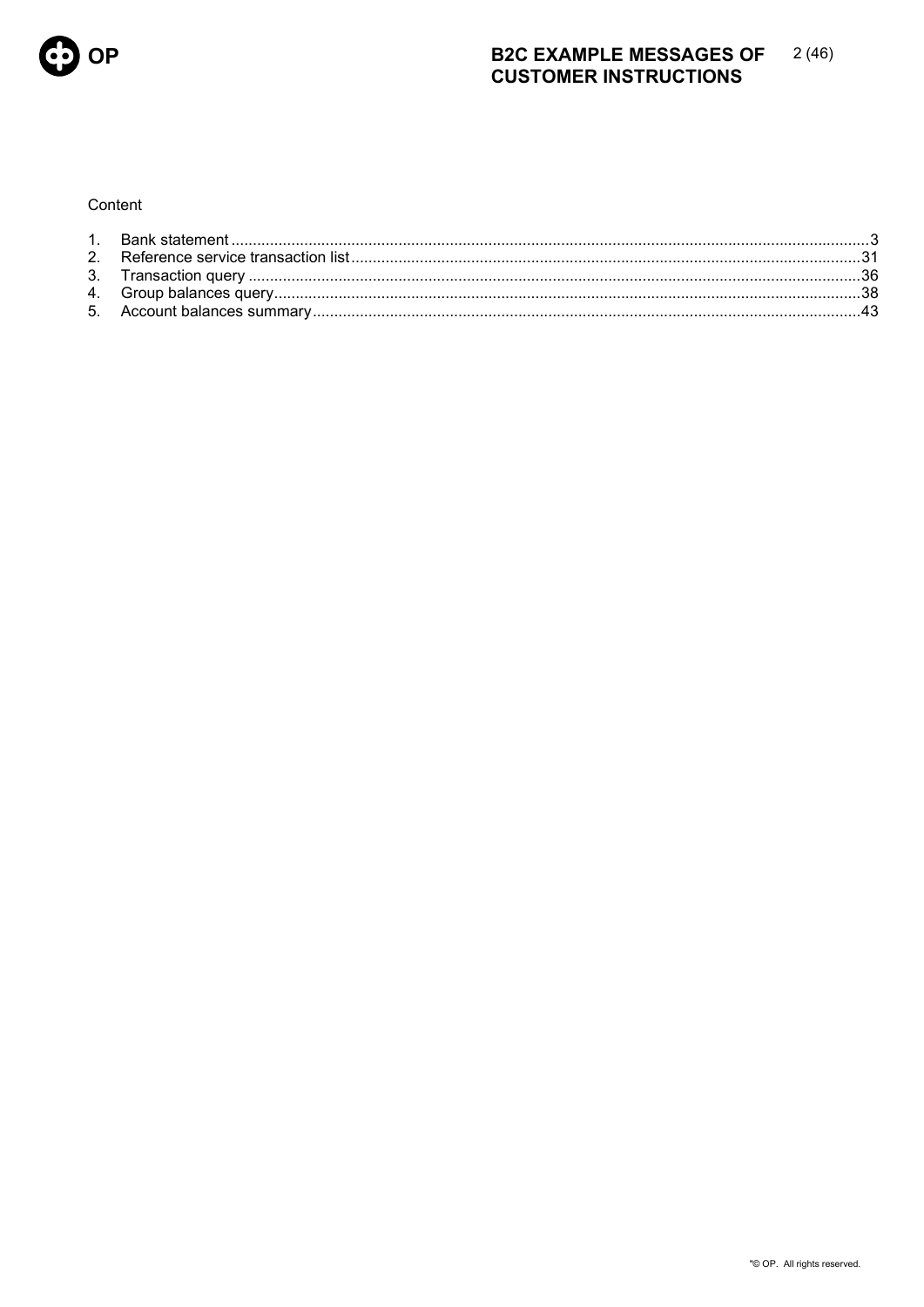

## 1. Bank statement

```
<?xml version="1.0" encoding="UTF-8"?> 
<Document xmlns="urn:iso:std:iso:20022:tech:xsd:camt.053.001.02"><!--Versio 1.4--> 
   <BkToCstmrStmt> 
     <GrpHdr> 
        <MsgId>TI1216.109335052</MsgId> 
        <CreDtTm>2021-12-16T09:34:00+02:00</CreDtTm> 
        <MsgRcpt> 
          <Nm>MERIKARHU OY</Nm> 
          <PstlAdr> 
            <AdrTp>BIZZ</AdrTp> 
            <Dept>0000</Dept> 
          </PstlAdr> 
         <Id>
            <OrgId> 
               <Othr> 
                 <Id>1478523-2</Id> 
                 <SchmeNm> 
                   <Cd>BANK</Cd> 
                 </SchmeNm> 
               </Othr> 
            </OrgId> 
         \langle/Id>
        </MsgRcpt> 
        <MsgPgntn> 
          <PgNb>1</PgNb> 
          <LastPgInd>true</LastPgInd> 
        </MsgPgntn> 
     </GrpHdr> 
     <Stmt> 
        <Id>TI1216.109335052.1</Id> 
        <LglSeqNb>242</LglSeqNb> 
        <CreDtTm>2021-12-16T09:33:00+02:00</CreDtTm> 
        <FrToDt> 
          <FrDtTm>2021-12-13T00:00:00+02:00</FrDtTm> 
          <ToDtTm>2021-12-13T00:00:00+02:00</ToDtTm> 
        </FrToDt> 
        <Acct> 
         <Id>
            <IBAN>FI9250009420108078</IBAN> 
         \langle /Id \rangle <Ccy>EUR</Ccy> 
          <Nm>YRITYSTILI</Nm> 
          <Ownr> 
            <Nm>MERIKARHU OY</Nm> 
           <Id> <OrgId> 
                 <Othr> 
                   <Id>0014785232</Id> 
                 </Othr> 
               </OrgId> 
           \langle/Id>
          </Ownr> 
          <Svcr> 
            <FinInstnId> 
               <BIC>OKOYFIHH</BIC> 
               <Nm>MALLIHARJUN OSUUSPANKKI PITKÄ NIMI</Nm> 
            </FinInstnId> 
          </Svcr> 
       \langleAcct>
```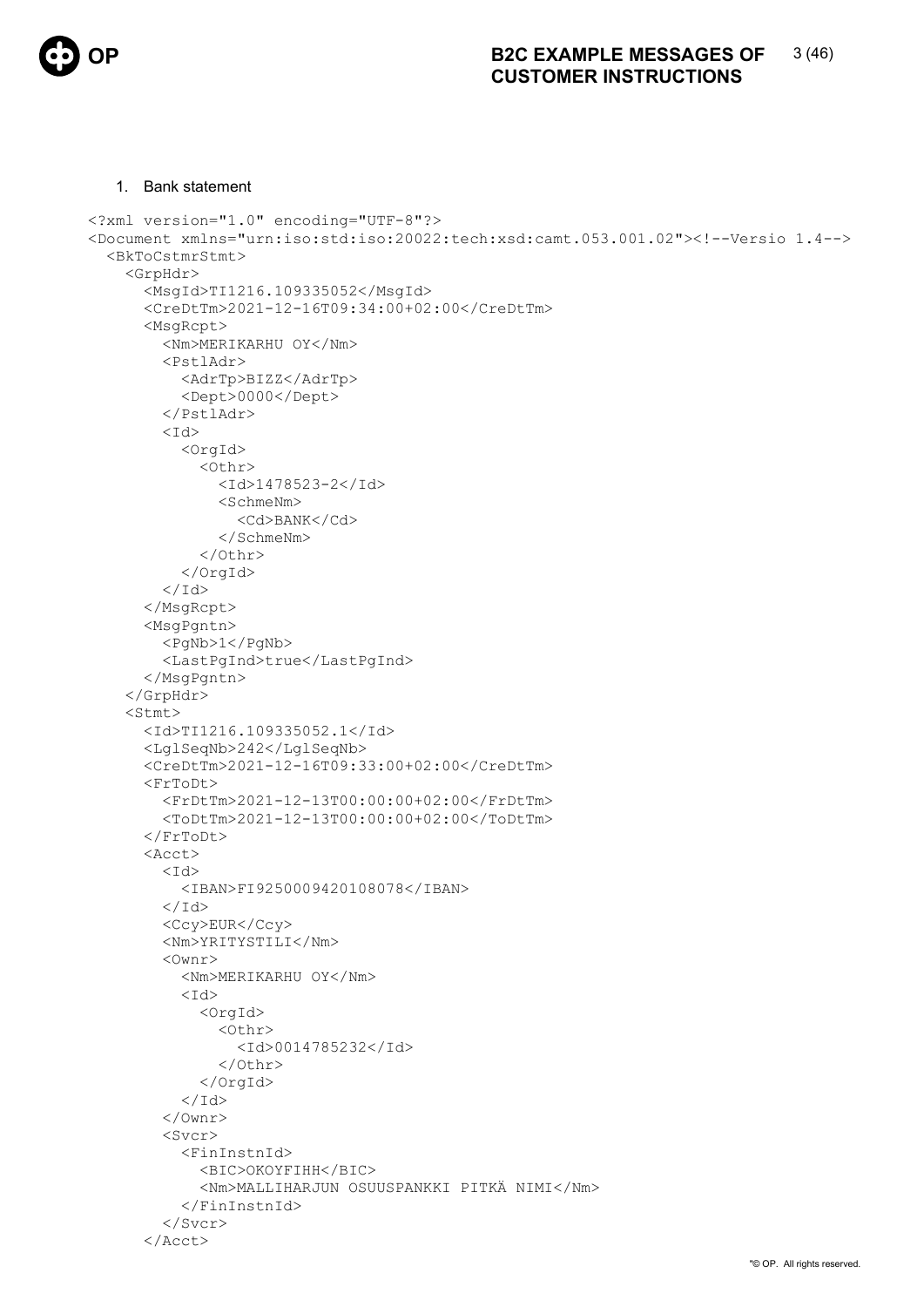

 <Bal>  $<$ Tp $>$  <CdOrPrtry> <Cd>OPBD</Cd> </CdOrPrtry>  $\langle$ Tp> <Amt Ccy="EUR">80222.45</Amt> <CdtDbtInd>CRDT</CdtDbtInd>  $<$ Dt $>$  <Dt>2021-12-12</Dt>  $\langle$ /Dt>  $\langle$ /Bal> <Bal>  $<$ Tp $>$  <CdOrPrtry> <Cd>PRCD</Cd> </CdOrPrtry>  $\rm{<} / \rm{Tp}$  <Amt Ccy="EUR">80222.45</Amt> <CdtDbtInd>CRDT</CdtDbtInd>  $<$ Dt $>$  <Dt>2021-12-12</Dt>  $\langle$ /Dt $\rangle$  $\langle$ /Bal> <Bal> <Tp> <CdOrPrtry> <Cd>CLBD</Cd> </CdOrPrtry>  $\langle$ /Tp> <Amt Ccy="EUR">78469.29</Amt> <CdtDbtInd>CRDT</CdtDbtInd>  $<$ Dt $>$  <Dt>2021-12-13</Dt>  $<$ /Dt>  $\langle$ /Bal> <Bal>  $<$ Tp $>$  <CdOrPrtry> <Cd>CLAV</Cd> </CdOrPrtry>  $\langle$ Tp> <Amt Ccy="EUR">78469.29</Amt> <CdtDbtInd>CRDT</CdtDbtInd>  $**Dt**$  <Dt>2021-12-13</Dt>  $\langle$ /Dt>  $\langle$ /Bal $\rangle$  <TxsSummry> <TtlNtries> <NbOfNtries>11</NbOfNtries> </TtlNtries> <TtlCdtNtries> <NbOfNtries>4</NbOfNtries> <Sum>616.52</Sum> </TtlCdtNtries> <TtlDbtNtries> <NbOfNtries>7</NbOfNtries> <Sum>2369.68</Sum> </TtlDbtNtries> </TxsSummry>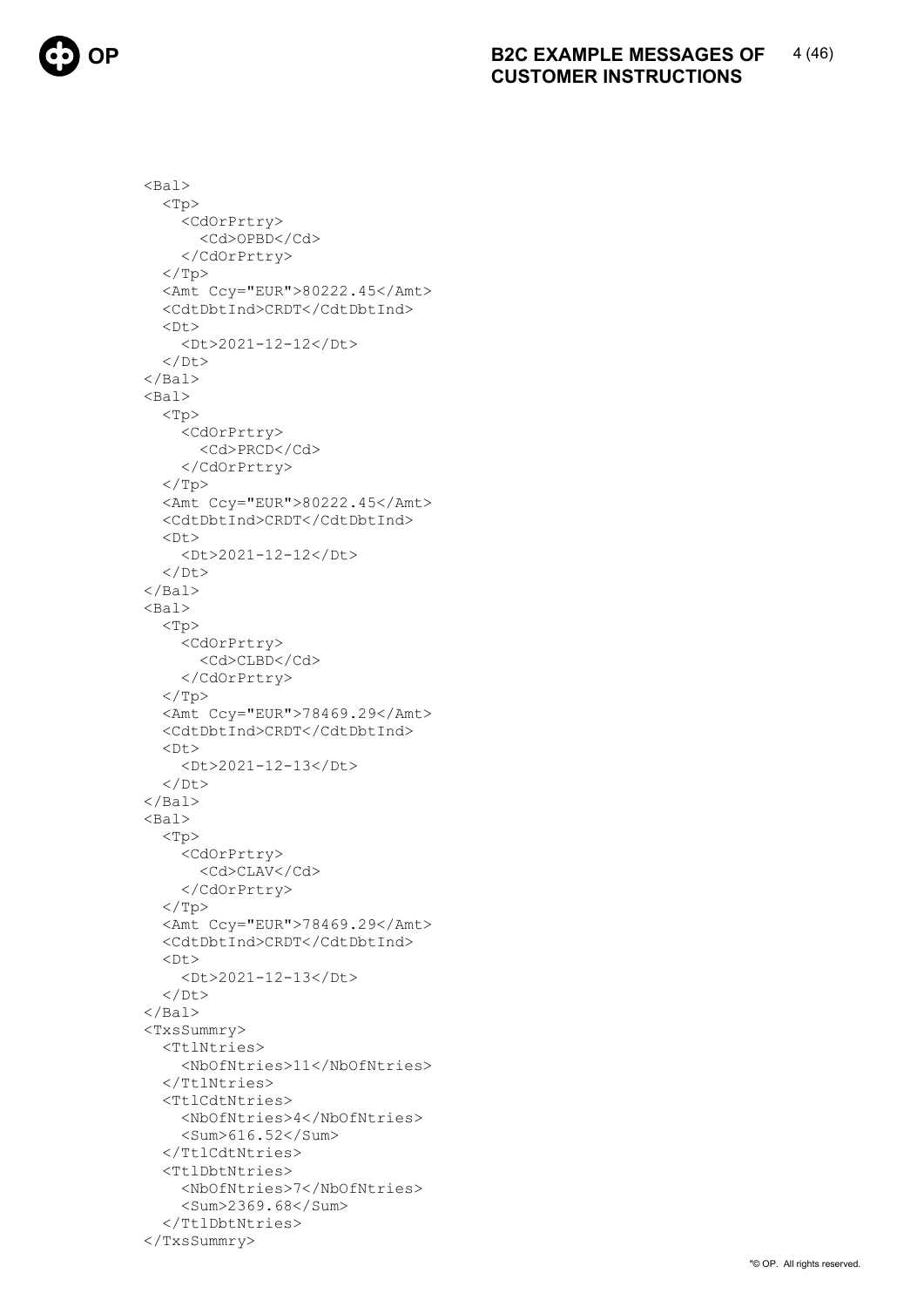

```
<Ntry>
  <NtryRef>000001</NtryRef>
  <Amt Ccy="EUR">461.13</Amt>
  <CdtDbtInd>CRDT</CdtDbtInd>
  <Sts>BOOK</Sts>
  <BookgDt>
    <Dt>2021-12-13</Dt>
  </BookgDt>
  <ValDt>
    <Dt>2021-12-13</Dt>
  \langle/ValDt>
  <AcctSvcrRef>20211213A102489</AcctSvcrRef>
  <sub>BkTxCd</sub></sub>
    <Domn>
       <Cd>PMNT</Cd>
       <Fmly>
         <Cd>RCDT</Cd>
         <SubFmlyCd>ESCT</SubFmlyCd>
      \langle/Fmly>
    \langle/Domn\ranglePrtry<Cd>710TILISIIRTO</Cd>
       <Issr>FFFS</Issr>
    </Prtry>
  \langle/BkTxCd>
  <NtryDtls>
    <TxDtls>
       <Refs>
         <AcctSvcrRef>20211213A102489</AcctSvcrRef>
         <EndToEndId>End-to-end id</EndToEndId>
       \langle/Refs>
       <AmtDtls>
         <TxAmt>
           <Amt Ccy="EUR">461.13</Amt>
         </TxAmt>
       </AmtDtls>
       <sub>BkTxCd</sub></sub>
         <Domn>
           <Cd>PMNT</Cd>
           <Fmly>
              <Cd>RCDT</Cd>
              <SubFmlyCd>ESCT</SubFmlyCd>
           \langle/Fmly>
         \langle/Domn>
         <Prtry>
           <Cd>710TILISIIRTO</Cd>
           <Issr>FFFS</Issr>
         \langle/Prtry>
       \langle/BkTxCd>
       <RltdPties>
         \langleDht.r>
           <Nm>IPJ-NSC SEPAKONSERNI</Nm>
           <bT>
              <OrqId>
                <0thr>
                   <Id>NDEAFIH0</Id>
                \langle/Othr>
              \langle/OrgId>
            \langle/Id>
         \langle/Dbtr>
         <UltmtDbtr>
```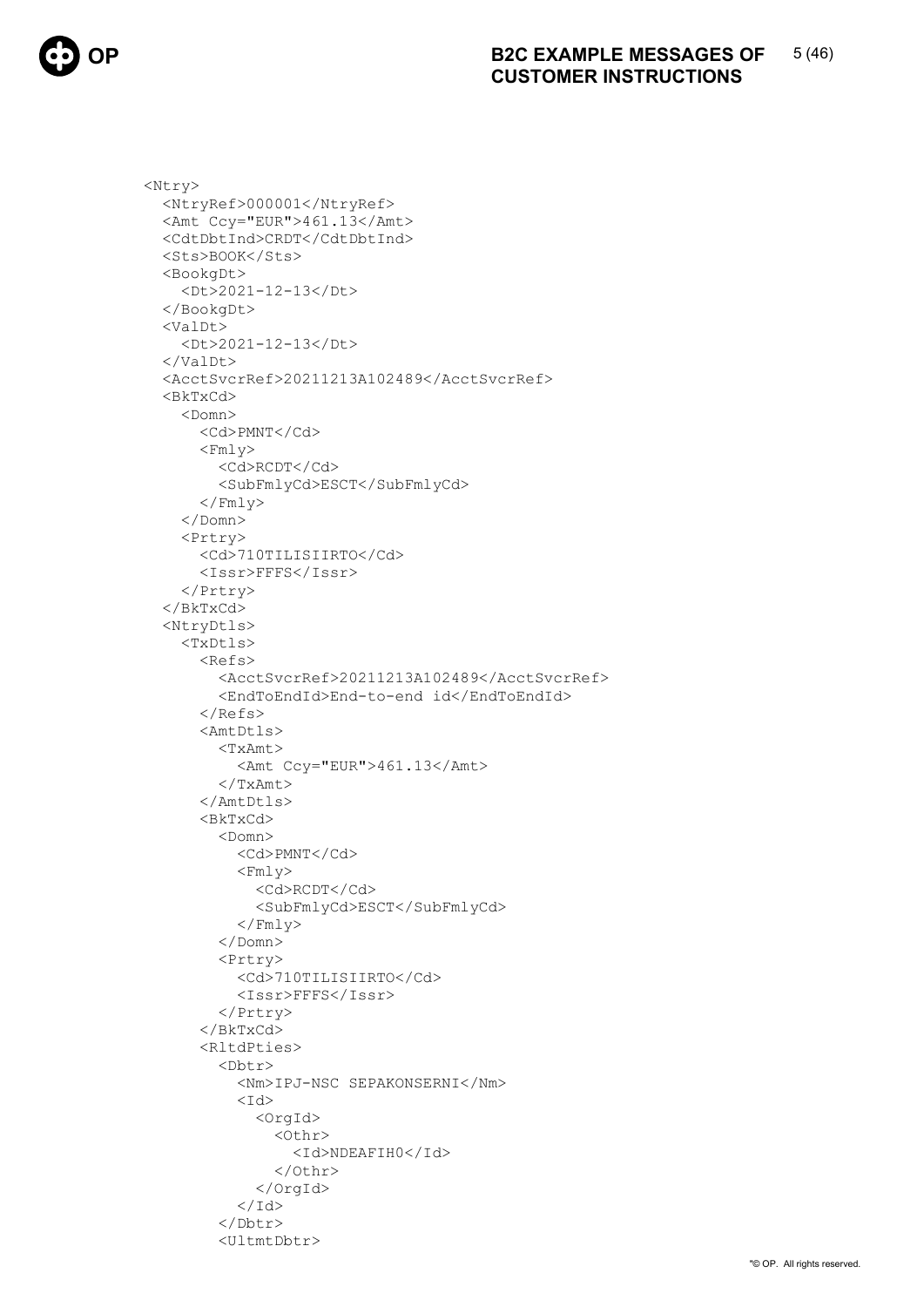```
 <Nm>ULTIMATE DBTR NAME</Nm> 
   </UltmtDbtr> 
 </RltdPties> 
 <RmtInf> 
   <Ustrd>SEPA-MAKSU GÅLLTRÄSKÖ 02700 KAUNIAINEN</Ustrd> 
   <Ustrd>2021-12-12 NDEAFIH0</Ustrd> 
   <Strd> 
     <RfrdDocInf> 
        <Tp> 
          <CdOrPrtry> 
            <Cd>CINV</Cd> 
          </CdOrPrtry> 
       \langleTp>
     </RfrdDocInf> 
     <RfrdDocAmt> 
        <RmtdAmt Ccy="EUR">1000.00</RmtdAmt> 
     </RfrdDocAmt> 
     <CdtrRefInf> 
       <Tp> <CdOrPrtry> 
            <Cd>SCOR</Cd> 
          </CdOrPrtry> 
       \langleTp>
        <Ref>00000000000000001003</Ref> 
     </CdtrRefInf> 
     <Invcr> 
        <Nm>IPJ-NSC SEPAKONSERNI</Nm> 
     </Invcr> 
     <AddtlRmtInf>additional remittance information here</AddtlRmtInf> 
   </Strd> 
   <Strd> 
     <RfrdDocInf> 
        <Tp> 
          <CdOrPrtry> 
            <Cd>CREN</Cd> 
          </CdOrPrtry> 
       \langleTp>
     </RfrdDocInf> 
     <RfrdDocAmt> 
        <CdtNoteAmt Ccy="EUR">900.00</CdtNoteAmt> 
     </RfrdDocAmt> 
     <CdtrRefInf> 
       <Tp> <CdOrPrtry> 
            <Cd>SCOR</Cd> 
          </CdOrPrtry> 
       \langleTp>
        <Ref>00000000000000001003</Ref> 
     </CdtrRefInf> 
     <Invcr> 
       <Nm>IPJ-NSC SEPAKONSERNI</Nm> 
    \langle/Invcr>
   </Strd> 
   <Strd> 
     <RfrdDocInf> 
        <Tp> 
          <CdOrPrtry> 
            <Cd>CREN</Cd> 
          </CdOrPrtry> 
       \langleTp>
        <RltdDt>2021-12-09</RltdDt>
```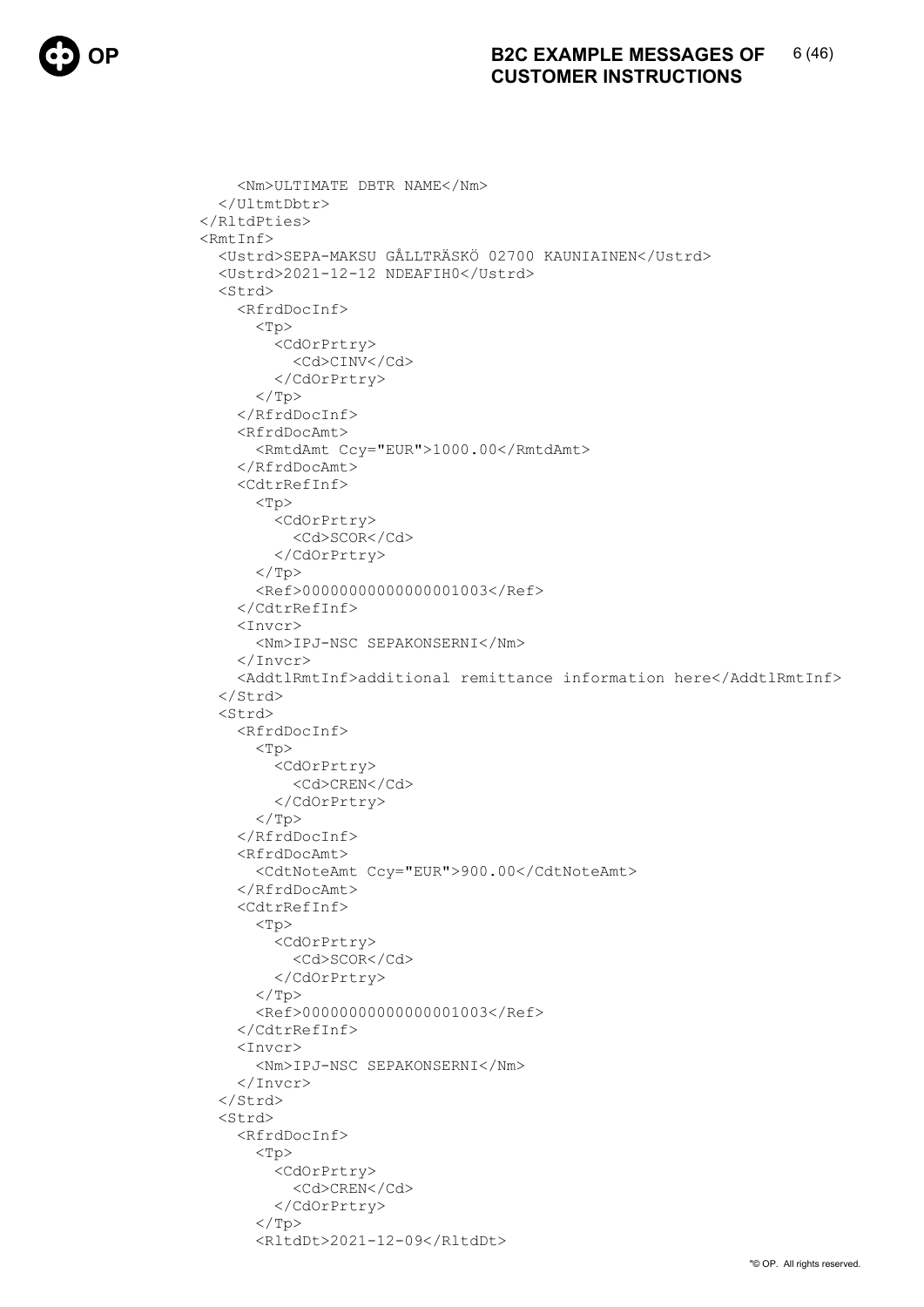```
 </RfrdDocInf> 
   <RfrdDocAmt> 
     <CdtNoteAmt Ccy="EUR">700.00</CdtNoteAmt> 
   </RfrdDocAmt> 
   <CdtrRefInf> 
    <Tp> <CdOrPrtry> 
          <Cd>SCOR</Cd> 
        </CdOrPrtry> 
    \langleTp>
     <Ref>00000000000000000000</Ref> 
   </CdtrRefInf> 
   <Invcr> 
     <Nm>IPJ-NSC SEPAKONSERNI</Nm> 
   </Invcr> 
   <AddtlRmtInf>lisäinfoa</AddtlRmtInf> 
 </Strd> 
 <Strd> 
   <RfrdDocInf> 
    <Tp> <CdOrPrtry> 
          <Cd>CINV</Cd> 
        </CdOrPrtry> 
    \langle/Tp>
     <Nb>123456789012</Nb> 
   </RfrdDocInf> 
   <RfrdDocAmt> 
     <RmtdAmt Ccy="EUR">600.00</RmtdAmt> 
   </RfrdDocAmt> 
   <CdtrRefInf> 
     <Tp> 
        <CdOrPrtry> 
          <Cd>SCOR</Cd> 
        </CdOrPrtry> 
    \langleTp>
     <Ref>00000000000000001003</Ref> 
   </CdtrRefInf> 
   <Invcr> 
     <Nm>IPJ-NSC SEPAKONSERNI</Nm> 
   </Invcr> 
 </Strd> 
 <Strd> 
   <RfrdDocInf> 
     <Tp> 
        <CdOrPrtry> 
          <Cd>CINV</Cd> 
        </CdOrPrtry> 
    \langleTp>
   </RfrdDocInf> 
   <RfrdDocAmt> 
     <RmtdAmt Ccy="EUR">500.00</RmtdAmt> 
   </RfrdDocAmt> 
   <CdtrRefInf> 
     <Tp> 
        <CdOrPrtry> 
          <Cd>SCOR</Cd> 
        </CdOrPrtry> 
    \langleTp>
     <Ref>00000000000000000000</Ref> 
   </CdtrRefInf> 
   <Invcr>
```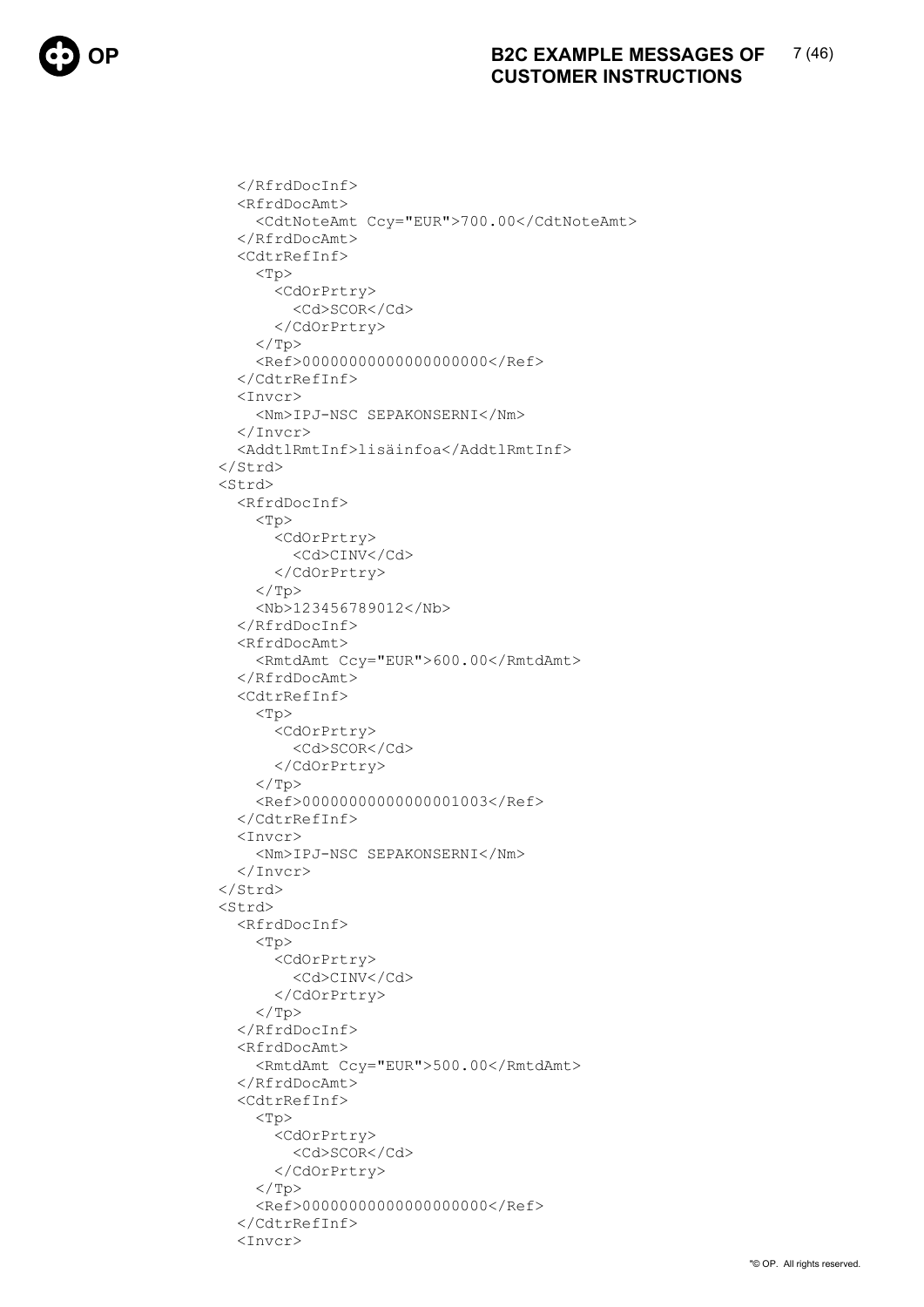```
 <Nm>IPJ-NSC SEPAKONSERNI</Nm> 
             </Invcr> 
          </Strd> 
          <Strd> 
            <RfrdDocInf> 
              <Tp> <CdOrPrtry> 
                   <Cd>CINV</Cd> 
                 </CdOrPrtry> 
              \langleTp>
               <Nb>123456789012345</Nb> 
             </RfrdDocInf> 
             <RfrdDocAmt> 
               <RmtdAmt Ccy="EUR">400.00</RmtdAmt> 
            </RfrdDocAmt> 
            <CdtrRefInf> 
               <Tp> 
                 <CdOrPrtry> 
                    <Cd>SCOR</Cd> 
                 </CdOrPrtry> 
              \langleTp>
               <Ref>00000000000000001003</Ref> 
            </CdtrRefInf> 
            Tnvcr <Nm>IPJ-NSC SEPAKONSERNI</Nm> 
            </Invcr> 
          </Strd> 
          <Strd> 
            <RfrdDocInf> 
               <Tp> 
                 <CdOrPrtry> 
                    <Cd>CINV</Cd> 
                 </CdOrPrtry> 
              \langleTp>
            </RfrdDocInf> 
            <RfrdDocAmt> 
               <RmtdAmt Ccy="EUR">300.00</RmtdAmt> 
            </RfrdDocAmt> 
             <CdtrRefInf> 
              <Tp> <CdOrPrtry> 
                    <Cd>SCOR</Cd> 
                 </CdOrPrtry> 
              \langleTp>
               <Ref>00000000000000000000</Ref> 
            </CdtrRefInf> 
            <Invcr> 
               <Nm>IPJ-NSC SEPAKONSERNI</Nm> 
            </Invcr> 
            <AddtlRmtInf>lisäinfoa</AddtlRmtInf> 
          </Strd> 
       \langle/RmtInf>
        <RltdDts> 
          <AccptncDtTm>2021-12-13T00:00:00+02:00</AccptncDtTm> 
        </RltdDts> 
     </TxDtls> 
   </NtryDtls> 
 </Ntry> 
 <Ntry> 
   <NtryRef>000002</NtryRef> 
   <Amt Ccy="EUR">43.26</Amt>
```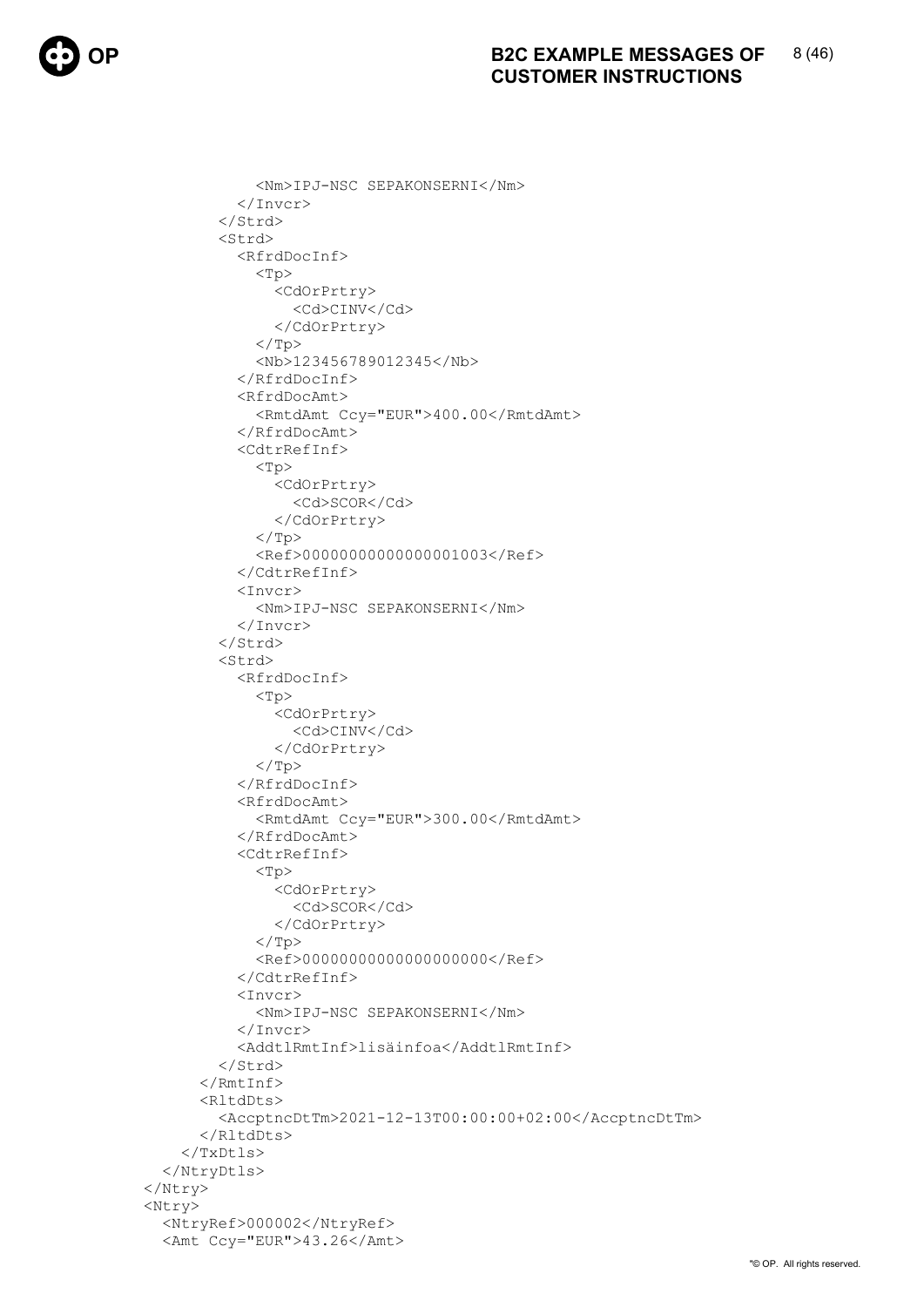```
<CdtDbtInd>DBIT</CdtDbtInd>
<Sts>BOOK</Sts>
<BookgDt>
  <Dt>2021-12-13</Dt>
</BookgDt>
<ValDt>
  <Dt>2021-12-13</Dt>
\langle/ValDt>
<AcctSvcrRef>1312135UTV00000037</AcctSvcrRef>
<BkTxCd>
  <Domn>
    <Cd>PMNT</Cd>
    <Fmly>
      <Cd>ICDT</Cd>
       <SubFmlyCd>DMCT</SubFmlyCd>
    \langle/Fmly>
  </Domn>
  <Prtry>
    <Cd>702TILISIIRTO</Cd>
    <Issr>FFFS</Issr>
  </Prtry>
\langle/BkTxCd>
<NtryDtls>
  \langleBtch\rangle<PmtInfId>PmtInfId 2021 001</PmtInfId>
    <Nb0fTxs>2</Nb0fTxs>
  \langle/Btch>
  <TxDtls>
    <sub>Refs</sub></sub>
       <AcctSvcrRef>202112135UTH00000039</AcctSvcrRef>
       <InstrId>InstrId 2021 003</InstrId>
       <EndToEndId>e2e 003</EndToEndId>
    \langle/Refs>
    <AmtDtls>
       <TxAmt>
         <Amt Ccy="EUR">27.13</Amt>
       \langle/TxAmt>
    </AmtDtls>
    <BkTxCd>
       <Domn>
         <Cd>PMNT</Cd>
         <Fmly>
           <Cd>ICDT</Cd>
           <SubFmlyCd>DMCT</SubFmlyCd>
         \langle/Fmly>
       \langle/Domn>
       Prtry<Cd>NTRF+702Laskujen maksupalvelu</Cd>
       </Prtry>
    \langle/BkTxCd>
    CR1tdPties\langleII] +mt Dh+ r>
         <Nm>Alkuperäinen Maksaja</Nm>
       </UltmtDbtr>
       <Cdtr>
         <Nm>Oy Yritys Ab</Nm>
       \langle/Cdtr>
       <CdtrAcct>
         < T d ><IBAN>FI4880002002330354</IBAN>
         \langle/Id>
```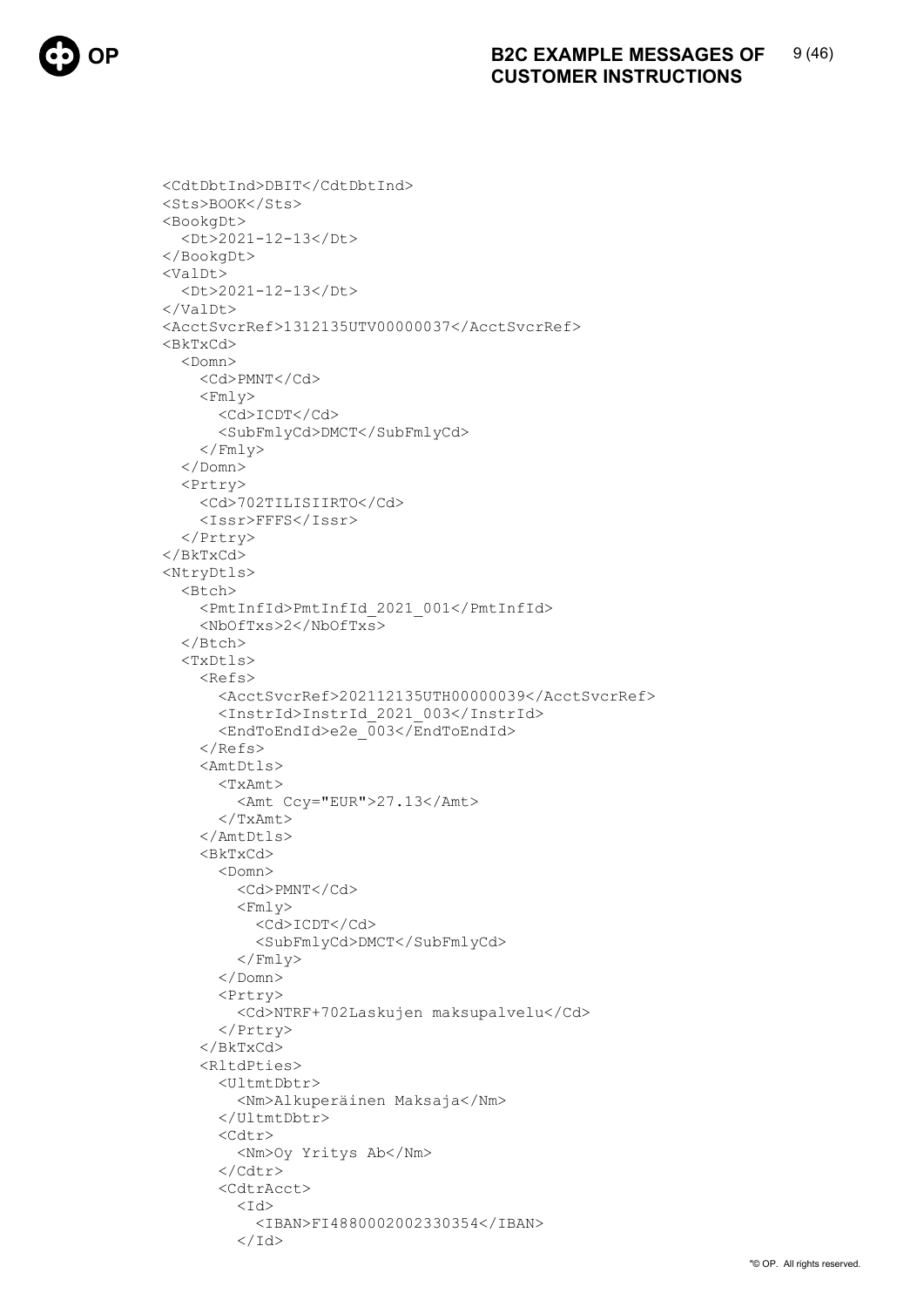```
</CdtrAcct>
  </RltdPties>
  <RltdAgts>
    <CdtrAgt>
       <FinInstnId>
         <BIC>DABAFIH0</BIC>
      \langleFinInstnId>
    </CdtrAqt>
  </RltdAqts>
  <RmtInf>
    <Strd>
      <CdtrRefInf>
         <Tp>
           <CdOrPrtry>
              <Cd>SCOR</Cd>
           </CdOrPrtry>
         \langle/Tp>
         <Ref>00000000000002363143</Ref>
      </CdtrRefInf>
    \langle/Strd>
  \langle/RmtInf>
  \langleRltdDts>
    <AccptncDtTm>2021-12-13T00:00:00+02:00</AccptncDtTm>
  \langle/RltdDts>
\langle/TxDtls>
<TxDtls>
  <sub>Refs</sub></sub>
    <AcctSvcrRef>202112135UTH00000040</AcctSvcrRef>
    <InstrId>InstrId 2021 006</InstrId>
    <EndToEndId>e2e 006</EndToEndId>
  \langle/Refs>
  <AmtDtls>
    <TxAmt>
      <Amt Ccy="EUR">16.13</Amt>
    \langle/TxAmt>
  </AmtDtls>
  <sub>BkTxCd</sub></sub>
    <Domn>
      <Cd>PMNT</Cd>
      <Fmly>
         <Cd>ICDT</Cd>
         <SubFmlyCd>DMCT</SubFmlyCd>
      \langle/Fmly>
    \langle/Domn>
    Prtry<Cd>NTRF+702Laskujen maksupalvelu</Cd>
    </Prtry>
  \langle/BkTxCd>
  <RltdPties>
    <UltmtDbtr>
      <Nm>Alkuperäinen Maksaja</Nm>
    </UltmtDbtr>
    <Cdtr>
       <Nm>Oy Yritys Ab</Nm>
    \langle/Cdtr>
    <CdtrAcct>
      < T d ><IBAN>FI4880002002330354</IBAN>
       \langle/Id>
    </CdtrAcct>
    <UltmtCdtr>
```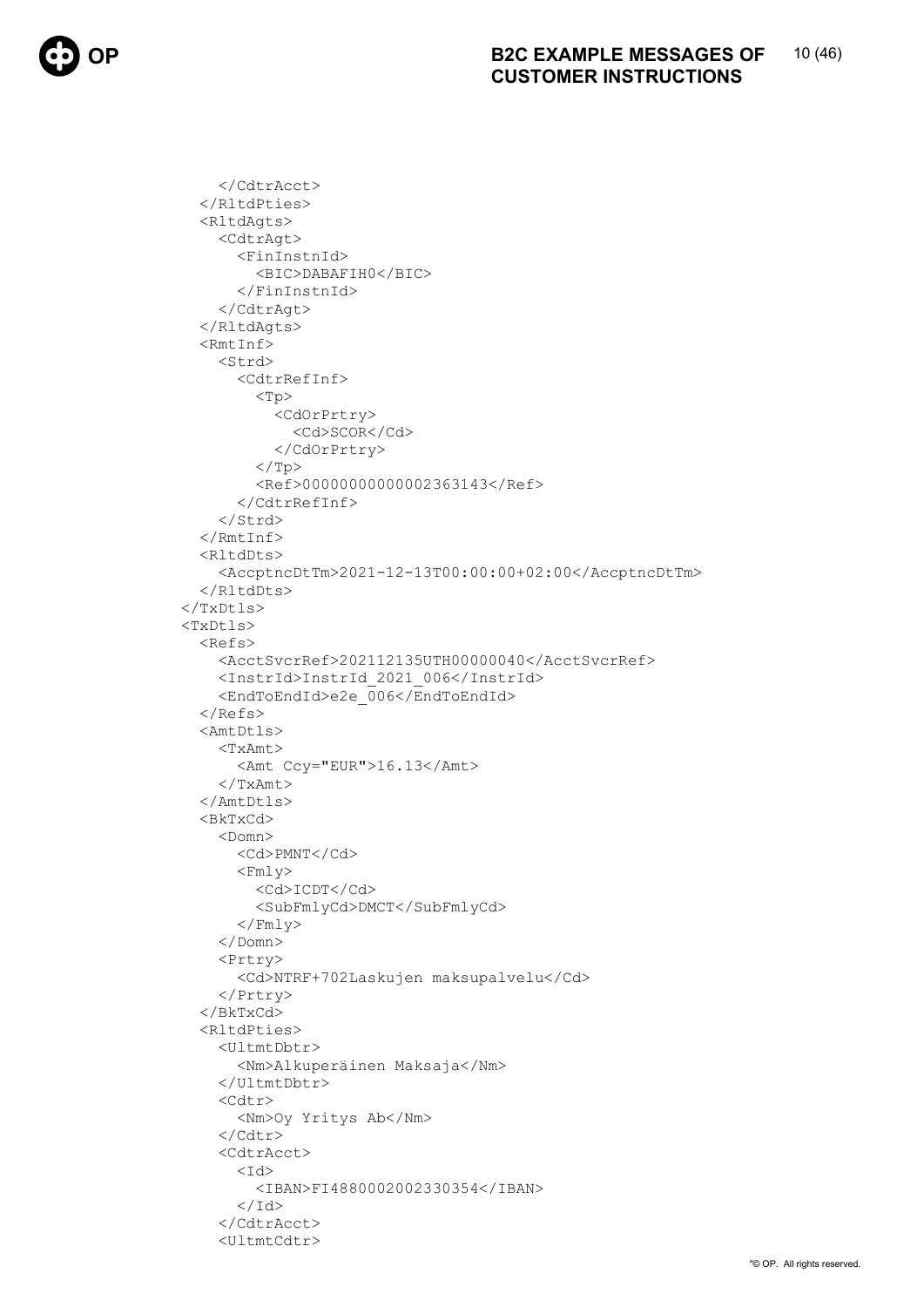```
<Nm>Lopullinen Saaja</Nm>
         </UltmtCdtr>
       </RltdPties>
       <RltdAgts>
         <CdtrAgt>
           <FinInstnId>
             <BIC>DABAFIH0</BIC>
           \langleFinInstnId>
         </CdtrAqt>
       </RltdAqts>
       <RltdDts>
         <AccptncDtTm>2021-12-13T00:00:00+02:00</AccptncDtTm>
       </RltdDts>
    \langle/TxDtls>
  </NtryDtls>
\langle/Ntry>
<Ntry>
  <NtryRef>000003</NtryRef>
  <Amt Ccy="EUR">1700.26</Amt>
  <CdtDbtInd>DBIT</CdtDbtInd>
  <Sts>BOOK</Sts>
  <BookgDt>
    <Dt>2021-12-13</Dt>
  </BookaDt>
  <ValDt>
    <Dt>2021-12-13</Dt>
  \langle/ValDt>
  <AcctSvcrRef>1312135UTV00000046</AcctSvcrRef>
  <BkTxCd>
    <Domn>
       <Cd>PMNT</Cd>
       <Fmly>
         <Cd>RCDT</Cd>
         <SubFmlyCd>SALA</SubFmlyCd>
      \langle/Fmly>
    \langle/Domn>
    <Prtry>
      <Cd>701TOISTUVA MAKSU</Cd>
      <Issr>FFFS</Issr>
    </Prtry>
  \langle/BkTxCd>
  <NtryDtls>
    \overline{\text{Bitch}}<PmtInfId>PmtInfId 2021 002</PmtInfId>
      <NbOfTxs>2</NbOfTxs>
    \langle/Btch>
    <TxDtls>
      <AmtDtls>
         <TxAmt><Amt Ccy="EUR">1700.26</Amt>
         \langle/TxAmt>
       \langle/AmtDtls>
       <BkT\timesCd><Domn>
           <Cd>PMNT</Cd>
           <Fmly>
             <Cd>RCDT</Cd>
             <SubFmlyCd>SALA</SubFmlyCd>
           \langle/Fmly>
         \langle/Domn>
         Prtry
```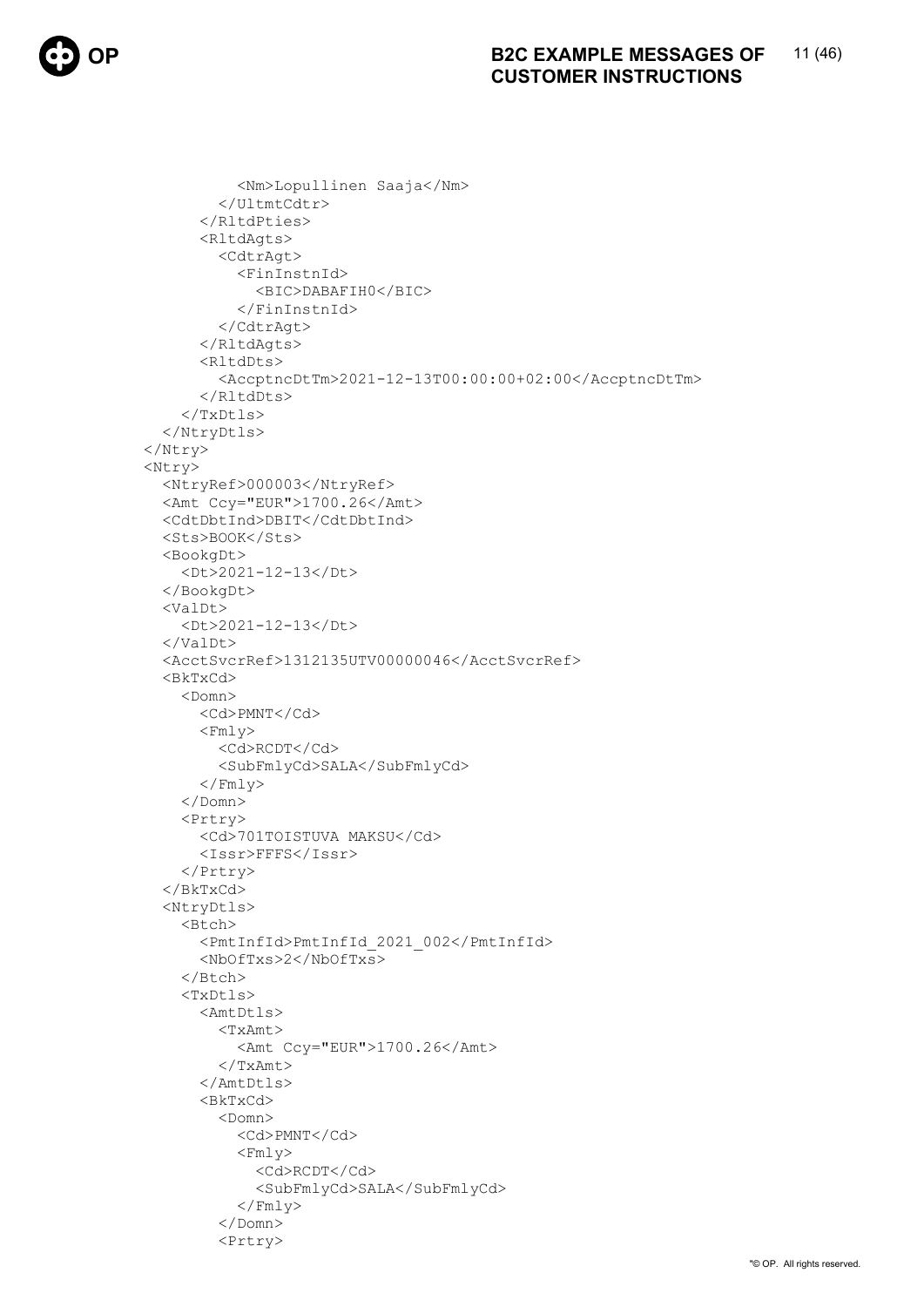### 12 (46) **B2C EXAMPLE MESSAGES OF CUSTOMER INSTRUCTIONS**

```
<Cd>701TOISTUVA MAKSU</Cd>
           <Issr>FFFS</Issr>
         </Prtry>
       \langle/BkTxCd>
       <RmtInf>
                                                         MUUT
                                                                         2 KPL</Ustrd>
         <Ustrd>VIITTEET
                                     0 KPL
      \langle/RmtInf>
      <RltdDts>
         <AccptncDtTm>2021-12-13T00:00:00+02:00</AccptncDtTm>
      </RltdDts>
    \langle/TxDtls>
  </NtryDtls>
\langle/Ntry>
<Ntry>
  <NtryRef>000004</NtryRef>
  <Amt Ccy="EUR">28.13</Amt>
  <CdtDbtInd>CRDT</CdtDbtInd>
  <Sts>BOOK</Sts>
  <BookgDt>
    <Dt>2021-12-13</Dt>
  </BookgDt>
  <ValDt>
    <Dt>2021-12-13</Dt>
  \langle/ValDt>
  <AcctSvcrRef>202112135UTH00000044</AcctSvcrRef>
  <sub>BkTxCd</sub></sub>
    <Domn>
      <Cd>PMNT</Cd>
      <Fmly>
         <Cd>RCDT</Cd>
         <SubFmlyCd>DMCT</SubFmlyCd>
      \langle/Fmly>
    \langle/Domn>
    Prtry<Cd>710TILISIIRTO</Cd>
      <Issr>FFFS</Issr>
    \langle/Prtry>
  \langle/BkTxCd>
  <NtryDtls>
    <TxDtls>
      <sub>Refs</sub></sub>
         <AcctSvcrRef>202112135UTH00000044</AcctSvcrRef>
         <EndToEndId>e2e 015</EndToEndId>
      \langle/Refs>
       <RltdPties>
         <Dbtr>
           <Nm>SIIVOUSPALVELU VILLAKOIRA OY</Nm>
           <Id>
             <OrgId>
                \langleOthr>
                  <Td>03698521-9</Td>
                  <SchmeNm>
                    <Prtry>TaxIdNb:</Prtry>
                  </SchmeNm>
                </Othr>
              \langle/OrgId>
           \langle/Id>
         \langle/Dbtr>
         <UltmtDbtr>
           <Nm>Alkuperäinen Maksaja</Nm>
         </UltmtDbtr>
```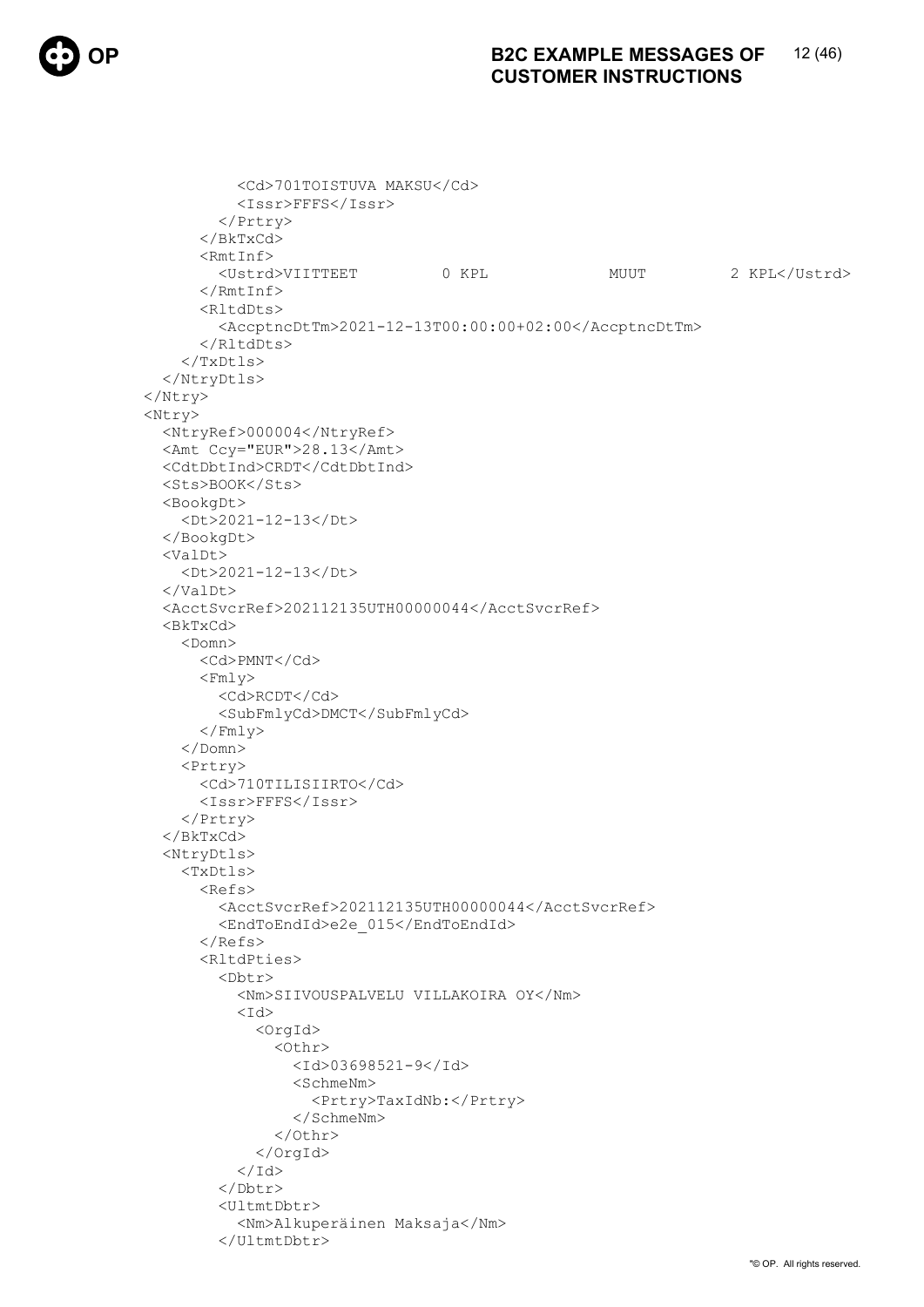```
</RltdPties>
  <RltdAgts>
    <CdtrAgt>
      <FinInstnId>
         <BIC>OKOYFIH0</BIC>
      </FinInstnId>
    </CdtrAqt>
  </RltdAqts>
  <RltdDts>
    <AccptncDtTm>2021-12-13T00:00:00+02:00</AccptncDtTm>
  </RltdDts>
\langle/TxDtls>
<TxDtls>
  <Refs>
    <AcctSvcrRef>1312135UTH00000044</AcctSvcrRef>
  \langle/Refs>
  <AmtDtls>
    <TxAmt>
      <Amt Ccy="EUR">128.13</Amt>
    \langle/TxAmt>
  \langle/AmtDtls>
  <BkTxCd>
    <Domn><Cd>PMNT</Cd>
      <Fmly>
         <Cd>RCDT</Cd>
         <SubFmlyCd>DMCT</SubFmlyCd>
      \langle/Fmly>
    \langle/Domn>
    <Prtry>
      <Cd>NTRF+710Lasku</Cd>
    \langle/Prtry>
  \langle/BkTxCd>
  <RltdPties>
    <UltmtDbtr>
      <Nm>Alkuperäinen Maksaja</Nm>
    </UltmtDbtr>
  </RltdPties>
  <RltdAqts>
    <CdtrAqt>
      <FinInstnId>
         <BIC>OKOYFIH0</BIC>
      \langle/FinInstnId>
    </CdtrAgt>
  </RltdAgts>
  <RmtInf>
    <Strd>
      <RfrdDocInf>
         <Nb>LNO 5236582</Nb>
      \langle/RfrdDocInf>
      <CdtrRefInf>
         <Tp>
           <CdOrPrtry>
             <Cd>SCOR</Cd>
           </CdOrPrtry>
         \langle/Tp>
         <Ref>111111118</Ref>
      </CdtrRefInf>
    \langle/Strd>
  \langle/RmtInf>
  <RltdDts>
```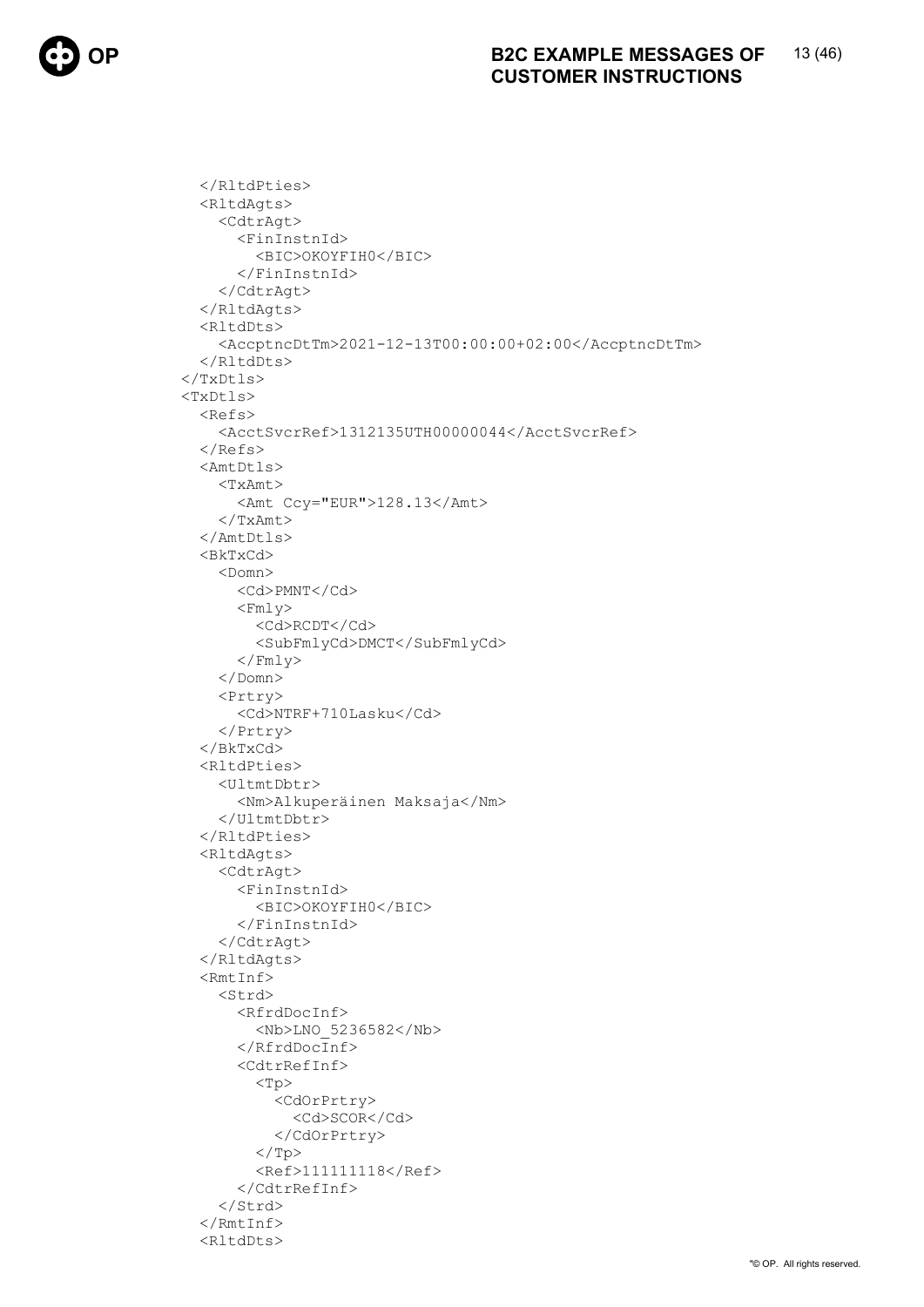### $14(46)$ **B2C EXAMPLE MESSAGES OF CUSTOMER INSTRUCTIONS**

```
<AccptncDtTm>2021-12-13T00:00:00+02:00</AccptncDtTm>
       </RltdDts>
    \langle/TxDtls>
    <TxDtls>
       <sub>Refs</sub></sub>
         <AcctSvcrRef>1312135UTH00000044</AcctSvcrRef>
       \langle/Refs>
       <AmtDtls>
         <TxAmt>
           <Amt Ccy="EUR">100.00</Amt>
         \langle/TxAmt>
       </AmtDtls>
       <sub>BkTxCd</sub></sub>
         <Domn><Cd>PMNT</Cd>
           <Fmly>
             <Cd>RCDT</Cd>
             <SubFmlyCd>DMCT</SubFmlyCd>
           \langle/Fmly>
         \langle/Domn>
         <Prtry>
           <Cd>NTRF+710Lasku</Cd>
         </Prtry>
       \langle/RkTx\capd>
       <RltdPties>
         <UltmtDbtr>
           <Nm>Alkuperäinen Maksaja</Nm>
         </UltmtDbtr>
       </RltdPties>
       <RltdAgts>
         <CdtrAgt>
           <FinInstnId>
              <BIC>OKOYFIH0</BIC>
           \langle/FinInstnId>
         </CdtrAqt>
       </RltdAqts>
       <RmtInf>
         <Strd>
           <RfrdDocInf>
             <Nb>LNO 32145</Nb>
           \langle/RfrdDocInf>
           <CdtrRefInf>
              <Tp>
                <CdOrPrtry>
                  <Cd>SCOR</Cd>
                </CdOrPrtry>
              </Tp>
              <Ref>1245</Ref>
           \langle/CdtrRefInf>
         \langle/Strd>
       \langle/RmtInf>
       <RltdDts>
         <AccptncDtTm>2021-12-13T00:00:00+02:00</AccptncDtTm>
       </RltdDts>
    </TxDtls>
  </NtryDtls>
\langle/Ntry>
<Ntry>
  <NtryRef>000005</NtryRef>
  <Amt Ccy="EUR">88.13</Amt>
  <CdtDbtInd>CRDT</CdtDbtInd>
```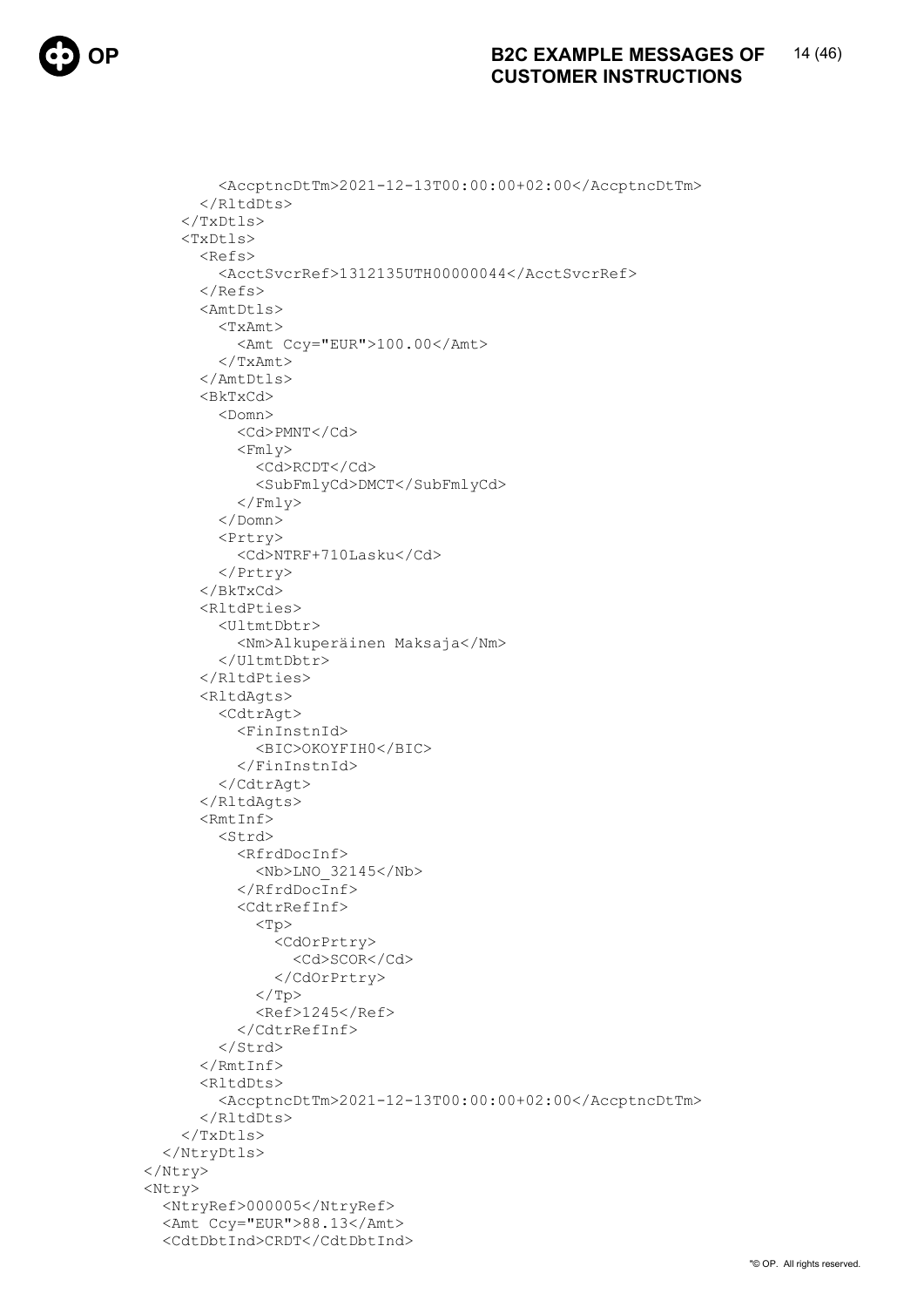```
<Sts>BOOK</Sts>
<BookgDt>
  <Dt>2021-12-13</Dt>
</BookgDt>
<ValDt>
  <Dt>2021-12-13</Dt>
\langle/ValDt>
<AcctSvcrRef>202112135UTH00000083</AcctSvcrRef>
<BkTxCd>
  <Domn>
    <Cd>PMNT</Cd>
    <Fmly>
      <Cd>RCDT</Cd>
       <SubFmlyCd>DMCT</SubFmlyCd>
    \langle/Fmly>
  \langle/Domn\rangle<Prtry>
    <Cd>710TILISIIRTO</Cd>
    <Issr>FFFS</Issr>
  </Prtry>
\langle/BkTxCd>
<NtryDtls>
  <TxDtls>RAFS<AcctSvcrRef>202112135UTH00000083</AcctSvcrRef>
       <EndToEndId>e2e 04</EndToEndId>
    \langle/Refs>
    <AmtDtls>
      <TxAmt>
         <Amt Ccy="EUR">88.13</Amt>
       </TxAmt>
    </AmtDtls>
    <sub>BkTxCd</sub></sub>
       <Domn><Cd>PMNT</Cd>
         <Fmly>
           <Cd>RCDT</Cd>
           <SubFmlyCd>DMCT</SubFmlyCd>
         \langle/Fmly>
       \langle/Domn>
       Prtrv<Cd>710TILISIIRTO</Cd>
         <Issr>FFFS</Issr>
       \langle/Prtry>
    \langle/BkTxCd>
    <RltdPties>
       <Dbtr<Nm>SIIVOUSPALVELU VILLAKOIRA OY</Nm>
         <Id>
           <OrgId>
             \langleOthr>
                <Td>3698521-9</Td>
                <SchmeNm><Prtry>TXID
                                </Prtry>
                </SchmeNm>
             </Othr>
           \langle/OrqId>
         \langle /Id \rangle</Dbtr>
       <UltmtDbtr>
         <Nm>Ultimaatti Debtori</Nm>
```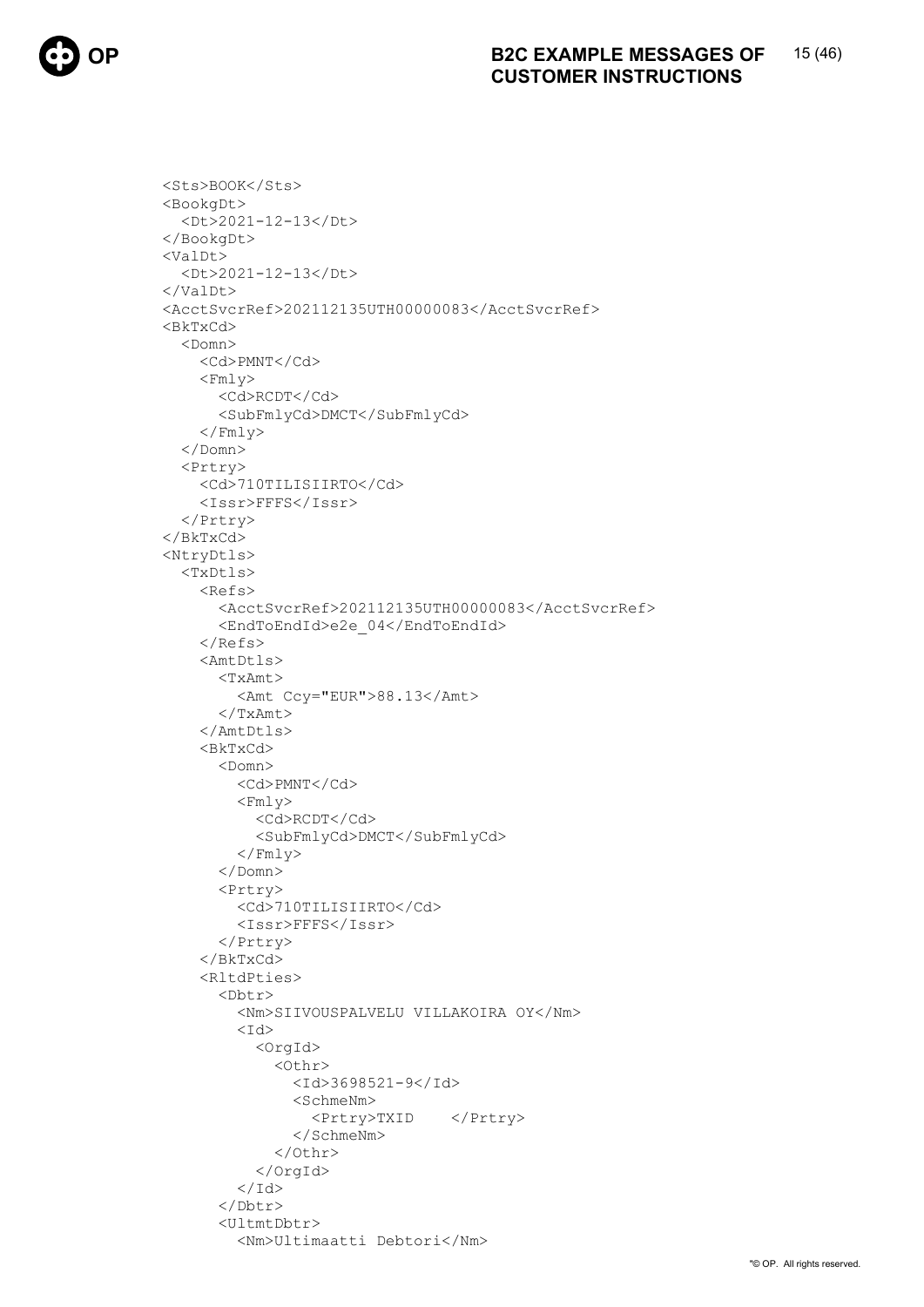```
</UltmtDbtr>
        <UltmtCdtr>
           <Nm>Lopullinen maksaja</Nm>
        </UltmtCdtr>
      </RltdPties>
      <RmtInf>
        <Ustrd>Viesti maksun saajalle</Ustrd>
      \langle/RmtInf>
      <RltdDts>
        <AccptncDtTm>2021-12-13T00:00:00+02:00</AccptncDtTm>
      </RltdDts>
    \langle/TxDtls>
  </NtryDtls>
\langle/Ntry>
<Ntry>
  <NtryRef>000006</NtryRef>
  <Amt Ccy="EUR">120.13</Amt>
  <CdtDbtInd>DBIT</CdtDbtInd>
  <Sts>BOOK</Sts>
  <BookgDt>
    <Dt>2021-12-13</Dt>
  </BookgDt>
  <ValDt>
    <Dt>2021-12-13</Dt>
  \langle/ValDt>
  <AcctSvcrRef>20211213579908L00004</AcctSvcrRef>
  <BkTxCd>
    <Domn><Cd>PMNT</Cd>
      <Fmly>
        <Cd>RCDT</Cd>
        <SubFmlyCd>DMCT</SubFmlyCd>
      \langle/Fmly>
    \langle/Domn>
    <Prtry>
      <Cd>700ULKOM MAKSU</Cd>
      <Issr>FFFS</Issr>
    \langle/Prtry>
  \langle/BkTxCd>
  <AmtDtls>
    <InstdAmt>
      <Amt Ccy="EUR">120.13</Amt>
      <CcyXchq>
        <SrcCcy>EUR</SrcCcy>
        <TrgtCcy>EUR</TrgtCcy>
        <UnitCcy>EUR</UnitCcy>
        <XchqRate>1.000000</XchqRate>
      </CcyXchg>
    </InstdAmt>
    <TxAmt><Amt Ccy="EUR">120.13</Amt>
    \langle/TxAmt>
    <CntrValAmt>
      <Amt Ccy="EUR">120.13</Amt>
      <CcyXchg>
        <SrcCcy>EUR</SrcCcy>
        <TrqtCcy>EUR</TrqtCcy>
        <UnitCcy>EUR</UnitCcy>
        <XchqRate>1.000000</XchqRate>
      </CcyXchq>
    </CntrValAmt>
```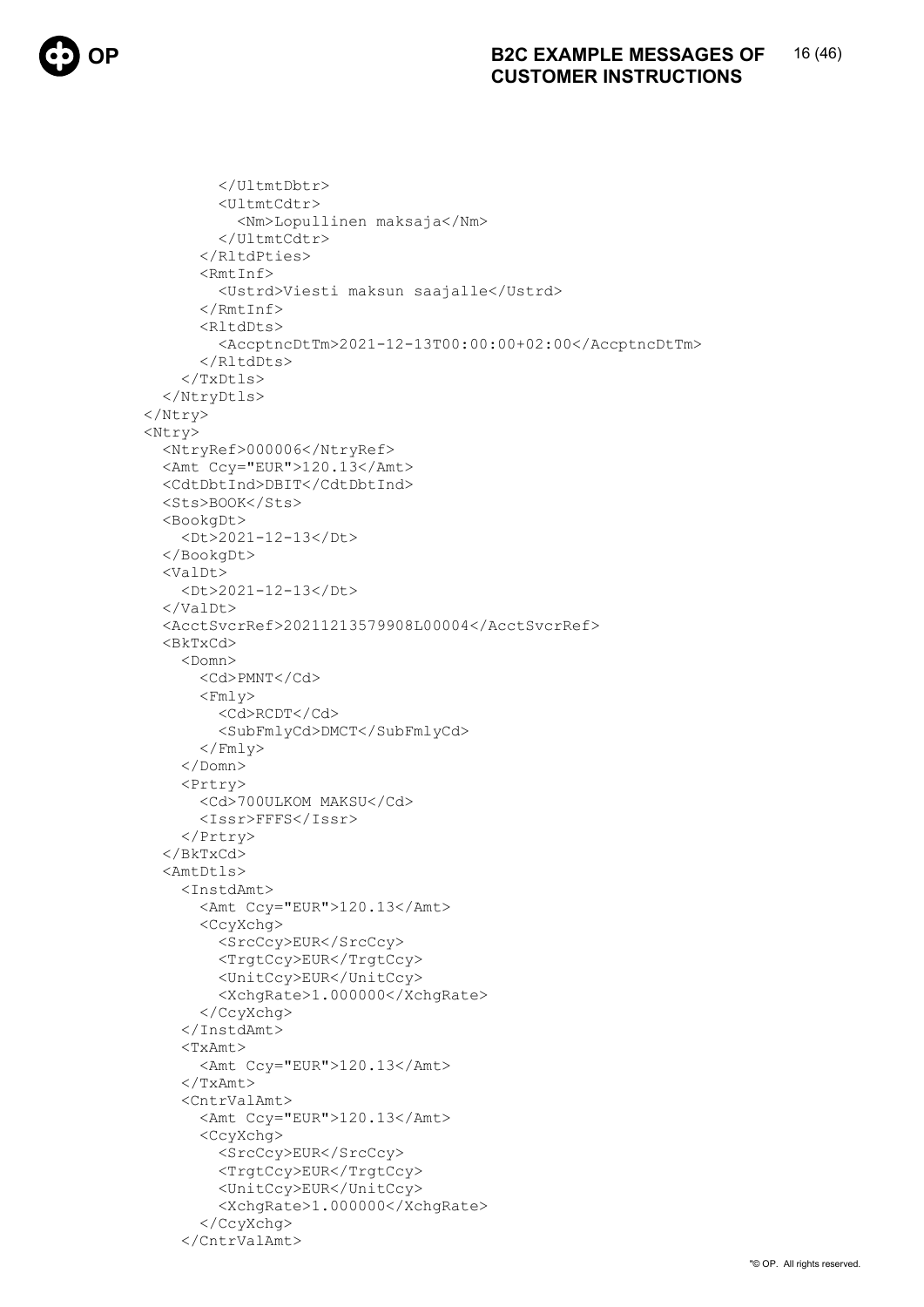```
</AmtDtls>
  <NtryDtls>
    <Btch>
       <PmtInfId>InstrId 2021 001</PmtInfId>
    \langle/Btch>
    <TxDtls>
      <sub>Refs</sub></sub>
         <AcctSvcrRef>20211213579908L00004</AcctSvcrRef>
         <EndToEndId>e2e 001</EndToEndId>
       \langle/Refs>
      <AmtDtls>
         <TxAmt>
           <Amt Ccy="EUR">120.13</Amt>
         \langle/TxAmt>
       \langle/AmtDtls>
       <sub>BkTxCd</sub></sub>
         <Domn><Cd>PMNT</Cd>
           <Fmly>
             <Cd>RCDT</Cd>
             <SubFmlyCd>DMCT</SubFmlyCd>
           \langle/Fmly>
         \langle/Domn\ranglePrtry<Cd>700ULKOM MAKSU</Cd>
           <Issr>FFFS</Issr>
         \langle/Prtry>
      \langle/BkTxCd>
       <RltdPties>
         <UltmtDbtr>
           <Nm>Alkuperäinen Maksaja</Nm>
         </UltmtDbtr>
         <Cdtr>
           <Nm>German Company Ltd</Nm>
         \langle/Cdtr>
       </RltdPties>
       <RmtInf>
         <Ustrd>PO BOX 7 KÖLN COLSDE30BON DE75380500000108605346</Ustrd>
         <Strd>
           <CdtrRefInf>
             <Tp>
                <CdOrPrtry>
                  <cd>scoR</cd>
                </CdOrPrtry>
                <Issr>ISO</Issr>
             \langle/Tp>
             <Ref>RF79200022</Ref>
           </CdtrRefInf>
         \langle/Strd>
       \langle/RmtInf>
       <RltdDts>
         <AccptncDtTm>2021-12-13T00:00:00+02:00</AccptncDtTm>
      \langle/RltdDts>
    </TxDtls>
  </NtryDtls>
                                    120.13-EUMB121310010807</AddtlNtryInf>
  <AddtlNtryInf>eur
\langle/Ntry>
<Ntry>
  <NtryRef>000007</NtryRef>
  <Amt Ccy="EUR">46.85</Amt>
  <CdtDbtInd>DBIT</CdtDbtInd>
```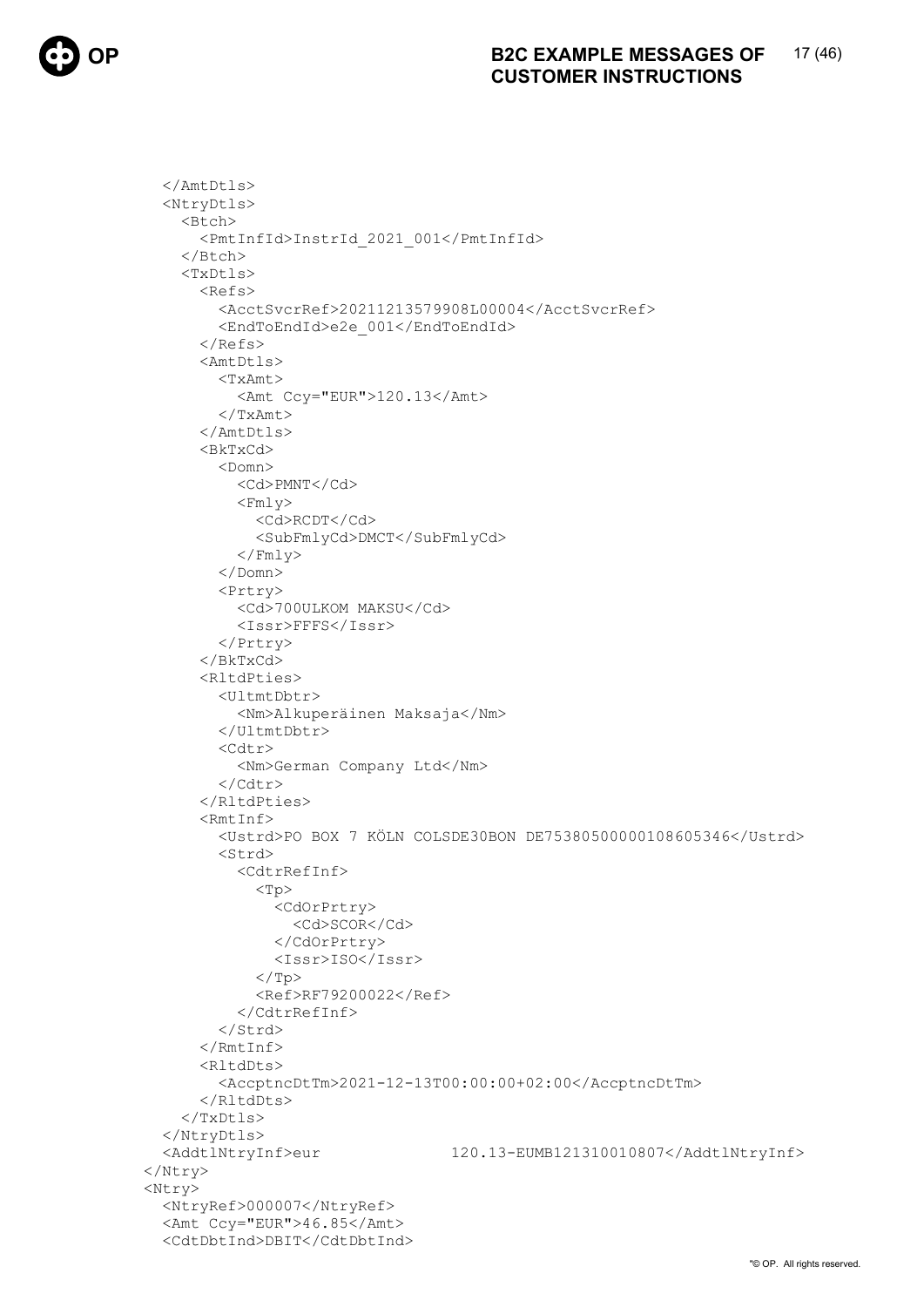```
<Sts>BOOK</Sts>
<BookgDt>
  <Dt>2021-12-13</Dt>
</BookgDt>
<ValDt>
  <Dt>2021-12-13</Dt>
\langle/ValDt>
<AcctSvcrRef>20211213579908L00008</AcctSvcrRef>
<BkTxCd>
  <Domn>
    <Cd>PMNT</Cd>
    <Fmlv>
      <Cd>RCDT</Cd>
      <SubFmlyCd>DMCT</SubFmlyCd>
    \langle/Fmly>
  \langle/Domn\rangle<Prtry>
    <Cd>700ULKOM MAKSU</Cd>
    <Issr>FFFS</Issr>
  </Prtry>
\langle/BkTxCd>
<AmtDtls>
  <InstdAmt>
    <Amt Ccy="RUB">2000.13</Amt>
    <CcyXchq>
      <SrcCcy>RUB</SrcCcy>
      <TrgtCcy>EUR</TrgtCcy>
      <UnitCcy>EUR</UnitCcy>
      <XchqRate>42.691600</XchqRate>
    </CcyXchq>
  </InstdAmt>
  <TxAmt><Amt Ccy="EUR">46.85</Amt>
  \langle/TxAmt>
  <CntrValAmt>
    <Amt Ccy="EUR">46.85</Amt>
    <CcyXchq>
      <SrcCcy>EUR</SrcCcy>
      <TrqtCcy>EUR</TrqtCcy>
      <UnitCcy>EUR</UnitCcy>
      <XchqRate>1.000000</XchqRate>
    </CcyXchq>
  \langle/CntrValAmt>
\langle/AmtDtls>
<NtryDtls>
  <Btch>
    <PmtInfId>InstrId 2021 031</PmtInfId>
  \langle/Btch>
  <TxDtls>Refs>
      <AcctSvcrRef>20211213579908L00008</AcctSvcrRef>
      <EndToEndId>e2e 031</EndToEndId>
    \langle/Refs>
    <AmtDtls>
      <TxAmt>
        <Amt Ccy="EUR">46.85</Amt>
      \langle/TxAmt>
    </AmtDtls>
    <BkTxCd>
      <Domn>
        <Cd>PMNT</Cd>
```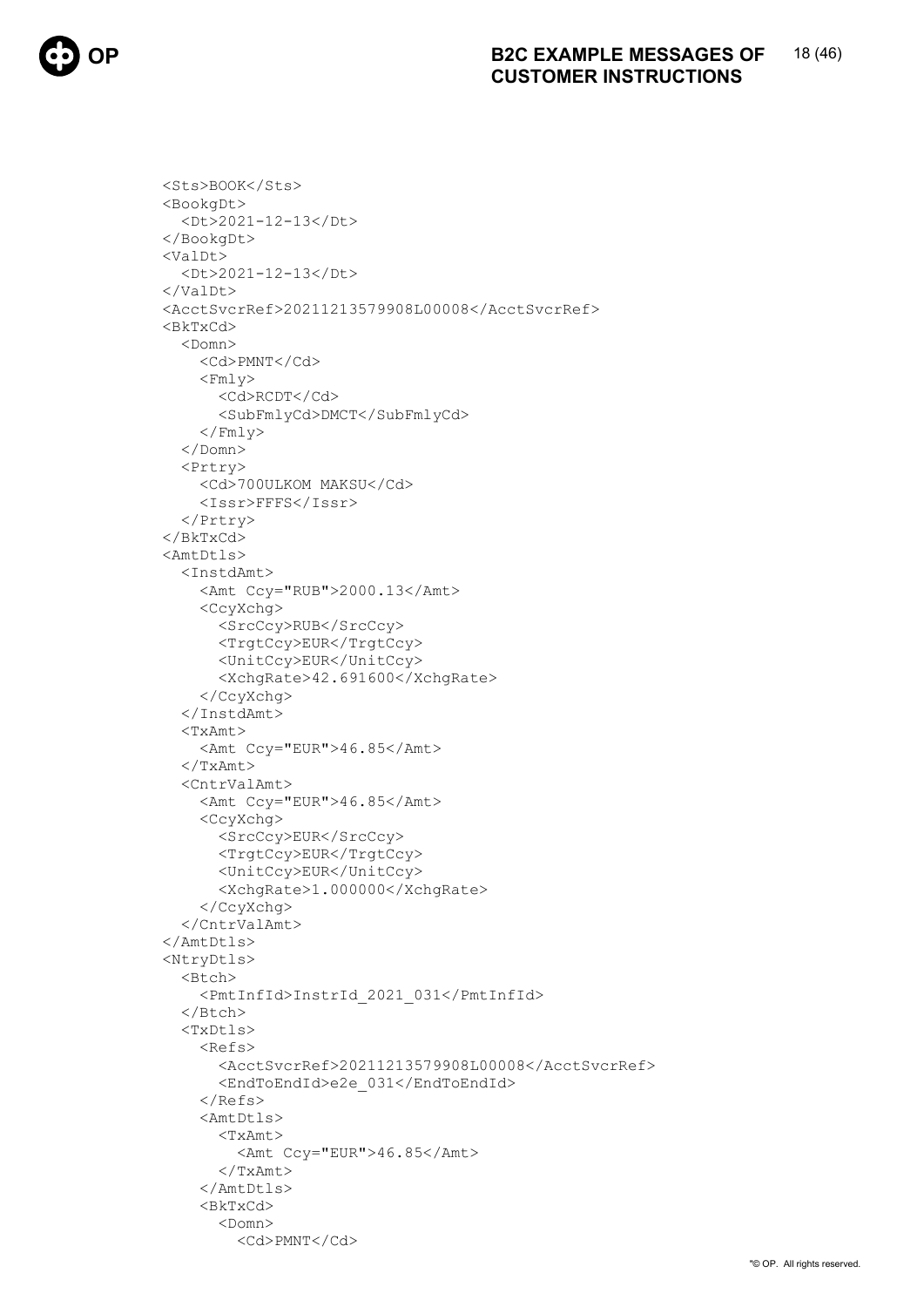```
<Fmly>
                   <Cd>RCDT</Cd>
                    <SubFmlyCd>DMCT</SubFmlyCd>
                 \langle/Fmly>
               </Domn>
               Prtry<Cd>700ULKOM MAKSU</Cd>
                 <Issr>FFFS</Issr>
               \langle/Prtry>
             \langle/BkTxCd>
             <RltdPties>
               <Cdtr>
                 <Nm>NIKOLAI POPOV</Nm>
               \langle/Cdtr>
             </RltdPties>
             <RmtInf>
               <Ustrd>PO BOX 7 MOSCOW RUSSIA VO 60070 FX-DEAL
EUR/RUB/BIK044525545/30111810800013057890</Ustrd>
               <Ustrd>ZAO UNICREDIT BANK 123 5TH AVENUE MOSCOW
30101810300000000545/INN7710030411</Ustrd>
               <Strd>
                 <CdtrRefInf>
                    <Tp>
                      <CdOrPrtry>
                        <Cd>SCOR</Cd>
                     </CdOrPrtry>
                    \langle/Tp>
                    <Ref>MMB121310010811</Ref>
                 </CdtrRefInf>
               \langle/Strd>
             \langle/RmtInf>
             <RltdDts>
               <AccptncDtTm>2021-12-13T00:00:00+02:00</AccptncDtTm>
             \langle/RltdDts>
           </TxDtls>
        </NtryDtls>
        <AddtlNtryInf>eur
                                            46.85-MMB121310010811</AddtlNtryInf>
      \langle/Ntry>
      <Ntry>
        <NtryRef>000008</NtryRef>
        <Amt Ccv="EUR">95.92</Amt>
        <CdtDbtInd>DBIT</CdtDbtInd>
        <Sts>BOOK</Sts>
        <BookgDt>
          <Dt>2021-12-13</Dt>
        </BookgDt>
        <ValDt>
          <Dt>2021-12-13</Dt>
        \langle/ValDt>
        <AcctSvcrRef>20211213579908L00005</AcctSvcrRef>
        CRkTxCd<Domn><Cd>PMNT</Cd>
             <Fmly>
               <Cd>RCDT</Cd>
               <SubFmlyCd>DMCT</SubFmlyCd>
             \langle/Fmly>
           \langle/Domn>
           <Prtry>
             <Cd>700ULKOM MAKSU</Cd>
             <Issr>FFFS</Issr>
```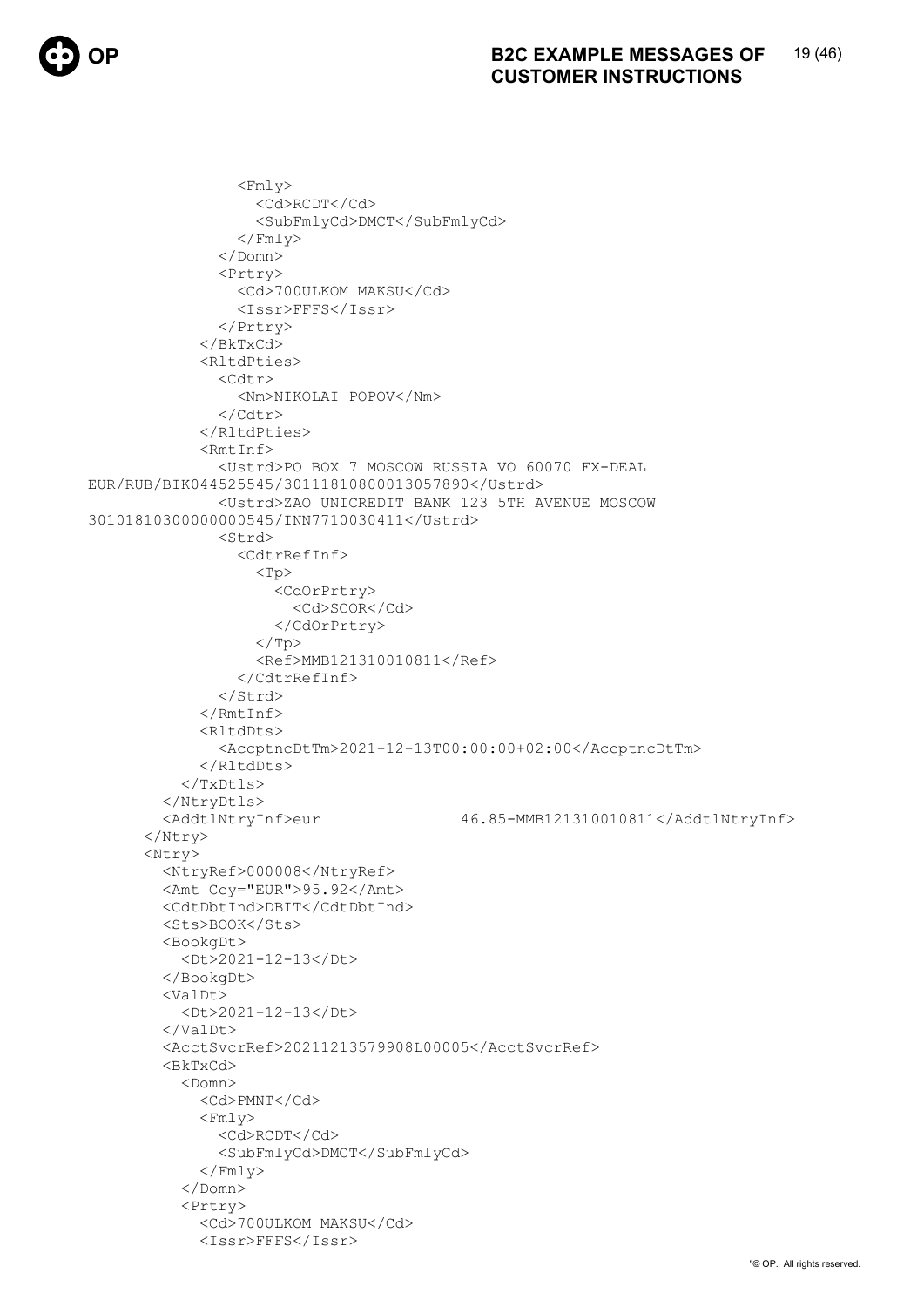</Prtry>  $\langle$ /BkTxCd> <AmtDtls> <InstdAmt> <Amt Ccy="USD">130.13</Amt> <CcyXchq> <SrcCcy>USD</SrcCcy> <TrqtCcy>EUR</TrqtCcy> <UnitCcy>EUR</UnitCcy> <XchqRate>1.356700</XchqRate> </CcyXchq> </InstdAmt>  $<$ TxAmt> <Amt Ccy="EUR">95.92</Amt>  $\langle$ /TxAmt> <CntrValAmt> <Amt Ccy="EUR">95.92</Amt> <CcyXchg> <SrcCcy>EUR</SrcCcy> <TrqtCcy>EUR</TrqtCcy> <UnitCcy>EUR</UnitCcy> <XchqRate>1.000000</XchqRate> </CcvXchq>  $\langle$ /CntrValAmt>  $\langle$ /AmtDtls> <NtryDtls> <Btch> <PmtInfId>InstrId 2021 026</PmtInfId>  $\langle$ /Btch>  $<$ TxDtls>  $<sub>Refs</sub>$ </sub> <AcctSvcrRef>20211213579908L00005</AcctSvcrRef> <EndToEndId>e2e 026</EndToEndId>  $\langle$ /Refs> <AmtDtls>  $<$ TxAmt> <Amt Ccy="EUR">95.92</Amt>  $\langle$ /TxAmt>  $\langle$ /AmtDtls> <BkTxCd>  $<$ Domn $>$ <Cd>PMNT</Cd>  $<$ Fmly> <Cd>RCDT</Cd> <SubFmlyCd>DMCT</SubFmlyCd>  $\langle$ /Fmly>  $\langle$ /Domn>  $Prtry$ <Cd>700ULKOM MAKSU</Cd>  $<$ Issr>FFFS $<$ /Issr> </Prtry>  $\langle$ /BkTxCd> <RltdPties> <Cdtr> <Nm>AUTO GESELLSCHAFT AG</Nm>  $\langle$ /Cdtr> </RltdPties>  $<$ RmtInf> <Ustrd>PO BOX 111 00100 KÖLN INVOICE 156234/30.11.2021 GENODEF0</Ustrd> <Ustrd>DE75380500000108605346</Ustrd>  $<$ Strd> "© OP. All rights reserved.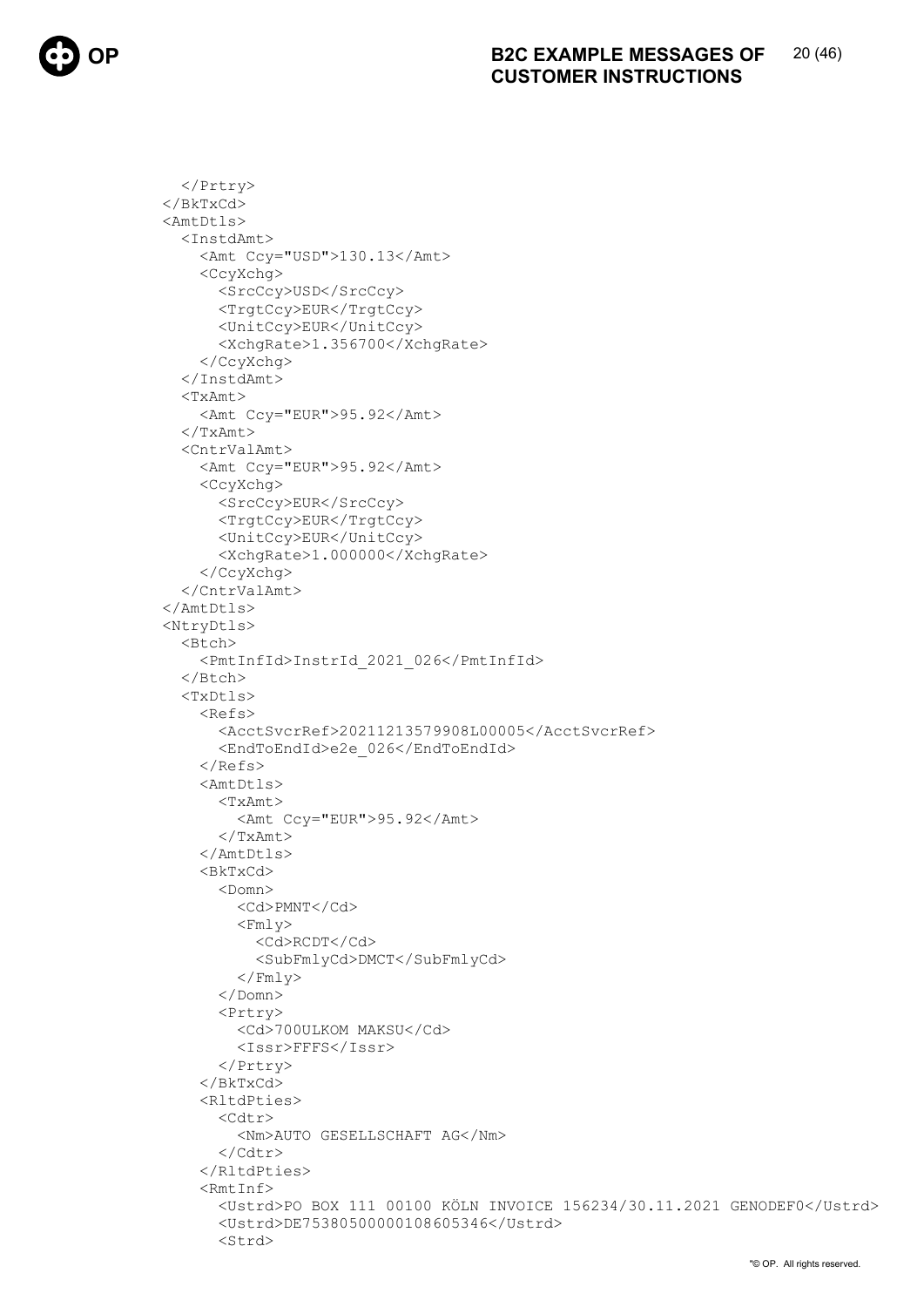```
<CdtrRefInf>
             <Tp>
               <CdOrPrtry>
                 <Cd>SCOR</Cd>
               </CdOrPrtry>
             \langle/Tp>
             <Ref>PMB121310010808</Ref>
           </CdtrRefInf>
        \langle/Strd>
      \langle/RmtInf>
      <RltdDts>
        <AccptncDtTm>2021-12-13T00:00:00+02:00</AccptncDtTm>
      </RltdDts>
    \langle/TxDtls>
  </NtrvDtls>
  <AddtlNtryInf>eur
                                     95.92-PMB121310010808</AddtlNtryInf>
</Ntry>
<Ntry>
  <NtryRef>000009</NtryRef>
  <Amt Ccy="EUR">42.13</Amt>
  <CdtDbtInd>DBIT</CdtDbtInd>
  <Sts>BOOK</Sts>
  <BookgDt>
    <Dt>2021-12-13</Dt>
  </BookgDt>
  <ValDt>
    <Dt>2021-12-13</Dt>
  \langle/ValDt>
  <AcctSvcrRef>20211213579908L00007</AcctSvcrRef>
  <BkTxCd>
    <Domn>
      <Cd>PMNT</Cd>
      <Fmly>
        <Cd>RCDT</Cd>
        <SubFmlyCd>DMCT</SubFmlyCd>
      \langle/Fmly>
    \langle/Domn>
    <Prtry>
      <Cd>700ULKOM MAKSU</Cd>
      <Issr>FFFS</Issr>
    \langle/Prtry>
  \langle/BkTxCd>
  <AmtDtls>
    <InstdAmt>
      <Amt Ccy="EUR">42.13</Amt>
      <CcyXchq>
        <SrcCcy>EUR</SrcCcv>
        <TrgtCcy>EUR</TrgtCcy>
        <UnitCcy>EUR</UnitCcy>
        <XchqRate>1.000000</XchqRate>
      </CcvXcha>
    \langle/InstdAmt>
    <TxAmt><Amt Ccy="EUR">42.13</Amt>
    </TxAmt>
    <CntrValAmt>
      <Amt Ccy="EUR">42.13</Amt>
      <CcyXchg>
        <SrcCcy>EUR</SrcCcy>
        <TrqtCcy>EUR</TrqtCcy>
        <UnitCcy>EUR</UnitCcy>
```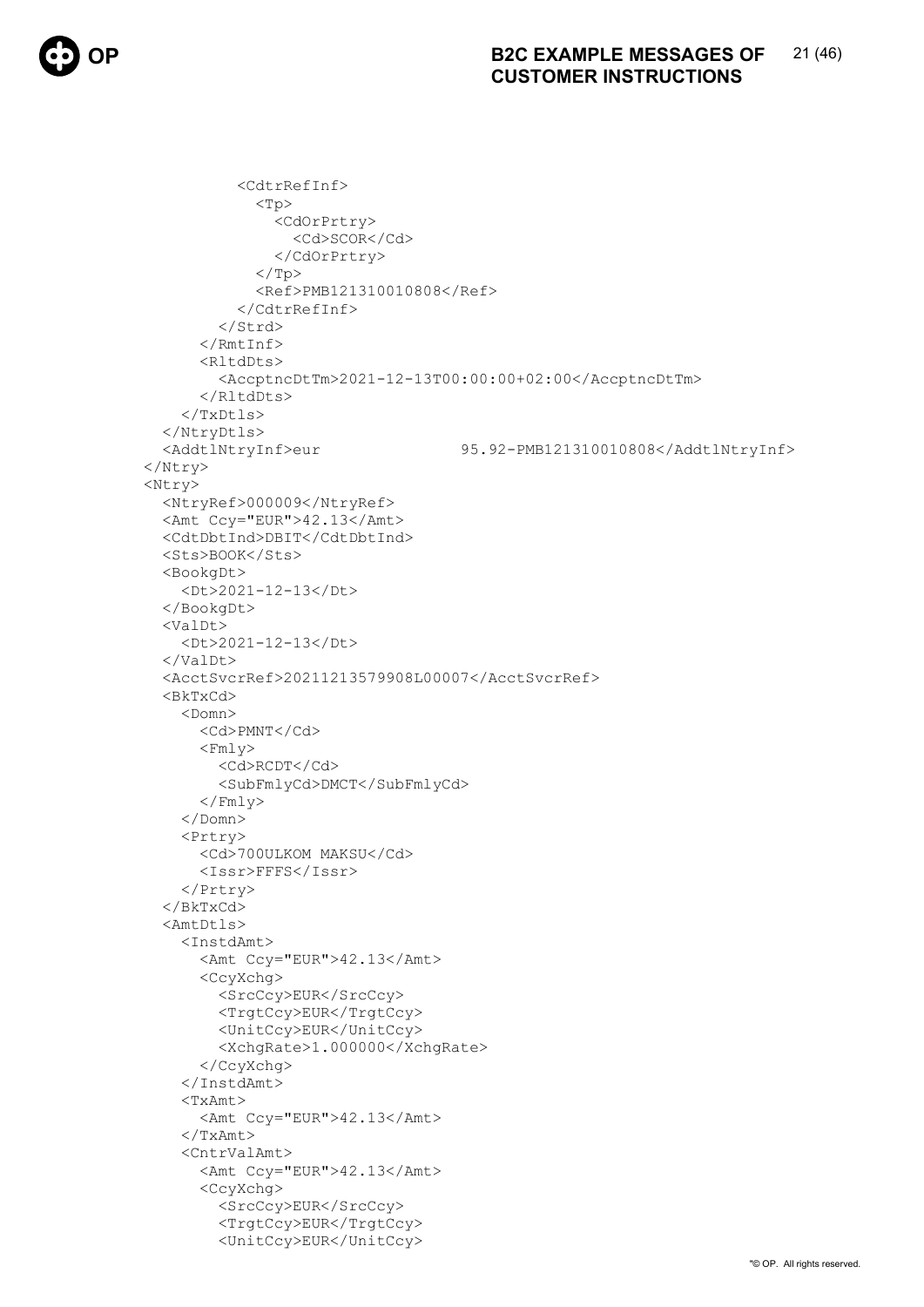```
<XchqRate>1.000000</XchqRate>
       </CcyXchq>
    </CntrValAmt>
  </AmtDtls>
  <NtryDtls>
    <Btch>
       <PmtInfId>InstrId 2021 030</PmtInfId>
    \langle/Btch>
    <TxDtls>
      <sub>Refs</sub></sub>
         <AcctSvcrRef>20211213579908L00007</AcctSvcrRef>
         <EndToEndId>e2e 030</EndToEndId>
      \langle/Refs>
       <AmtDtls>
         <TxAmt>
           <Amt Ccy="EUR">42.13</Amt>
         </TxAmt>
      \langle/AmtDtls>
       <BkTxCd>
         <Domn><Cd>PMNT</Cd>
           <Fmly>
             <Cd>RCDT</Cd>
             <SubFmlyCd>DMCT</SubFmlyCd>
           \langle/Fmly>
         </Domn>
         <Prtry>
           <Cd>700ULKOM MAKSU</Cd>
           <Issr>FFFS</Issr>
         \langle/Prtry>
      \langle/BkTxCd>
       <RltdPties>
         <Cdtr>
           <Nm>AUTO GESELLSCHAFT AG</Nm>
         \langle/Cdtr>
       </RltdPties>
       <RmtInf>
         <Ustrd>PO BOX 7 MUNICH VALUUTTASHEKKI CITIUS30BUF</Ustrd>
         <Strd>
           <CdtrRefInf>
             <Tp>
                <CdOrPrtry>
                  <cd>scoR</cd>
               </CdOrPrtry>
             \langle/Tp>
             <Ref>SMY121310010810</Ref>
           </CdtrRefInf>
         \langle/Strd>
       \langle/RmtInf>
       \langleRltdDts>
         \langleAccptncDtTm>2021-12-13T00:00:00+02:00</AccptncDtTm>
      \langle/RltdDts>
    \langle/TxDtls>
  </NtryDtls>
                                      42.13-SMY121310010810</AddtlNtryInf>
  <AddtlNtryInf>eur
</Ntry>
<Ntry>
  <NtryRef>000010</NtryRef>
  <Amt Ccy="EUR">321.13</Amt>
  <CdtDbtInd>DBIT</CdtDbtInd>
  <Sts>BOOK</Sts>
```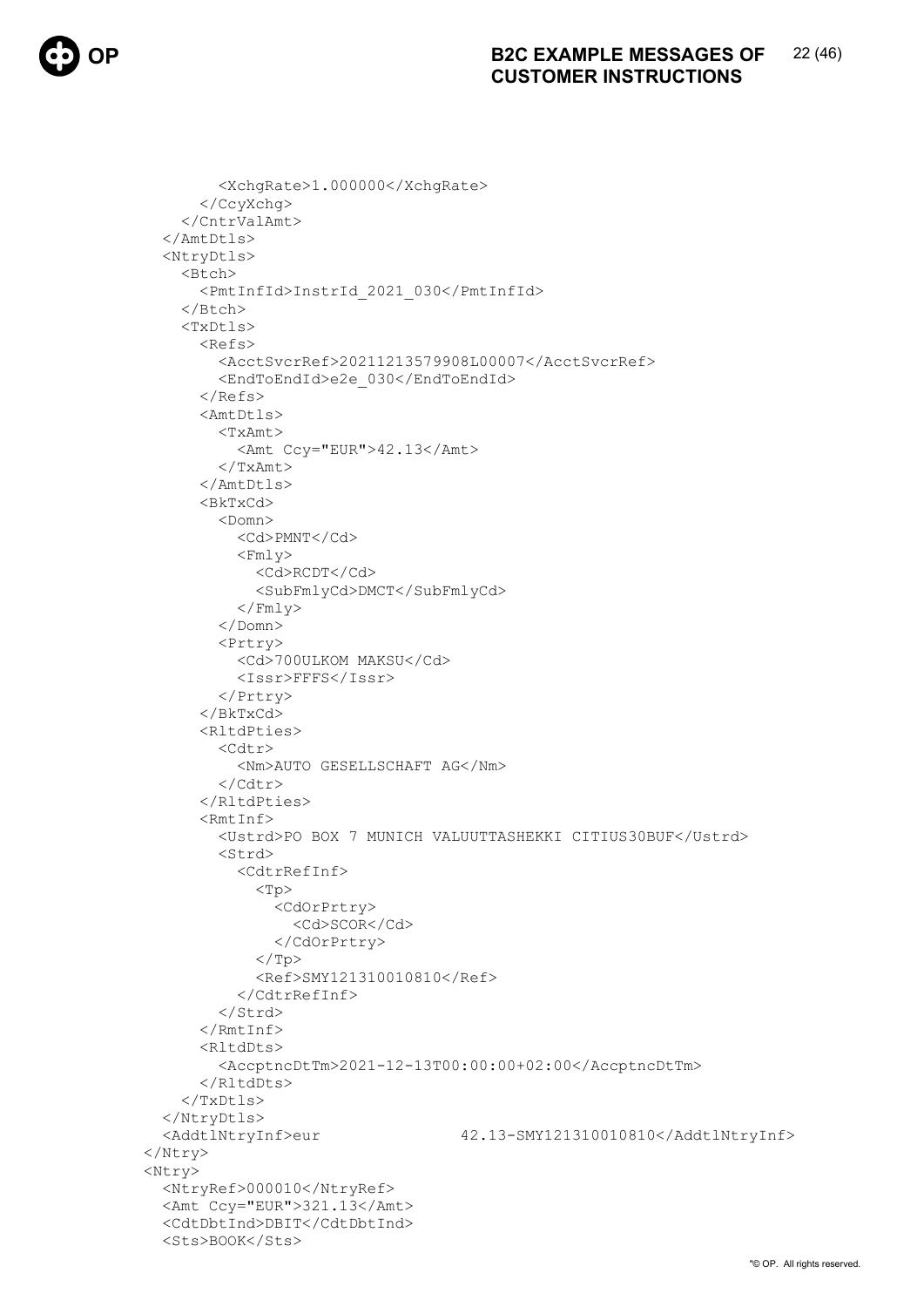

```
<BookgDt>
  <Dt>2021-12-13</Dt>
</BookgDt>
<ValDt>
  <Dt>2021-12-13</Dt>
\langle/ValDt>
<AcctSvcrRef>20211213579908L00006</AcctSvcrRef>
<BkTxCd>
  <Domn>
    <Cd>PMNT</Cd>
    <Fmly>
      <Cd>RCDT</Cd>
      <SubFmlyCd>DMCT</SubFmlyCd>
    \langle/Fmly>
  \langle/Domn\rangle<Prtry>
    <Cd>700ULKOM MAKSU</Cd>
    <Issr>FFFS</Issr>
  </Prtry>
\langle/BkTxCd>
<AmtDtls>
  <InstdAmt>
    <Amt Ccy="EUR">321.13</Amt>
    <CcyXchq>
      <SrcCcy>EUR</SrcCcy>
      <TrgtCcy>EUR</TrgtCcy>
      <UnitCcy>EUR</UnitCcy>
      <XchgRate>1.000000</XchgRate>
    </CcyXchq>
  </InstdAmt>
  <TxAmt>
    <Amt Ccy="EUR">321.13</Amt>
  \langle/TxAmt>
  <CntrValAmt>
    <Amt Ccy="EUR">321.13</Amt>
    <CcyXchq>
      <SrcCcy>EUR</SrcCcy>
      <TrqtCcy>EUR</TrqtCcy>
      <UnitCcy>EUR</UnitCcy>
      <XchgRate>1.000000</XchgRate>
    </CcyXchq>
  </CntrValAmt>
\langle/AmtDtls>
<NtryDtls>
  <Btch>
    <PmtInfId>InstrId 2021 029</PmtInfId>
  </Btch>
  <TxDtls><sub>Refs</sub></sub>
      <AcctSvcrRef>20211213579908L00006</AcctSvcrRef>
      <EndToEndId>e2e 029</EndToEndId>
    \langle/Refs>
    <AmtDtls>
      <TxAmt>
         <Amt Ccy="EUR">321.13</Amt>
      \langle/TxAmt>
    </AmtDtls>
    <sub>BkTxCd</sub></sub>
      <Domn>
         <Cd>PMNT</Cd>
         <Fmly>
```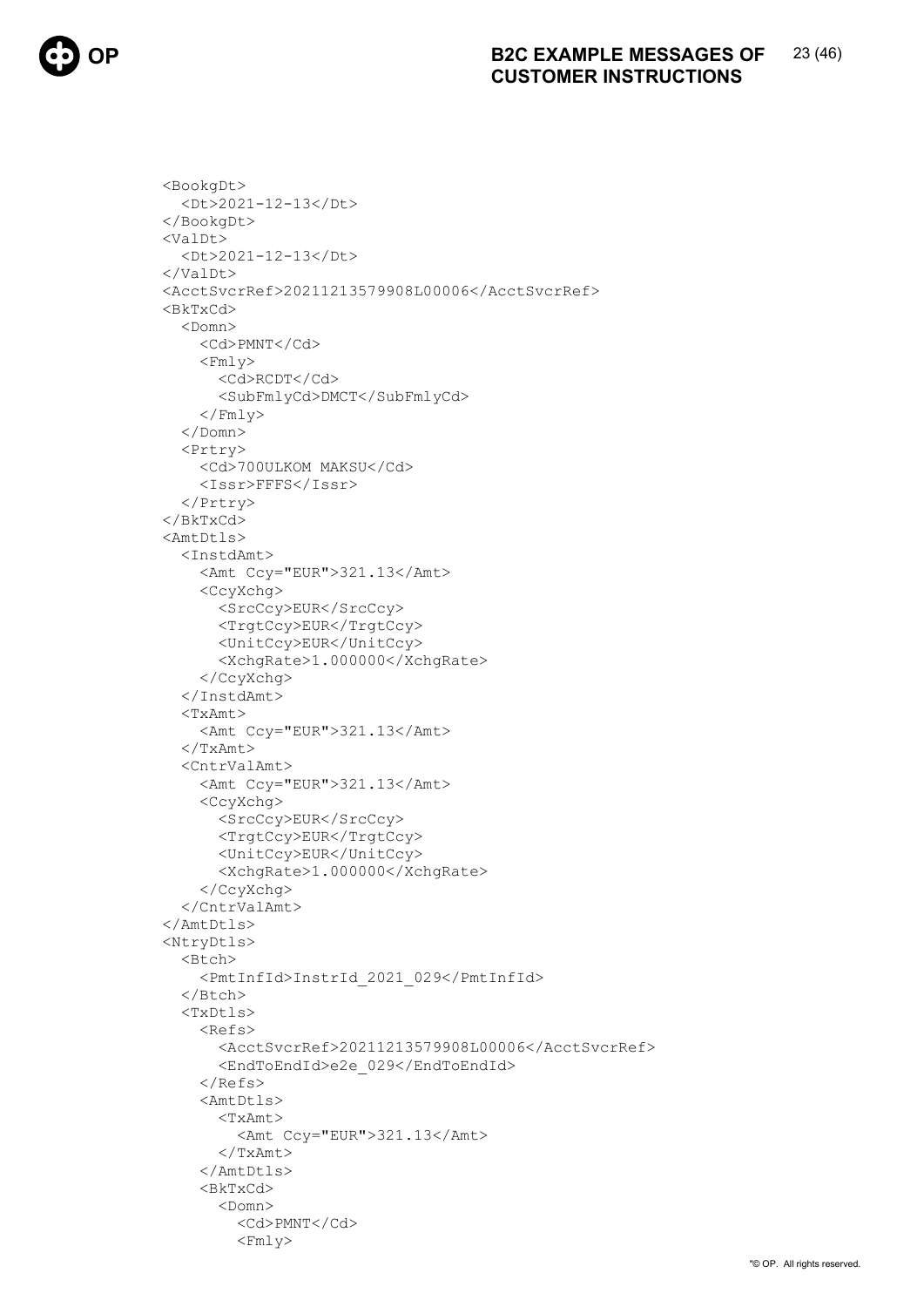```
<Cd>RCDT</Cd>
             <SubFmlyCd>DMCT</SubFmlyCd>
           \langle/Fmly>
         </Domn>
         <Prtry>
           <Cd>700ULKOM MAKSU</Cd>
           <Issr>FFFS</Issr>
         \langle/Prtry>
      \langle/BkTxCd>
      <RltdPties>
         <Cdtr>
           <Nm>AUTO GESELLSCHAFT AG</Nm>
         \langle/Cdtr>
      </RltdPties>
      <RmtInf>
         <Ustrd>PO BOX 7 MUNICH SWIFT-SHEKKI CITIUS30BUF</Ustrd>
         <Strd>
           <CdtrRefInf>
             < p<CdOrPrtry>
                  <Cd>SCOR</Cd>
               </CdOrPrtry>
             \langle/Tp>
             <Ref>SWB121310010809</Ref>
           </CdtrRefInf>
         \langle/Strd>
      \langle/RmtInf>
      <RltdDts>
         <AccptncDtTm>2021-12-13T00:00:00+02:00</AccptncDtTm>
      </RltdDts>
    \langle/TxDtls>
  </NtryDtls>
  <AddtlNtryInf>eur
                                     321.13-SWB121310010809</AddtlNtryInf>
\langle/Ntry>
<Ntry>
  <NtryRef>000011</NtryRef>
  <Amt Ccy="EUR">39.13</Amt>
  <CdtDbtInd>CRDT</CdtDbtInd>
  <Sts>BOOK</Sts>
  <BookgDt>
    <Dt>2021-12-13</Dt>
  </BookgDt>
  \langleValDt>
    <Dt>2021-12-13</Dt>
  \langle/ValDt>
  <AcctSvcrRef>131213500001999999</AcctSvcrRef>
  <BkTxCd>
    <Domn>
      <Cd>PMNT</Cd>
      <Fmly>
        <Cd>RCDT</Cd>
         <SubFmlyCd>DMCT</SubFmlyCd>
      \langle/Fmly>
    \langle/Domn>
    <Prtry>
      <Cd>705VIITESIIRTO</Cd>
      <Issr>FFFS</Issr>
    </Prtry>
  \langle/BkTxCd>
  <NtryDtls>
    <Btch>
```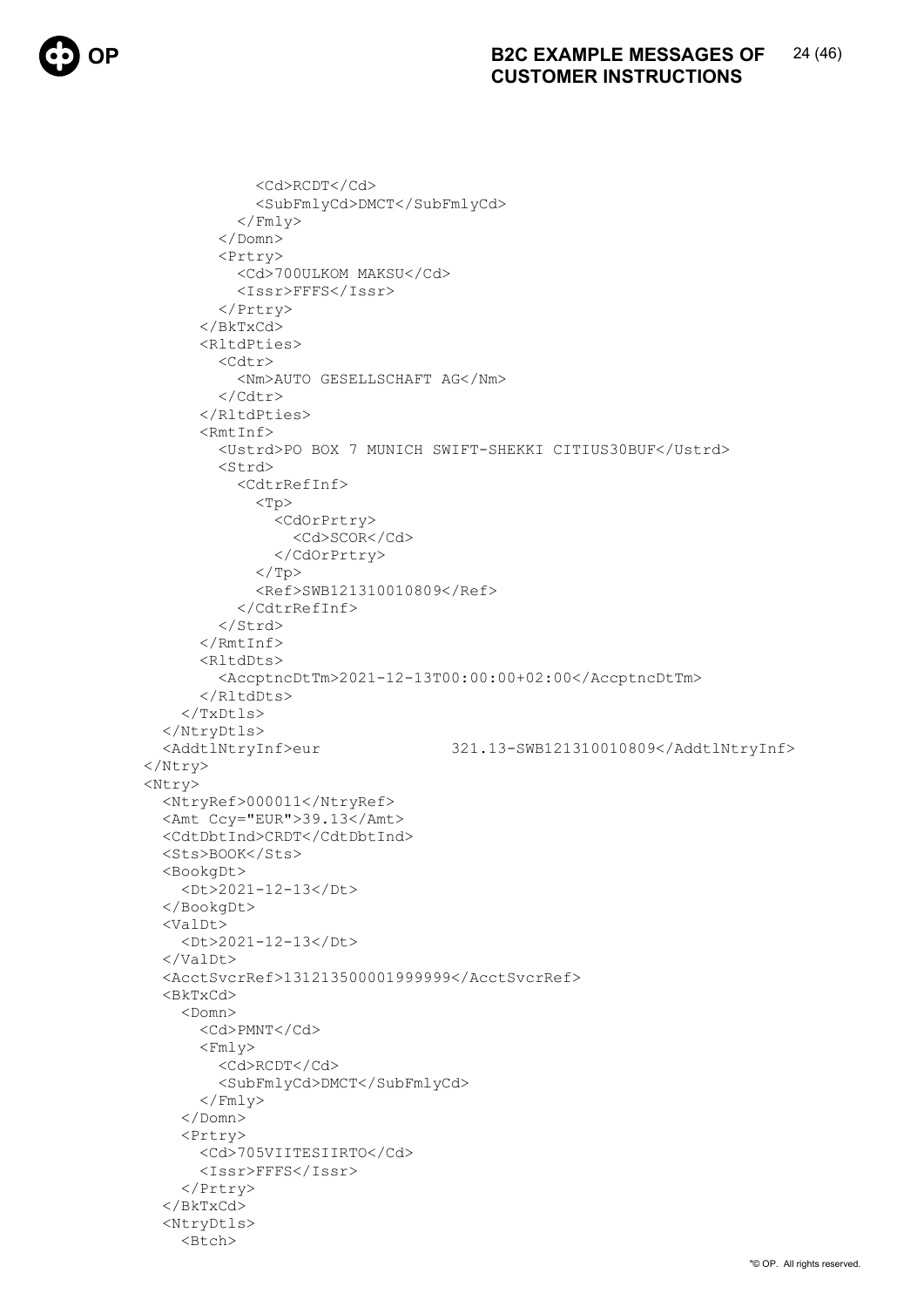```
 <NbOfTxs>1</NbOfTxs> 
        </Btch> 
        <TxDtls> 
          <AmtDtls> 
             <TxAmt> 
               <Amt Ccy="EUR">39.13</Amt> 
             </TxAmt> 
          </AmtDtls> 
          <BkTxCd> 
             <Domn> 
               <Cd>PMNT</Cd> 
              <Fmlv>
                 <Cd>RCDT</Cd> 
                 <SubFmlyCd>DMCT</SubFmlyCd> 
              \langle Fmly>
            \langle/Domn\rangle <Prtry> 
               <Cd>705VIITESIIRTO</Cd> 
               <Issr>FFFS</Issr> 
            </Prtry> 
          </BkTxCd> 
          <RltdDts> 
             <AccptncDtTm>2021-12-13T00:00:00+02:00</AccptncDtTm> 
          </RltdDts> 
       \langle/TxDtls>
     </NtryDtls> 
   </Ntry> 
 </Stmt> 
 <Stmt> 
   <Id>TI1216.109335052.2</Id> 
   <LglSeqNb>242</LglSeqNb> 
   <CreDtTm>2021-12-16T09:33:00+02:00</CreDtTm> 
   <FrToDt> 
     <FrDtTm>2021-12-13T00:00:00+02:00</FrDtTm> 
     <ToDtTm>2021-12-13T00:00:00+02:00</ToDtTm> 
   </FrToDt> 
   <Acct> 
    <Id>
        <IBAN>FI0950009420115586</IBAN> 
    \langle/Id>
     <Ccy>EUR</Ccy> 
     <Nm>YRITYSTILI</Nm> 
     <Ownr> 
        <Nm>MERIKARHU OY</Nm> 
       <Id> <OrgId> 
            <Othr> 
               <Id>0014785232</Id> 
             </Othr> 
          </OrgId> 
       \langle/Id>
    \langle/0wnr>
     <Svcr> 
        <FinInstnId> 
          <BIC>OKOYFIHH</BIC> 
          <Nm>MALLIHARJUN OSUUSPANKKI PITKÄ NIMI</Nm> 
        </FinInstnId> 
     </Svcr> 
   </Acct> 
   <Bal> 
    <Tp>
```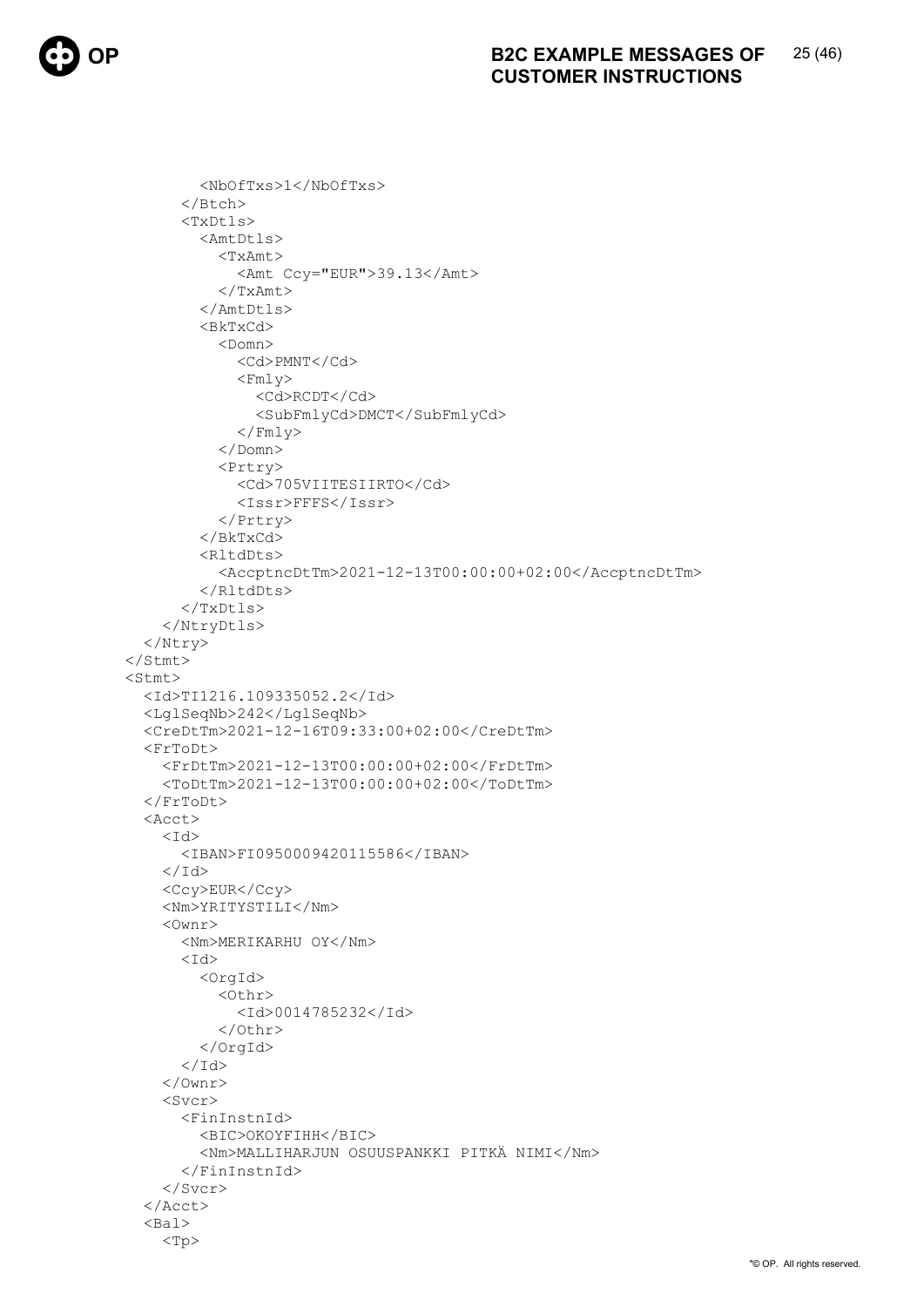<CdOrPrtry> <Cd>OPBD</Cd> </CdOrPrtry>  $\langle$ Tp> <Amt Ccy="EUR">19805.46</Amt> <CdtDbtInd>CRDT</CdtDbtInd>  $<$ Dt $>$  <Dt>2021-12-12</Dt>  $<$ /Dt>  $\langle$ /Bal> <Bal>  $<$ Tp $>$  <CdOrPrtry> <Cd>PRCD</Cd> </CdOrPrtry>  $\rm{<} / \rm{Tp}$  <Amt Ccy="EUR">19805.46</Amt> <CdtDbtInd>CRDT</CdtDbtInd>  $<$ Dt $>$  <Dt>2021-12-12</Dt>  $\langle$ /Dt $\rangle$  $\langle$ /Bal> <Bal>  $<$ Tp $>$  <CdOrPrtry> <Cd>CLBD</Cd> </CdOrPrtry>  $\langle$  Tp> <Amt Ccy="EUR">19805.46</Amt> <CdtDbtInd>CRDT</CdtDbtInd>  $<$ D $+$  $>$  <Dt>2021-12-13</Dt>  $\langle$ /Dt $\rangle$  $\langle$ /Bal> <Bal>  $<$ Tp $>$  <CdOrPrtry> <Cd>CLAV</Cd> </CdOrPrtry>  $\langle$ /Tp> <Amt Ccy="EUR">19805.46</Amt> <CdtDbtInd>CRDT</CdtDbtInd>  $**Dt**$  <Dt>2021-12-13</Dt>  $\langle$ /Dt>  $\langle$ /Bal $\rangle$  <TxsSummry> <TtlNtries> <NbOfNtries>0</NbOfNtries> </TtlNtries> <TtlCdtNtries> <NbOfNtries>0</NbOfNtries>  $<$ Sum $>0.00$   $<$  / Sum $>$  </TtlCdtNtries> <TtlDbtNtries> <NbOfNtries>0</NbOfNtries> <Sum>0.00</Sum> </TtlDbtNtries> </TxsSummry> </Stmt> <Stmt>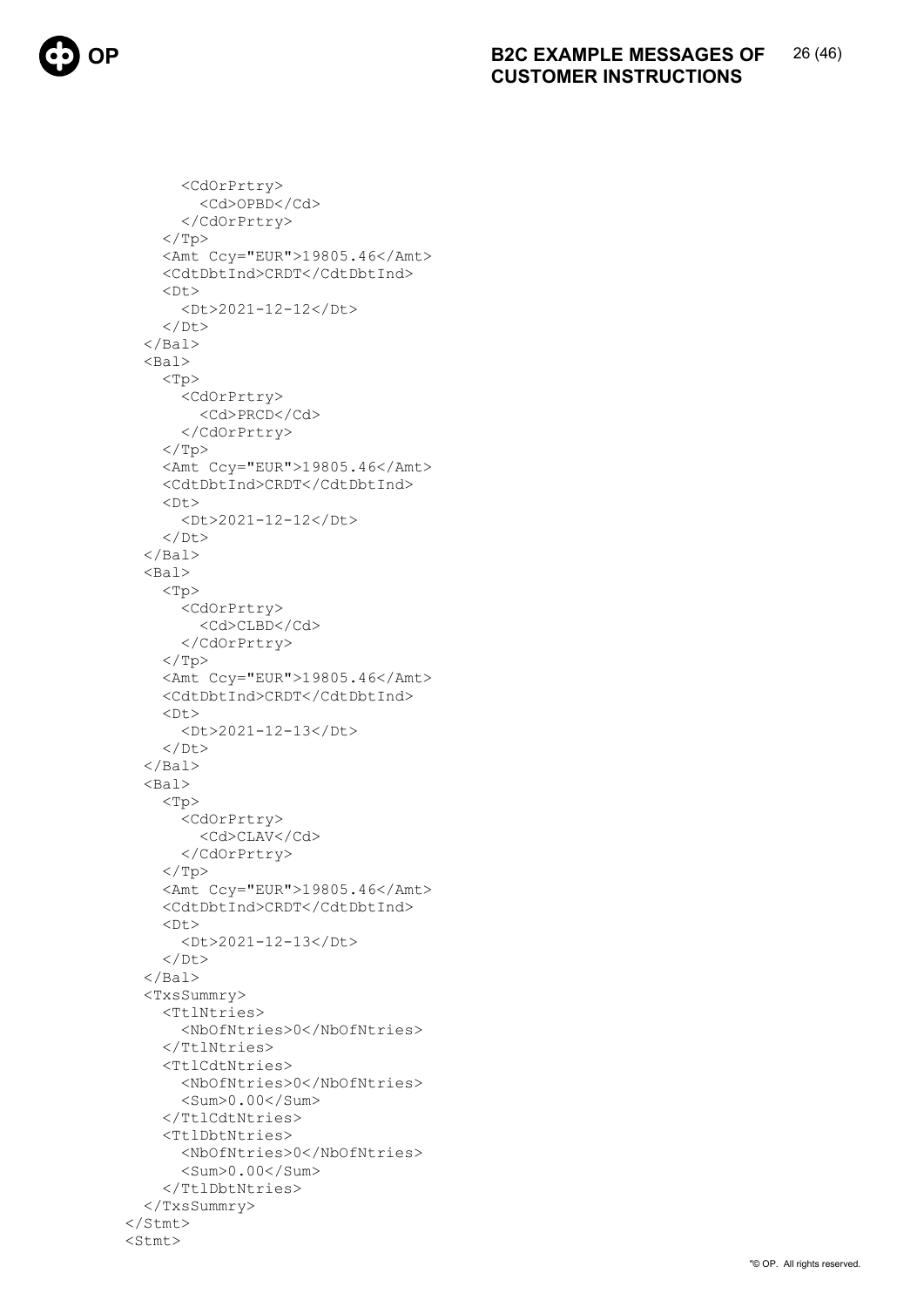

```
 <Id>TI1216.109335052.3</Id> 
 <LglSeqNb>242</LglSeqNb> 
 <CreDtTm>2021-12-16T09:33:00+02:00</CreDtTm> 
 <FrToDt> 
   <FrDtTm>2021-12-13T00:00:00+02:00</FrDtTm> 
   <ToDtTm>2021-12-13T00:00:00+02:00</ToDtTm> 
 </FrToDt> 
 <Acct> 
  <Id>
      <IBAN>FI9150009430110833</IBAN> 
  \langle/Id>
   <Ccy>GBP</Ccy> 
   <Nm>VALUUTTATILI</Nm> 
   <Ownr> 
      <Nm>MERIKARHU OY</Nm> 
     <Id> <OrgId> 
           <Othr> 
             <Id>0014785232</Id> 
         \langle/Othr>
        </OrgId> 
    \langle/Id>
  \langle/\capwnr>
  \langleSvcr>
      <FinInstnId> 
        <BIC>OKOYFIHH</BIC> 
        <Nm>MALLIHARJUN OSUUSPANKKI PITKÄ NIMI</Nm> 
     </FinInstnId> 
   </Svcr> 
 </Acct> 
 <Bal> 
   <Tp> 
      <CdOrPrtry> 
        <Cd>OPBD</Cd> 
     </CdOrPrtry> 
  \langleTp>
   <Amt Ccy="GBP">58.79</Amt> 
   <CdtDbtInd>CRDT</CdtDbtInd> 
  <br><b>Dt</b> <Dt>2021-12-12</Dt> 
  \langle/Dt\rangle\langle/Bal>
<sub>Bal</sub></sub>
   <Tp> 
     <CdOrPrtry> 
        <Cd>PRCD</Cd> 
     </CdOrPrtry> 
  \langleTp>
   <Amt Ccy="GBP">58.79</Amt> 
   <CdtDbtInd>CRDT</CdtDbtInd> 
  \langleDt\rangle(Dt) > 2021 - 12 - 12 < 10t\langle/Dt\rangle\langleBal>
 <Bal> 
   <Tp> 
     <CdOrPrtry> 
        <Cd>CLBD</Cd> 
     </CdOrPrtry> 
  \langleTp>
   <Amt Ccy="GBP">58.79</Amt>
```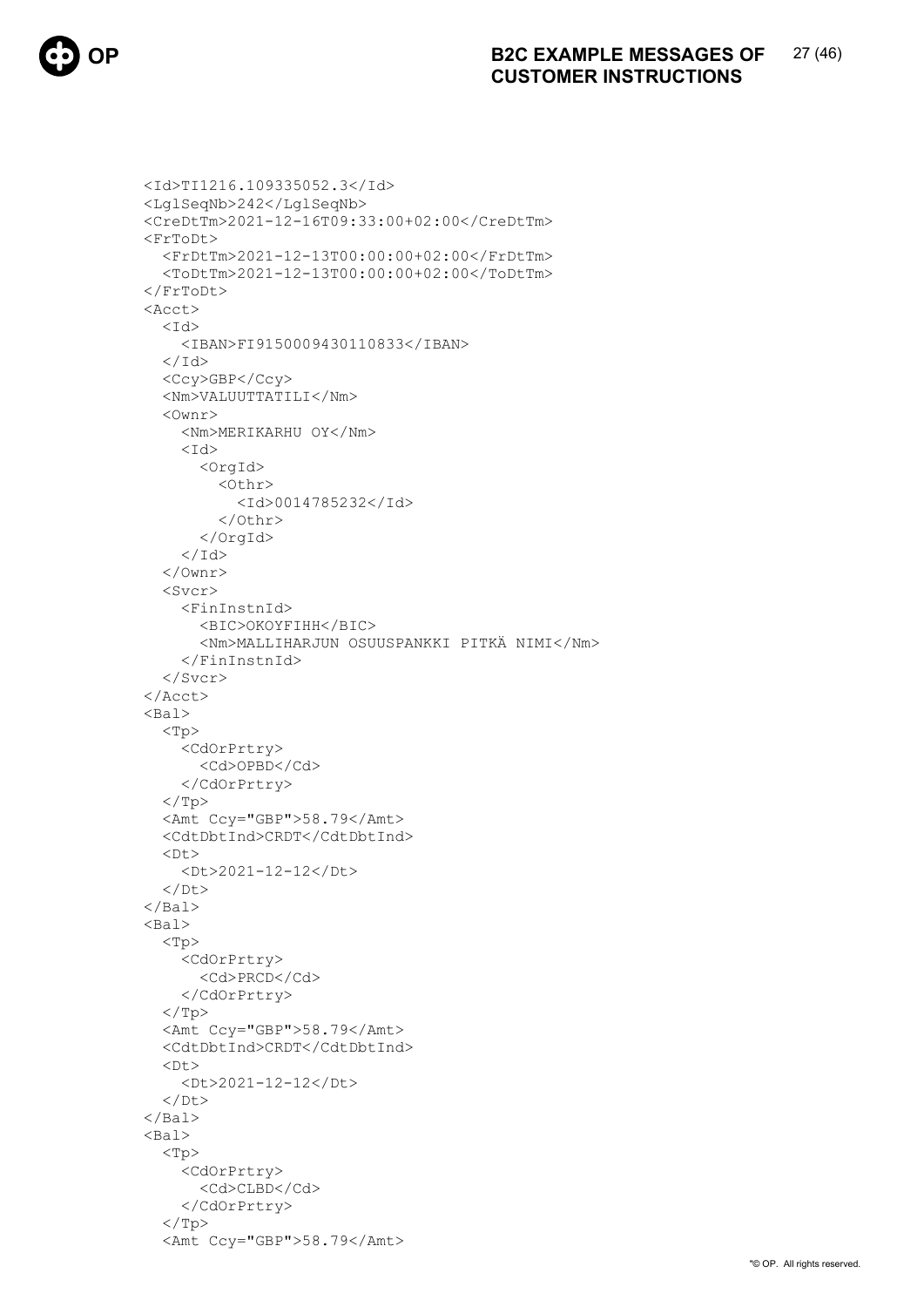```
 <CdtDbtInd>CRDT</CdtDbtInd> 
    <Dt> <Dt>2021-12-13</Dt> 
     \langle/Dt>
  \langle/Bal>
   <Bal> 
     <Tp> 
        <CdOrPrtry> 
          <Cd>CLAV</Cd> 
        </CdOrPrtry> 
    \langleTp>
     <Amt Ccy="GBP">58.79</Amt> 
     <CdtDbtInd>CRDT</CdtDbtInd> 
    <Dt> <Dt>2021-12-13</Dt> 
    \langle/Dt\rangle\langle/Bal>
   <TxsSummry> 
     <TtlNtries> 
        <NbOfNtries>0</NbOfNtries> 
     </TtlNtries> 
     <TtlCdtNtries> 
        <NbOfNtries>0</NbOfNtries> 
       \langleSum\rangle0.00\langle/Sum\rangle </TtlCdtNtries> 
      <TtlDbtNtries> 
        <NbOfNtries>0</NbOfNtries> 
        <Sum>0.00</Sum> 
     </TtlDbtNtries> 
   </TxsSummry> 
 </Stmt> 
 <Stmt> 
   <Id>TI1216.109335052.4</Id> 
   <LglSeqNb>242</LglSeqNb> 
   <CreDtTm>2021-12-16T09:33:00+02:00</CreDtTm> 
   <FrToDt> 
     <FrDtTm>2021-12-13T00:00:00+02:00</FrDtTm> 
      <ToDtTm>2021-12-13T00:00:00+02:00</ToDtTm> 
   </FrToDt> 
   <Acct> 
    <Id>
        <IBAN>FI7050009430120717</IBAN> 
    \langle/Id>
     <Ccy>SEK</Ccy> 
     <Nm>VALUUTTATILI</Nm> 
     <Ownr> 
        <Nm>MERIKARHU OY</Nm> 
       <Id>
          <OrgId> 
           <Othr>
               <Id>0014785232</Id> 
           \langle/Othr>
          </OrgId> 
       \langle/Id>
     </Ownr> 
      <Svcr> 
        <FinInstnId> 
          <BIC>OKOYFIHH</BIC> 
          <Nm>MALLIHARJUN OSUUSPANKKI PITKÄ NIMI</Nm> 
        </FinInstnId> 
      </Svcr>
```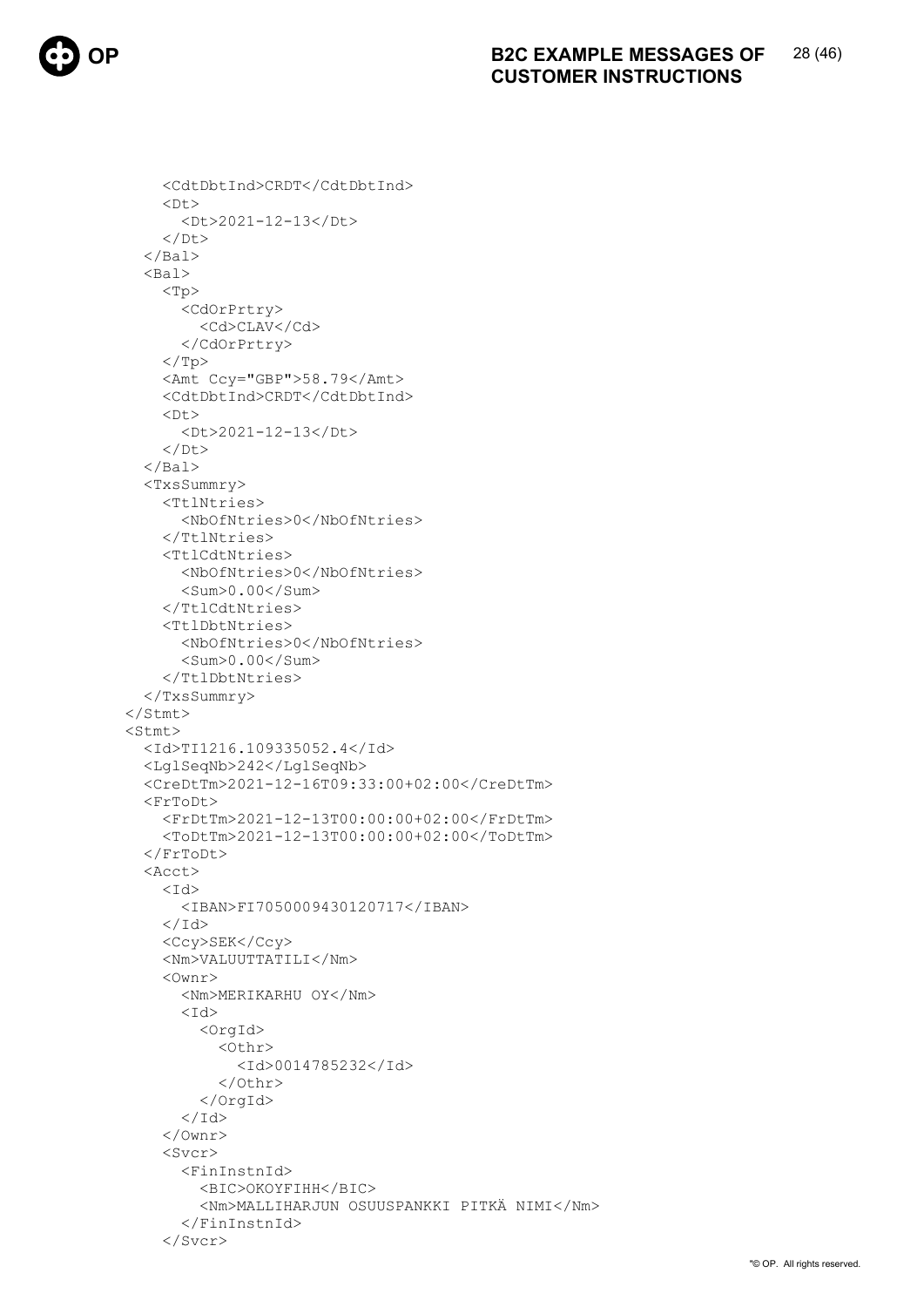</Acct> <Bal> <Tp> <CdOrPrtry> <Cd>OPBD</Cd> </CdOrPrtry>  $\langle$ Tp> <Amt Ccy="SEK">3650.61</Amt> <CdtDbtInd>CRDT</CdtDbtInd> <Dt> <Dt>2021-12-12</Dt>  $\langle$ /Dt>  $\langle$ Bal> <Bal>  $<$ Tp $>$  <CdOrPrtry> <Cd>PRCD</Cd> </CdOrPrtry>  $\langle$ /Tp> <Amt Ccy="SEK">3650.61</Amt> <CdtDbtInd>CRDT</CdtDbtInd>  $<$ Dt $>$  <Dt>2021-12-12</Dt>  $\langle$ /Dt $\rangle$  $\langle$ /Bal> <Bal> <Tp> <CdOrPrtry> <Cd>CLBD</Cd> </CdOrPrtry>  $\langle$ Tp> <Amt Ccy="SEK">3650.61</Amt> <CdtDbtInd>CRDT</CdtDbtInd>  $<$ Dt $>$  <Dt>2021-12-13</Dt>  $\langle$ /Dt>  $\langle$ Bal> <Bal>  $<$ Tp $>$  <CdOrPrtry> <Cd>CLAV</Cd> </CdOrPrtry>  $\langle$ Tp> <Amt Ccy="SEK">3650.61</Amt> <CdtDbtInd>CRDT</CdtDbtInd>  $<$ Dt $>$  <Dt>2021-12-13</Dt>  $\langle$ /Dt $\rangle$  $\langle$ /Bal $\rangle$  <TxsSummry> <TtlNtries> <NbOfNtries>0</NbOfNtries> </TtlNtries> <TtlCdtNtries> <NbOfNtries>0</NbOfNtries> <Sum>0.00</Sum> </TtlCdtNtries> <TtlDbtNtries> <NbOfNtries>0</NbOfNtries> <Sum>0.00</Sum> </TtlDbtNtries>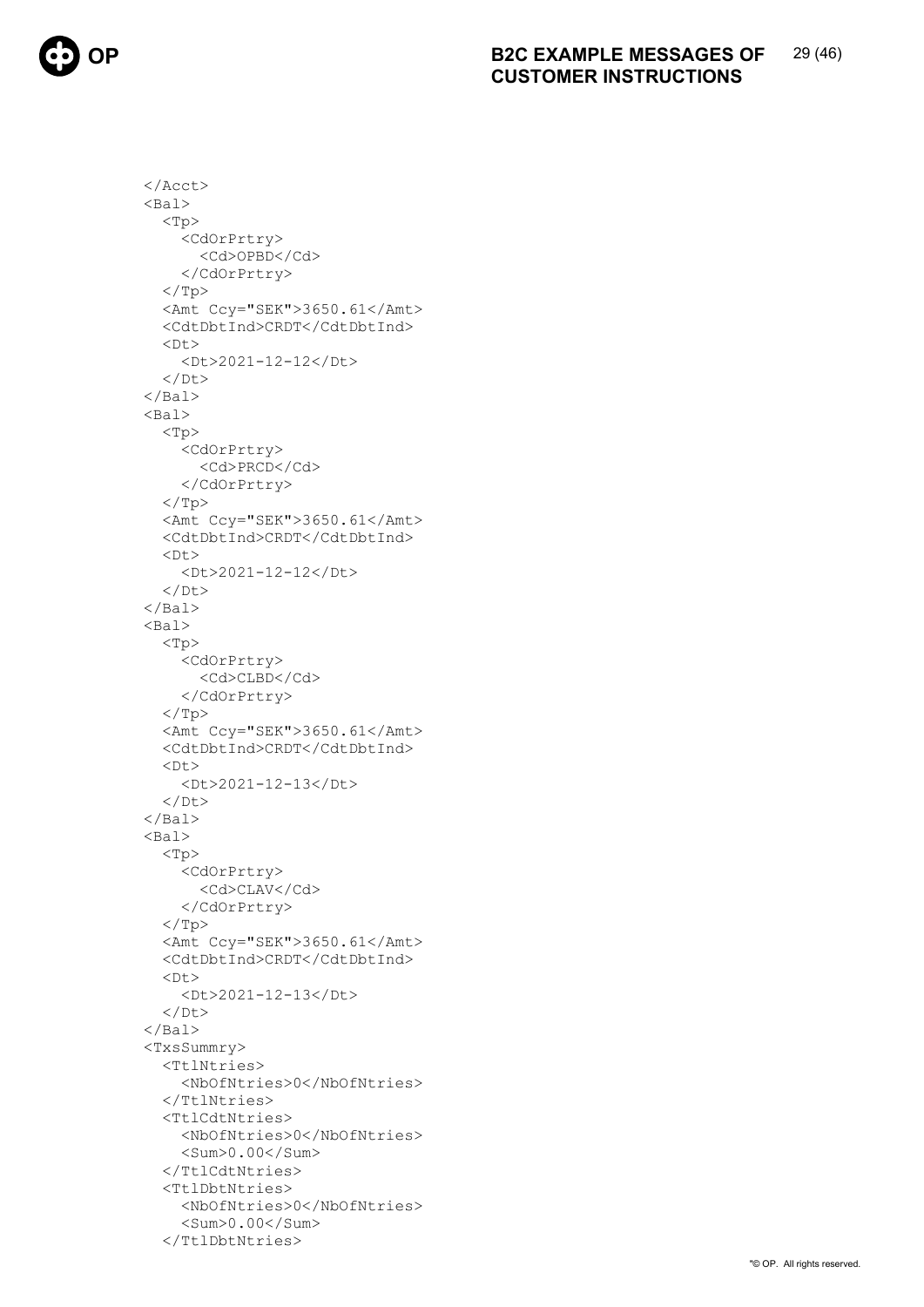

```
</TxsSummry>
\langle/Stmt>
<Stmt>
  <Id>TI1216.109335052.5</Id>
  <LglSeqNb>242</LglSeqNb>
  <CreDtTm>2021-12-16T09:33:00+02:00</CreDtTm>
  <FrToDt>
    <FrDtTm>2021-12-13T00:00:00+02:00</FrDtTm>
    <ToDtTm>2021-12-13T00:00:00+02:00</ToDtTm>
  \langle/FrToDt>
  <Acct>
    <Id>
       <IBAN>FI0650009430660316</IBAN>
    \langle /Id \rangle<Ccy>AUD</Ccy>
    <Nm>VALUUTTATILI</Nm>
    \langleOwnr>
      <Nm>MERIKARHU OY</Nm>
       <Id>
         <OrqId>
           <Othr>
             <Id>0014785232</Id>
           \langle/0thr>
         \langle/OrqId>
       \langle/Id>
    \langle/Ownr>
    <Svcr>
       <FinInstnId>
         <BIC>OKOYFIHH</BIC>
         <Nm>MALLIHARJUN OSUUSPANKKI PITKÄ NIMI</Nm>
       </FinInstnId>
    \langle/Svcr>
  \langle/Acct>
  <Bal>
    <Tp>
       <CdOrPrtry>
         <Cd>OPBD</Cd>
      </CdOrPrtry>
    \langle/Tp>
    <Amt Ccy="AUD">1949.49</Amt>
    <CdtDbtInd>CRDT</CdtDbtInd>
    <Dt>
      <Dt>2021-12-12</Dt>
    \langle/Dt>
  \langle/Bal>
  <Bal>
    <Tp>
       <CdOrPrtry>
         <Cd>PRCD</Cd>
      </CdOrPrtry>
    \langle/Tp>
    <Amt Ccv="AUD">1949.49</Amt>
    <CdtDbtInd>CRDT</CdtDbtInd>
    <Dt><Dt>2021-12-12</Dt>
    \langle/Dt>
  \langle/Bal>
  <Bal>
    <Tp>
      <CdOrPrtry>
         <Cd>CLBD</Cd>
```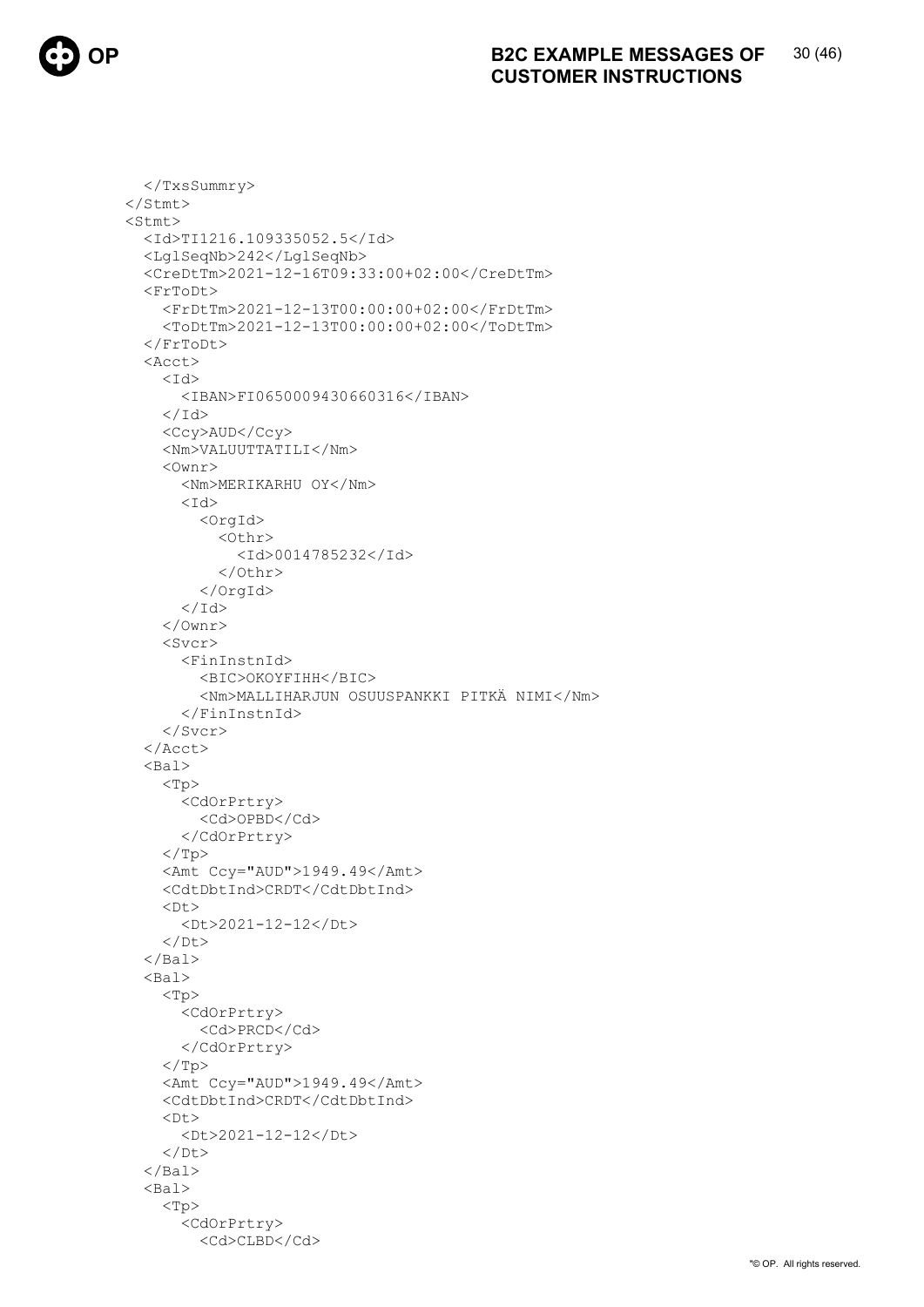```
 </CdOrPrtry> 
         \langleTp>
          <Amt Ccy="AUD">1949.49</Amt> 
          <CdtDbtInd>CRDT</CdtDbtInd> 
         <Dt> <Dt>2021-12-13</Dt> 
         \langle/Dt\rangle\langleBal>
        <Bal> 
         <Tp> <CdOrPrtry> 
               <Cd>CLAV</Cd> 
             </CdOrPrtry> 
         \langleTp>
          <Amt Ccy="AUD">1949.49</Amt> 
          <CdtDbtInd>CRDT</CdtDbtInd> 
         <Dt> <Dt>2021-12-13</Dt> 
         \langle/Dt\rangle\langle/Bal>
        <TxsSummry> 
          <TtlNtries> 
             <NbOfNtries>0</NbOfNtries> 
         \langle/TtlNtries>
          <TtlCdtNtries> 
             <NbOfNtries>0</NbOfNtries> 
             <Sum>0.00</Sum> 
          </TtlCdtNtries> 
          <TtlDbtNtries> 
             <NbOfNtries>0</NbOfNtries> 
             <Sum>0.00</Sum> 
          </TtlDbtNtries> 
        </TxsSummry> 
     </Stmt> 
   </BkToCstmrStmt> 
</Document>
```
# 2. Reference service transaction list

```
<?xml version="1.0" encoding="UTF-8"?> 
<Document xmlns="urn:iso:std:iso:20022:tech:xsd:camt.054.001.02"><!--Versio 1.4--> 
   <BkToCstmrDbtCdtNtfctn> 
     <GrpHdr> 
       <MsgId>TL1205.11901133</MsgId> 
       <CreDtTm>2021-12-04T19:01:00+02:00</CreDtTm> 
       <MsgRcpt> 
         <Nm>MERIKARHU OY</Nm> 
          <PstlAdr> 
            <AdrTp>BIZZ</AdrTp> 
            <Dept>0000</Dept> 
          </PstlAdr> 
         <Td>
            <OrgId> 
              <Othr> 
                <Id>1478523-2</Id> 
                <SchmeNm> 
                   <Cd>BANK</Cd> 
                </SchmeNm> 
              </Othr> 
            </OrgId>
```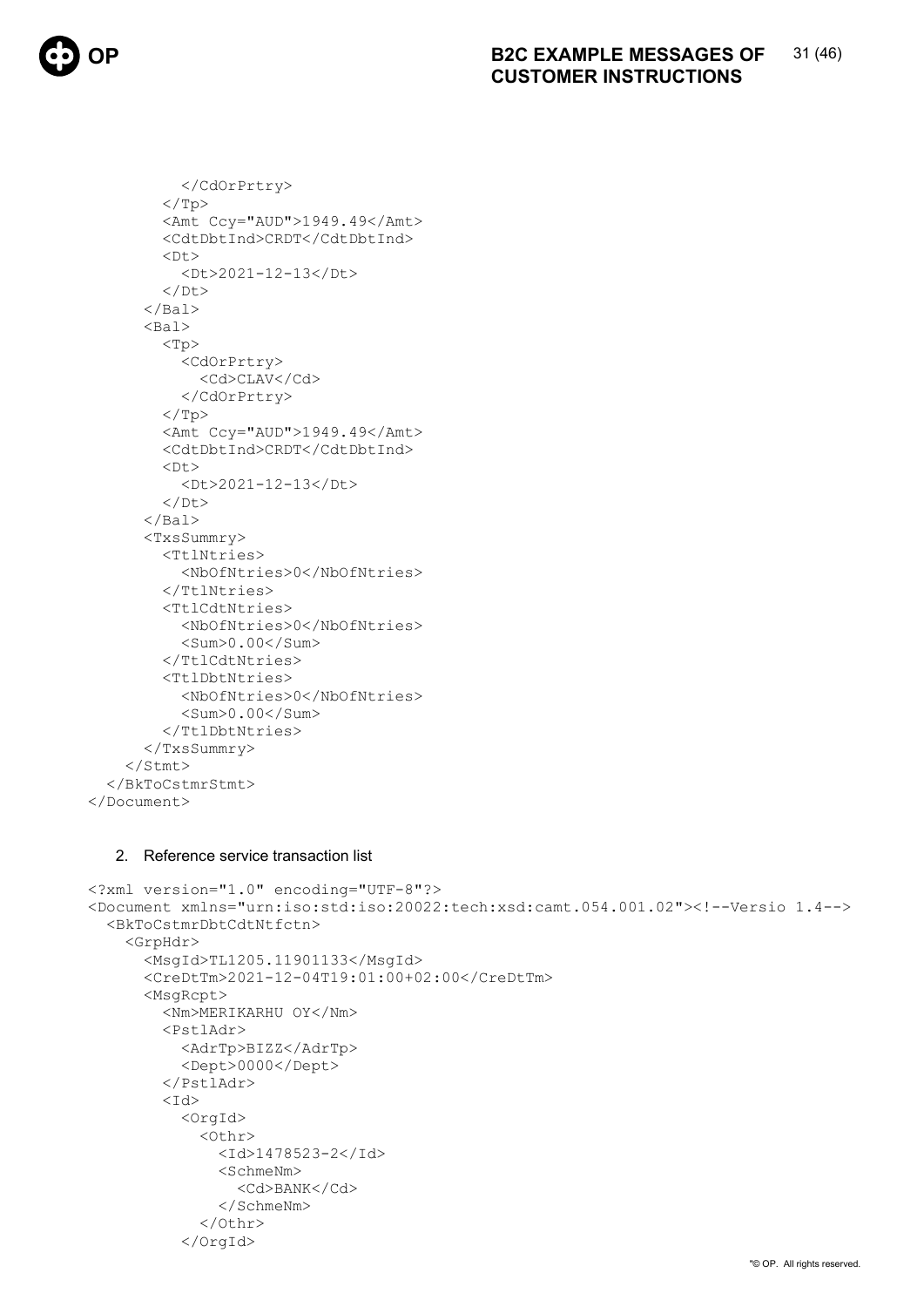```
\langle /Id \rangle</MsgRcpt>
  <MsgPgntn>
    <PqNb>1</PqNb>
    <LastPqInd>true</LastPqInd>
  </MsqPqntn>
</GrpHdr>
<Ntfctn>
  <Id>TL1205.11901133.1</Id>
  <CreDtTm>2021-12-04T19:01:00+02:00</CreDtTm>
  <Acct>
    <Id>
       <IBAN>FI9250009420108078</IBAN>
    \langle /Id \rangle<Ownr>
       <Id>
         <OrgId>
           <0thr>
              <Id>014785232</Id>
              <SchmeNm>
                <Cd>BANK</Cd>
              </SchmeNm>
           \langle/0thr>
         \langle/OrqId>
       \langle/Id>
    \langle/Ownr>
    <Svcr>
       <FinInstnId>
         <BIC>OKOYFIHH</BIC>
       </FinInstnId>
    \langle/Svcr>
  \langleAcct>
  <Ntry>
    <Amt Ccy="EUR">315.24</Amt>
    <CdtDbtInd>CRDT</CdtDbtInd>
    <Sts>BOOK</Sts>
    <BookgDt>
       <Dt>2021-12-04</Dt>
    </BookgDt>
    <AcctSvcrRef>5000019999999999</AcctSvcrRef>
    <sub>BkTxCd</sub></sub>
       <Domn>
         <Cd>PMNT</Cd>
         <Fmly>
           <Cd>RCDT</Cd>
           <SubFmlyCd>DMCT</SubFmlyCd>
         \langle/Fmly>
       \langle/Domn>
    \langle/BkTxCd>
    <NtryDtls>
       (Rtch)<Nb0fTxs>6</Nb0fTxs>
         <TtlAmt Ccy="EUR">315.24</TtlAmt>
         <CdtDbtInd>CRDT</CdtDbtInd>
       \langle/Btch>
       <TxDtls>
         <sub>Refs</sub></sub>
           <AcctSvcrRef>202112045UTH00000080</AcctSvcrRef>
         \langle/Refs>
         <AmtDtls>
           <TxAmt>
```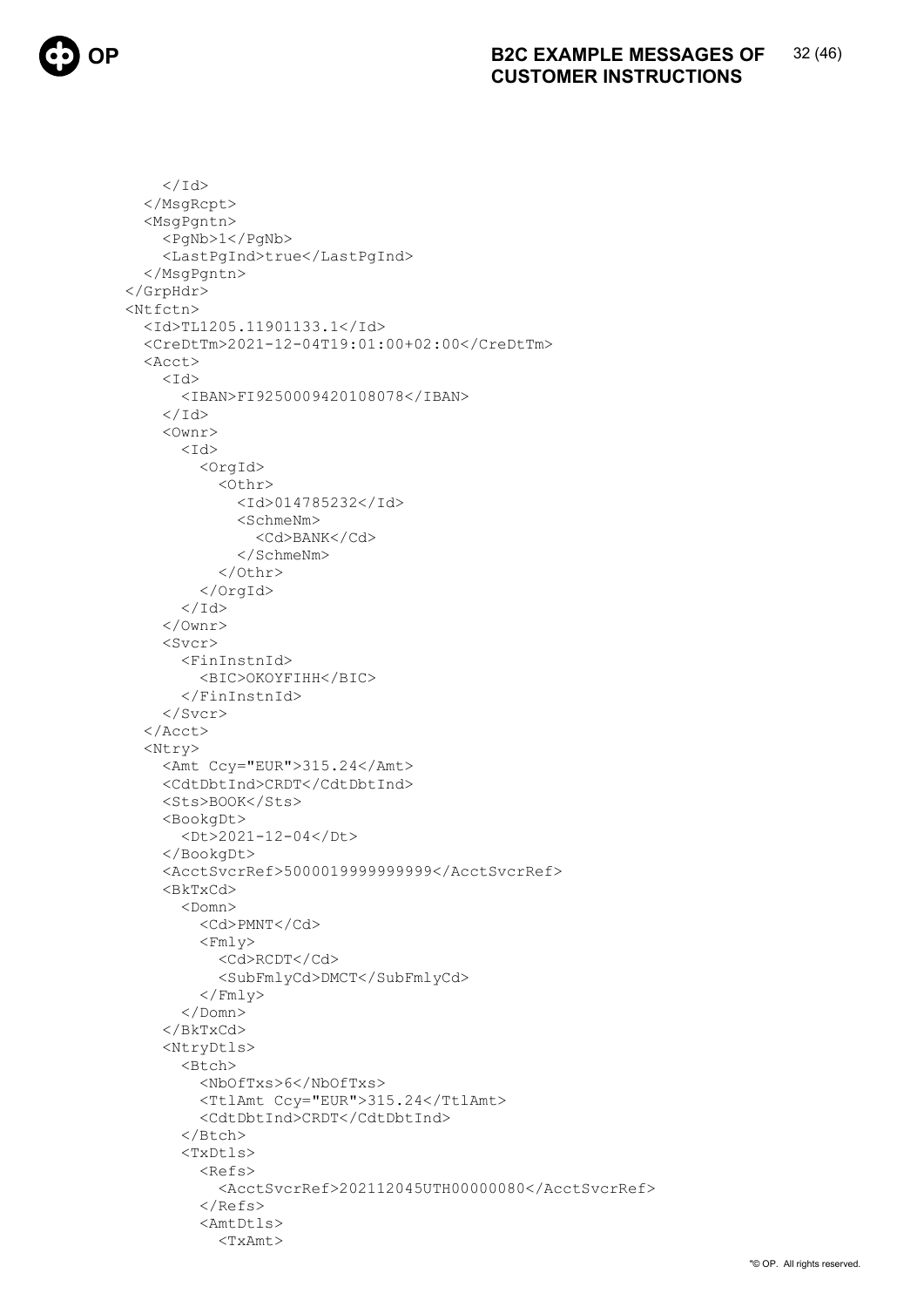<Amt Ccy="EUR">39.04</Amt> </TxAmt> </AmtDtls> <RltdPties> <Dbtr> <Nm>SIIVOUSPALVE</Nm> </Dbtr> </RltdPties> <RmtInf> <Strd> <CdtrRefInf> <Tp> <CdOrPrtry> <Cd>SCOR</Cd> </CdOrPrtry> <Issr>ISO</Issr>  $\langle$ Tp>  $<$ Ref>RF4864004</Ref> </CdtrRefInf> </Strd> </RmtInf> <RltdDts> <AccptncDtTm>2021-12-04T00:00:00+02:00</AccptncDtTm> </RltdDts>  $\langle$ /TxDtls> <TxDtls> <Refs> <AcctSvcrRef>202112045UTH00006354</AcctSvcrRef> </Refs> <AmtDtls> <TxAmt> <Amt Ccy="EUR">16.04</Amt> </TxAmt> </AmtDtls> <RltdPties> <Dbtr> <Nm>SIIVOUSPALVE</Nm> </Dbtr> </RltdPties> <RmtInf> <Strd> <CdtrRefInf>  $<$ Tp $>$  <CdOrPrtry> <Cd>SCOR</Cd> </CdOrPrtry> <Issr>ISO</Issr>  $\langle$ Tp>  $<$ Ref>RF4864004</Ref> </CdtrRefInf> </Strd> </RmtInf> <RltdDts> <AccptncDtTm>2021-12-04T00:00:00+02:00</AccptncDtTm> </RltdDts> </TxDtls> <TxDtls> <Refs> <AcctSvcrRef>202112045UTH00006393</AcctSvcrRef> </Refs> <AmtDtls>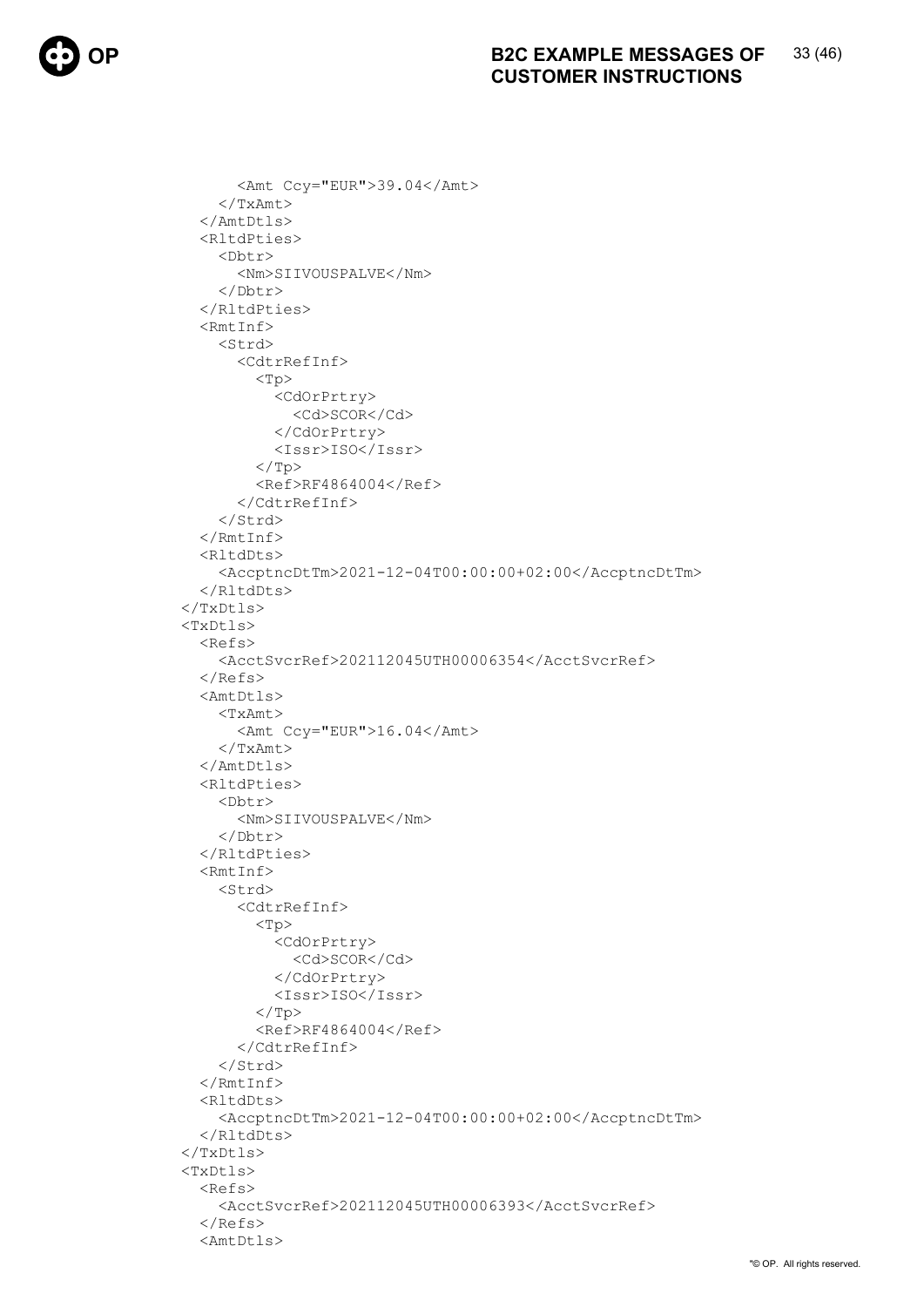<TxAmt> <Amt Ccy="EUR">16.04</Amt>  $<$ /TxAmt> </AmtDtls> <RltdPties> <Dbtr> <Nm>SIIVOUSPALVE</Nm> </Dbtr> </RltdPties> <RmtInf> <Strd> <CdtrRefInf> <Tp> <CdOrPrtry> <Cd>SCOR</Cd> </CdOrPrtry> <Issr>ISO</Issr>  $\langle$ /Tp> <Ref>RF4864004</Ref> </CdtrRefInf> </Strd> </RmtInf> <RltdDts> <AccptncDtTm>2021-12-04T00:00:00+02:00</AccptncDtTm> </RltdDts> </TxDtls> <TxDtls>  $<sub>Refs</sub>$ </sub> <AcctSvcrRef>202112045UTH00000079</AcctSvcrRef> </Refs> <AmtDtls> <TxAmt> <Amt Ccy="EUR">72.04</Amt> </TxAmt> </AmtDtls> <RltdPties> <Dbtr> <Nm>SIIVOUSPALVE</Nm> </Dbtr> </RltdPties> <RmtInf> <Strd> <CdtrRefInf> <Tp> <CdOrPrtry> <Cd>SCOR</Cd> </CdOrPrtry>  $\langle$ Tp> <Ref>00000786400779406202</Ref> </CdtrRefInf> </Strd>  $\langle$ /RmtInf> <RltdDts> <AccptncDtTm>2021-12-04T00:00:00+02:00</AccptncDtTm> </RltdDts> </TxDtls> <TxDtls> <Refs> <AcctSvcrRef>202112045UTH00006352</AcctSvcrRef> </Refs> <AmtDtls>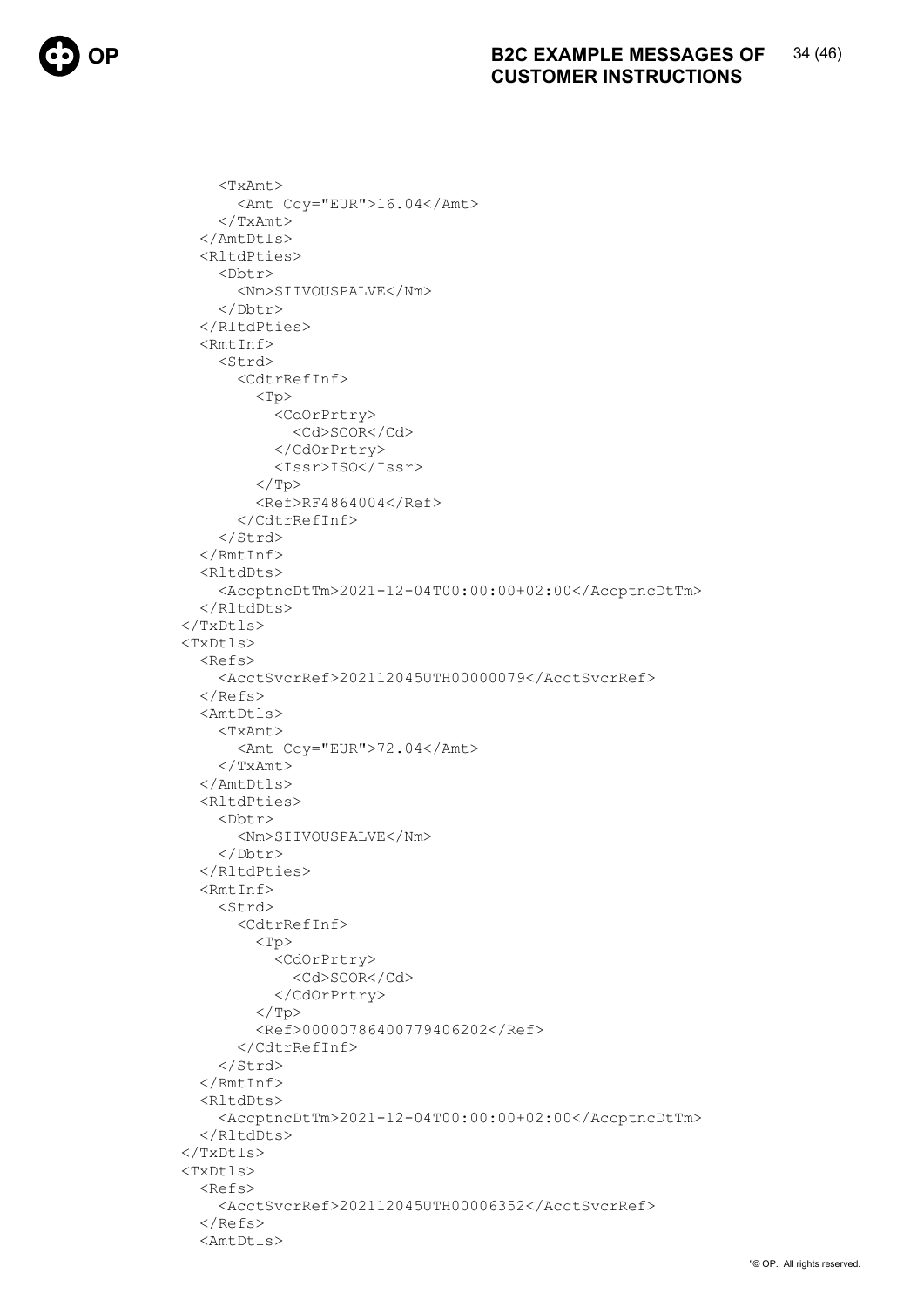<TxAmt> <Amt Ccy="EUR">36.04</Amt>  $<$ /TxAmt> </AmtDtls> <RltdPties> <Dbtr> <Nm>SIIVOUSPALVE</Nm> </Dbtr> </RltdPties> <RmtInf> <Strd> <CdtrRefInf> <Tp> <CdOrPrtry> <Cd>SCOR</Cd> </CdOrPrtry>  $\langle$ /Tp> <Ref>00000786400779406202</Ref> </CdtrRefInf> </Strd> </RmtInf> <RltdDts> <AccptncDtTm>2021-12-04T00:00:00+02:00</AccptncDtTm> </RltdDts>  $\langle$ /TxDtls> <TxDtls> <Refs> <AcctSvcrRef>202112045UTH00006391</AcctSvcrRef> </Refs> <AmtDtls> <TxAmt> <Amt Ccy="EUR">136.04</Amt> </TxAmt> </AmtDtls> <RltdPties> <Dbtr> <Nm>SIIVOUSPALVE</Nm> </Dbtr> </RltdPties> <RmtInf> <Strd> <CdtrRefInf>  $<$ Tp $>$  <CdOrPrtry> <Cd>SCOR</Cd> </CdOrPrtry>  $\langle$ Tp> <Ref>00000786400779406202</Ref> </CdtrRefInf> </Strd>  $\langle$ /RmtInf> <RltdDts> <AccptncDtTm>2021-12-04T00:00:00+02:00</AccptncDtTm> </RltdDts> </TxDtls> </NtryDtls> </Ntry> </Ntfctn> </BkToCstmrDbtCdtNtfctn> </Document>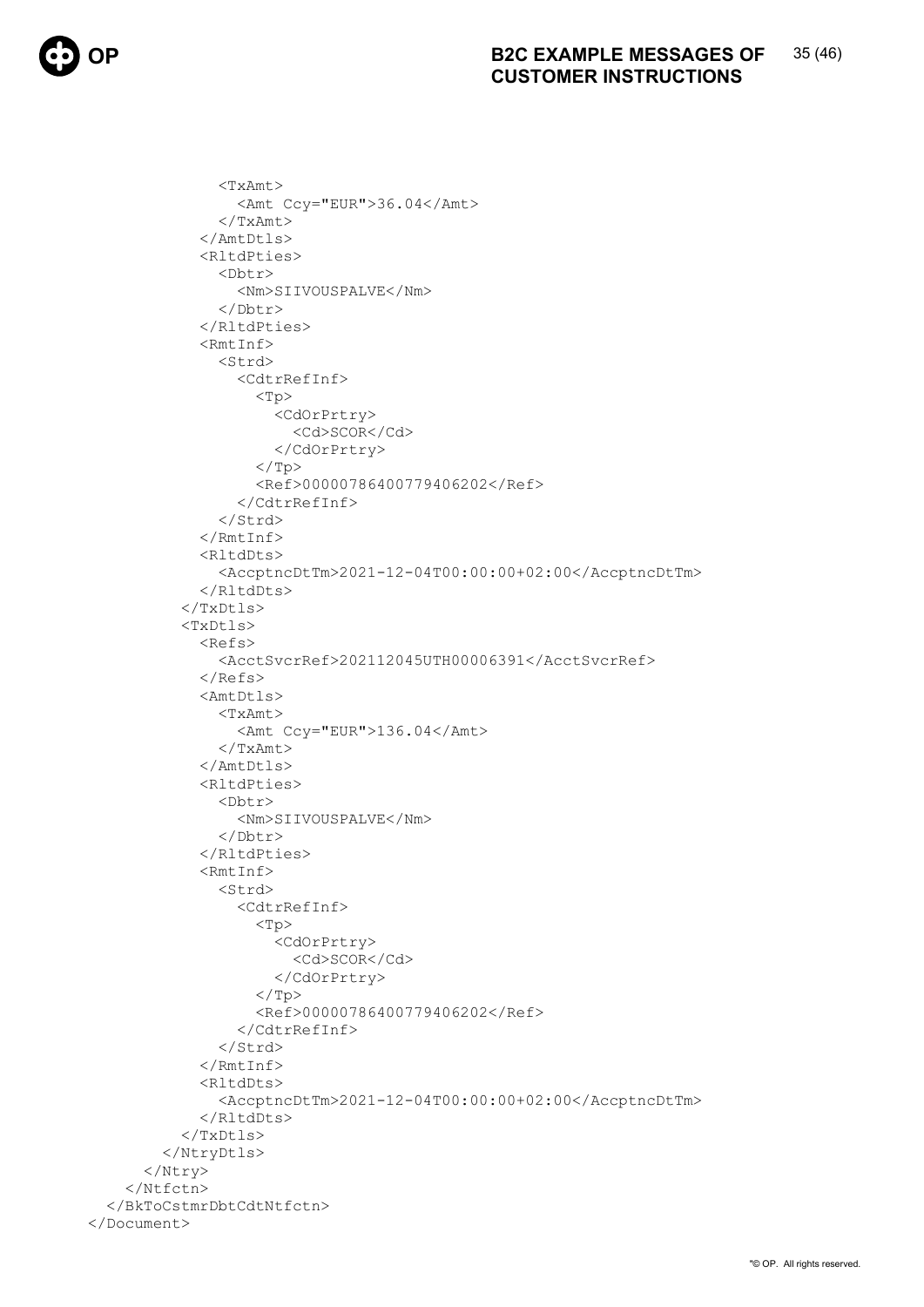

3. Transaction query

```
<?xml version="1.0" encoding="UTF-8" standalone="yes" ?> 
- <Document xmlns="urn:iso:std:iso:20022:tech:xsd:camt.052.001.02"
    xmlns:xsi="http://www.w3.org/2001/XMLSchema-instance"
    xsi:schemaLocation="urn:iso:std:iso:20022:tech:xsd:camt.052.001.02 
    file:///C:/Kultalinkki ws2/c2b ws/camt.052.001.02.xsd">
- <BkToCstmrAcctRpt>
- <GrpHdr>
  <MsqId>593728G6000422112021144045734</MsqId>
  <CreDtTm>2021-11-22T14:40:45.735+02:00</CreDtTm> 
- <MsgRcpt>
- <PstlAdr>
  <AdrTp>BIZZ</AdrTp> 
    </PstlAdr>
- <i>I</i>d>= <OrqId>
= <0thr>
  <Id>1478523-2</Id> 
- <SchmeNm>
  <Cd>BANK</Cd> 
    </SchmeNm>
    \langle/Othr>
    </OrgId>
    \langle/Id>
    </MsgRcpt>
    </GrpHdr>
\leq <Rpt>
  <Id>TAPAHTUMAOTEKYSELY</Id> 
  <CreDtTm>2021-11-22T14:40:45+02:00</CreDtTm> 
 - <Acct>
  <Id><IBAN>FI7050009430120717</IBAN> 
    \langle/Id>
- <Tp>
  <Prtry>VALUUTTATILI</Prtry> 
    \langleTp>
  <Ccy>SEK</Ccy> 
  <Nm>MERIKARHU OY</Nm> 
\leq <0wnr>
- <b>I</b>- <PrvtId>
  - <Othr>
  <Id>1478523-2</Id> 
    </Othr>
    </PrvtId>
    \langle/Id>
    </Ownr>
    </Acct>
\leq <Bal>
\leq \langle \text{Tp}\rangle- <CdOrPrtry>
  <Cd>ITBD</Cd> 
    </CdOrPrtry>
    \langleTp>
  <Amt Ccy="SEK">3800.63</Amt>
  <CdtDbtInd>CRDT</CdtDbtInd> 
- <Dt>
  <Dt>2021-11-22</Dt> 
    \langleDt>
    </Bal>
```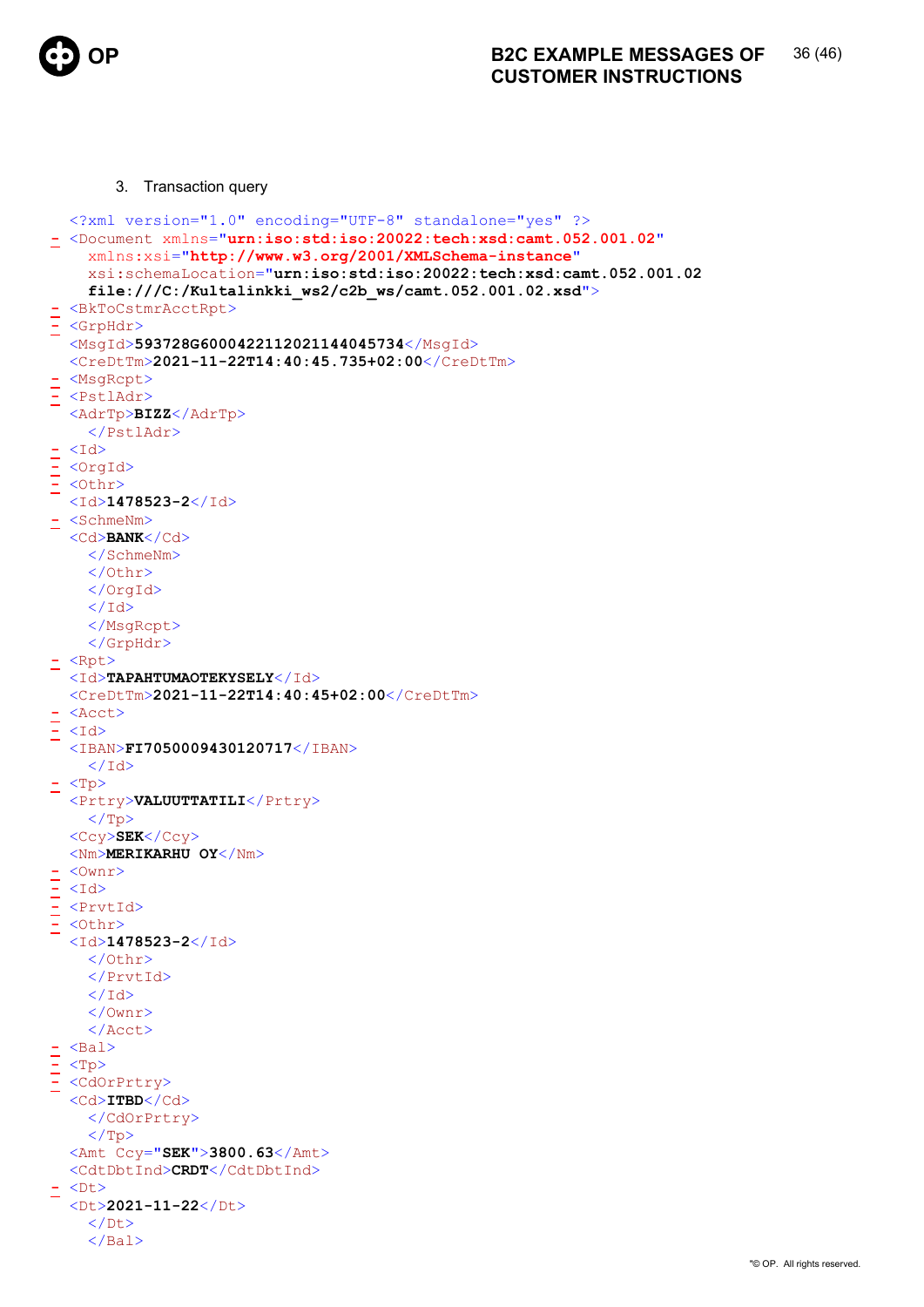

 $\leq$  <Bal>  $<$ Tp>  $\leq$  <CdOrPrtry> <Cd>ITAV</Cd> </CdOrPrtry>  $\langle$ Tp> <Amt Ccy="SEK">3800.63</Amt> <CdtDbtInd>CRDT</CdtDbtInd>  $\leq$  <Dt> <Dt>2021-11-22</Dt>  $\langle$ /Dt>  $\langle$ /Bal>  $\leq$  <Ntry> <Amt Ccy="SEK">150.22</Amt> <CdtDbtInd>DBIT</CdtDbtInd> <Sts>BOOK</Sts> - <BookgDt> <Dt>2021-11-22</Dt> </BookgDt> <AcctSvcrRef>20211122579908L00004</AcctSvcrRef>  $<sub>BkTxCd</sub>$ </sub>  $\overline{-}$  <Domn> <Cd>PMNT</Cd>  $\leq$  <Fmly>  $<ICDT $>c<sub>d</sub>$$ <SubFmlyCd>DMCT</SubFmlyCd>  $\langle$  Fmly>  $\langle$ /Domn>  $\le$  <Prtry> <Cd>700ULKOM MAKSU</Cd>  $<$ Issr>FFFS $<$ /Issr>  $\langle$ /Prtry>  $\langle$ /BkTxCd>  $\leq$  <NtryDtls>  $\leq$  <TxDtls>  $\leq$  <Refs>  $\langle \texttt{InstrId}\rangle$ InstrId\_2021\_004 $\langle \texttt{InstrId}\rangle$  $\leq$ EndToEndId>e2e\_004 $\leq$ EndToEndId>  $\langle / \text{Refs} \rangle$  $\leq$  <AmtDtls> - <InstdAmt> <Amt Ccy="SEK">150.22</Amt> - <CcyXchq> <SrcCcy>SEK</SrcCcy> <TrgtCcy>EUR</TrgtCcy> <UnitCcy>EUR</UnitCcy> <XchqRate>8.9353000</XchqRate> </CcyXchg> </InstdAmt>  $<$ TxAmt $>$ <Amt Ccy="SEK">150.22</Amt>  $\langle$ /TxAmt> - <CntrValAmt> <Amt Ccy="EUR">16.81</Amt> - <CcyXchg> <SrcCcy>SEK</SrcCcy> <TrqtCcy>EUR</TrqtCcy> <UnitCcy>EUR</UnitCcy> <XchqRate>8.9353000</XchqRate> </CcyXchq> </CntrValAmt>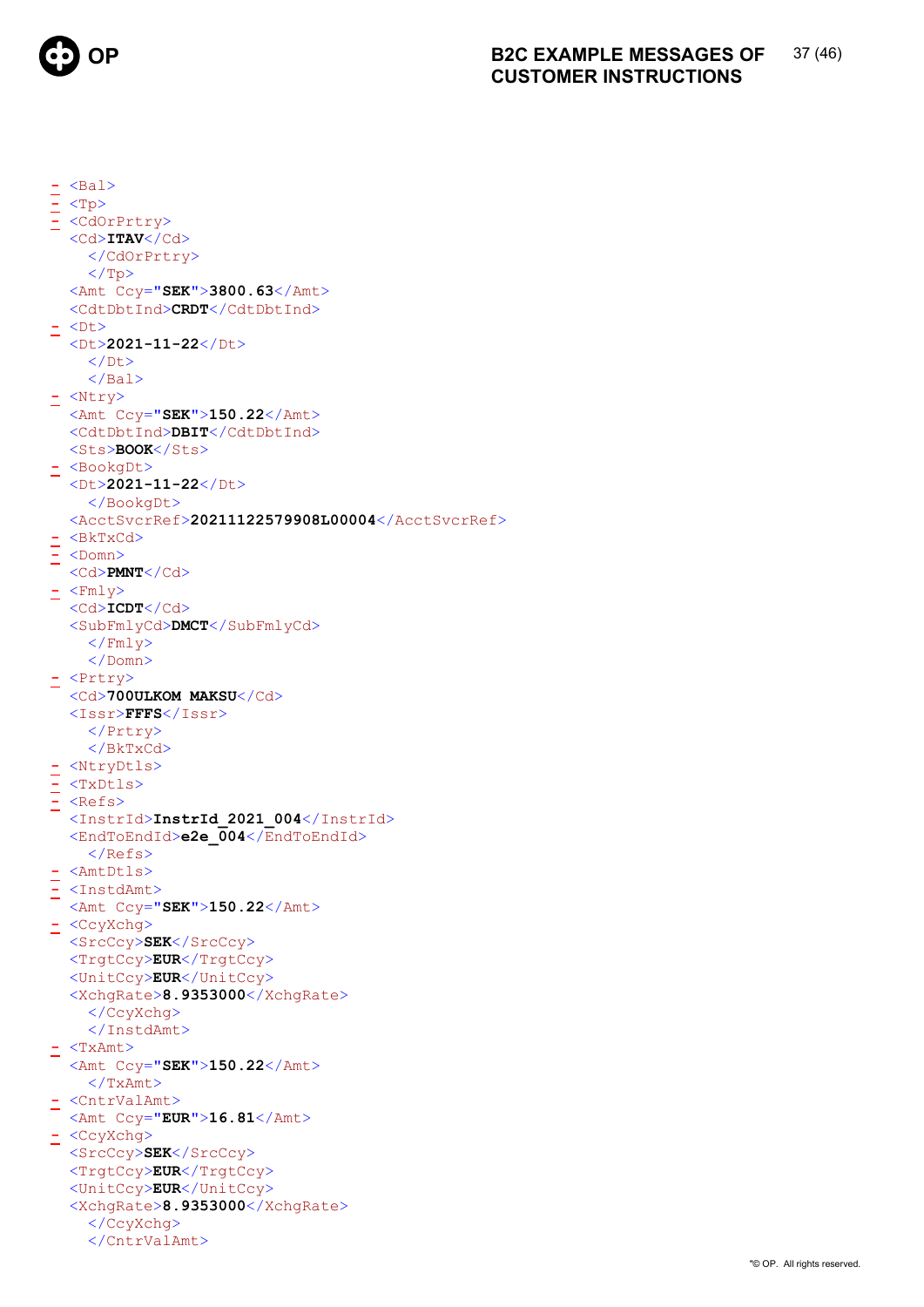

```
</AmtDtls>
- <R1tdPties>
 <UltmtDbtr>
  <Nm>Ultimaatti Debtori</Nm>
    </UltmtDbtr>
\leq <Cdtr>
  \langle Nm \rangleUkko\langle Nm \rangle\langle/Cdtr>
    </RltdPties>
\leq <RmtInf>
  <Ustrd>PO BOX 88</Ustrd>
  <Ustrd>Hesa</Ustrd>
  <Ustrd>tilisiirto SEK-tililtä SEK-tilille,</Ustrd>
  <Ustrd>SEK</Ustrd>
  <Ustrd>OKOYFIH0</Ustrd>
  <Ustrd>FI9250009430120709</Ustrd>
  <Strd /\langle/RmtInf>
- <RltdDts>
  <AccptncDtTm>2021-11-22T00:00:00</AccptncDtTm>
    </RltdDts>
    \langle/TxDtls>
    </NtryDtls>
  <AddtlNtryInf>eur 16.81MMKB112210010668</AddtlNtryInf>
    \langle/Ntry>
    \langle/Rpt>
    </BkToCstmrAcctRpt>
    </Document>
```
### 4. Group balances query

```
<?xml version="1.0" encoding="UTF-8" standalone="yes"?>
<Document xmlns="urn:iso:std:iso:20022:tech:xsd:camt.052.001.02">
<BkToCstmrAcctRpt>
<GrpHdr>
            <MsgId>593728IW000225112021091444273</MsgId>
            <CreDtTm>2021-11-25T09:14:44.273+02:00</CreDtTm>
            <MsgRcpt>
                        <PstlAdr>
                                    <AdrTp>BIZZ</AdrTp>
                        </PstlAdr>
                        <Id>
                                    <OrgId>
                                                \langleOthr>
                                                            <Id>1236987-6</Id>
                                                            <SchmeNm><Cd>BANK</Cd>
                                                            \langle/SchmeNm>
                                                \langle/0thr>
                                    \langle/OrgId>
                        \langle /Id \rangle</MsgRcpt>
\langle/GrpHdr>
            <Rpt>
                        <Id>KONSERNINSALDOTKYSELY</Id>
                        <CreDtTm>2021-11-25T09:14:44.273+02:00</CreDtTm>
                        <Acct>
                        <Id>
                                                <IBAN>FI2950009420116196</IBAN>
```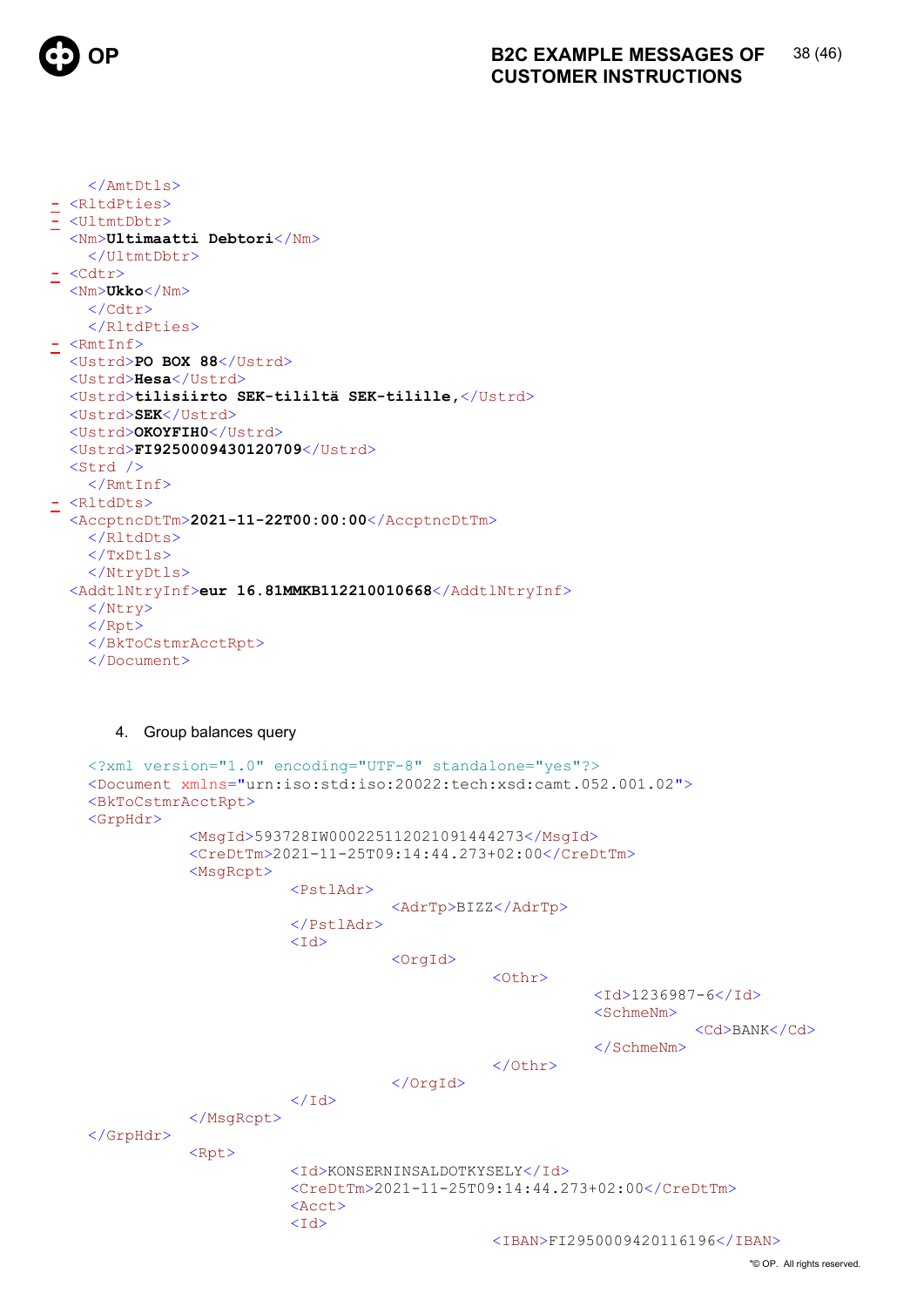$\langle$ /Id>  $<$ Tp> <Prtry>YRITYSTILI</Prtry>  $\langle$ /Tp> <Ccy>EUR</Ccy> <Nm>NAKKILAN NAKKI JA KUKKA</Nm>  $<$ Ownr $>$  $<$ Id $>$ <PrvtId> <0thr>  $<$ Id>1236987-6</Id>  $\langle$ /Othr> </PrvtId>  $\langle$ /Id>  $\langle$ /Ownr>  $\langle$  / Acct>  $<sub>Bal</sub>$ </sub>  $< p$ <CdOrPrtry> <Cd>ITBD</Cd> </CdOrPrtry>  $\langle$ /Tp> <Amt Ccy="EUR">5987.12</Amt> <CdtDbtInd>CRDT</CdtDbtInd>  $\langle$  D+  $>$ <Dt>2021-11-25</Dt>  $\langle$ /Dt>  $\langle$ /Bal>  $<sub>Bal</sub>$ </sub>  $<$ Tp> <CdOrPrtry> <Cd>ITAV</Cd> </CdOrPrtry>  $\langle$ Tp> <CdtLine> <Incl>true</Incl> <Amt Ccy="EUR">10000.00</Amt> </CdtLine> <Amt Ccy="EUR">15987.12</Amt> <CdtDbtInd>CRDT</CdtDbtInd>  $<$ Dt $>$  $<$ Dt>2021-11-25</Dt>  $\langle$ /Dt>  $\langle$ /Bal>  $<sub>Bal</sub>$ </sub>  $< p$ <CdOrPrtry> <Cd>XPCD</Cd> </CdOrPrtry>  $\langle$ /Tp> <Amt  $Ccy="EUR" > 5600.00$ <CdtDbtInd>DBIT</CdtDbtInd>  $<$ Dt $>$ <Dt>2021-11-25</Dt>  $\langle$ /Dt>  $\langle$ /Bal> <TxsSummry> <TtlCdtNtries>  $<$ Sum $>0.00$  / Sum $>$ </TtlCdtNtries> <TtlDbtNtries>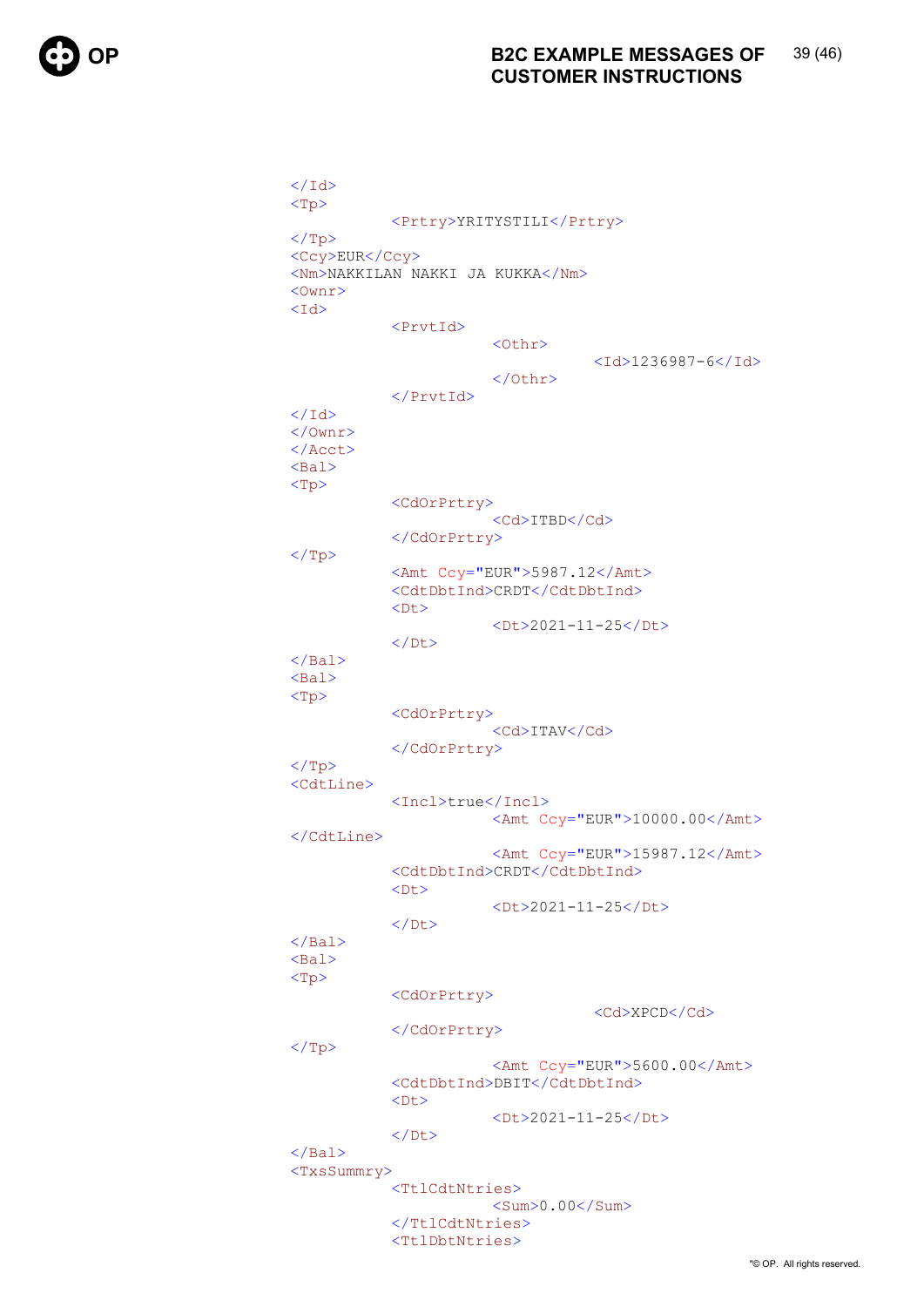

 $<$ Sum $>$ 0.00 $<$ /Sum $>$  $\langle$ /TtlDbtNtries> </TxsSummry>  $\langle$ /Rpt>  $<$ Rpt $>$ <Id>KONSERNINSALDOTKYSELY</Id> <CreDtTm>2021-11-25T09:14:44.274+02:00</CreDtTm> <Acct>  $<$ Id> <IBAN>FI2950009420116196</IBAN>  $\langle$ /Id> <Ccy>EUR</Ccy> <Nm>NAKKILAN NAKKI JA KUKKA</Nm>  $\langle$ /Acct> <RltdAcct>  $<$ Id> <IBAN>FI2950009420116196</IBAN>  $\langle$ /Id>  $\langle$ /RltdAcct>  $<sub>Ba1></sub>$ </sub>  $<$ Tp> <CdOrPrtry> <Cd>ITBD</Cd> </CdOrPrtry>  $\langle$ /Tp> <Amt Ccy="EUR">3205.29</Amt> <CdtDbtInd>CRDT</CdtDbtInd>  $<$ Dt $>$ <Dt>2021-11-25</Dt>  $\langle$ /Dt>  $\langle$ /Bal>  $<sub>Ba1</sub>$ </sub>  $< p$ <CdOrPrtry> <Cd>ITAV</Cd> </CdOrPrtry>  $<$  $(T\triangleright$ <CdtLine> <Incl>true</Incl>  $\lambda$ Amt Ccy="EUR">10000.00</Amt>  $\langle$ /CdtLine> <Amt Ccy="EUR">7705.29</Amt> <CdtDbtInd>CRDT</CdtDbtInd>  $<$ Dt $>$ <Dt>2021-11-25</Dt>  $\langle$ /Dt>  $\langle$ /Bal>  $<$ Bal>  $<$ Tp> <CdOrPrtry>  $<$ Cd>XPCD $<$ /Cd> </CdOrPrtry>  $\langle$ /Tp> <Amt Ccy="EUR">5500.00</Amt> <CdtDbtInd>DBIT</CdtDbtInd>  $<$ Dt $>$ <Dt>2021-11-25</Dt>  $\langle$ /Dt>  $\langle$ /Bal>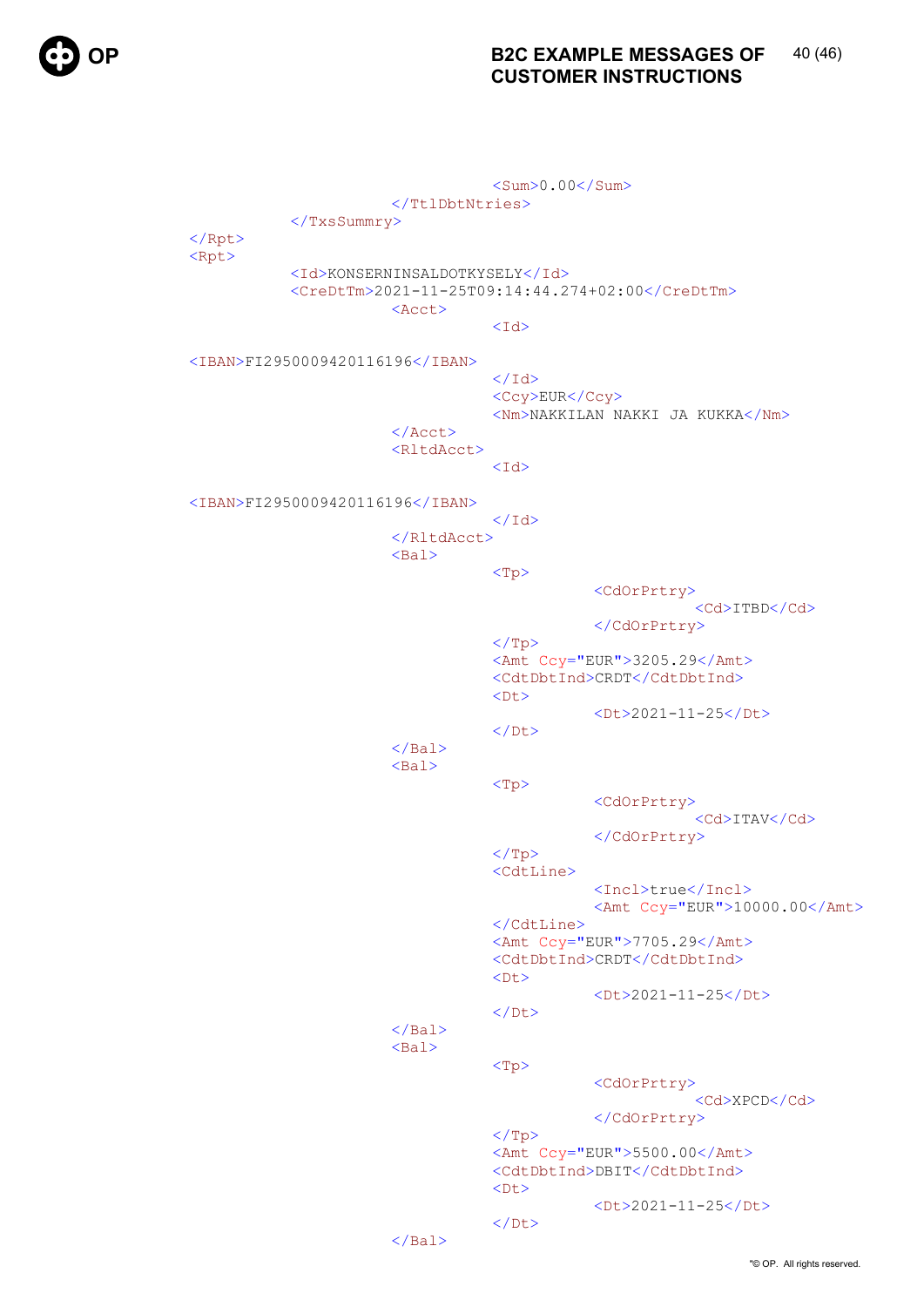<TxsSummry> <TtlCdtNtries/> <TtlDbtNtries/> </TxsSummry> </Rpt> <Rpt> <Id>KONSERNINSALDOTKYSELY</Id> <CreDtTm>2021-11-25T09:14:44.274+02:00</CreDtTm> <Acct>  $<$ Id> <IBAN>FI0750009420116204</IBAN>  $\langle \rangle$ Id $>$ <Ccy>EUR</Ccy> <Nm>NAKKILAN NAKKI JA KUKKA</Nm>  $\langle$ Acct $\rangle$ <RltdAcct>  $<$ Id> <IBAN>FI2950009420116196</IBAN>  $\langle \rangle$ Id $>$  </RltdAcct> <Bal>  $<$ Tp $>$  <CdOrPrtry> <Cd>ITBD</Cd> </CdOrPrtry>  $\langle$  Tp> <Amt Ccy="EUR">731.83</Amt> <CdtDbtInd>CRDT</CdtDbtInd> ーンのサイトをつけることになっている。<br>- インターのサイトをつけることになっている。<br>- インターのサイトをつけることになっている。 <Dt>2021-11-25</Dt>  $\langle$ Dt>  $\langle$ /Bal $\rangle$ <Bal>  $<$ Tp $>$  <CdOrPrtry> <Cd>ITAV</Cd> </CdOrPrtry>  $\rm{<} / \rm{Tp}$ <CdtLine> <Incl>true</Incl> <Amt Ccy="EUR">800.00</Amt> </CdtLine> <Amt Ccy="EUR">1431.83</Amt> <CdtDbtInd>CRDT</CdtDbtInd> ーンのサイトをつけることになっている。<br>- インターのサイトをつけることになっている。<br>- インターのサイトをつけることになっている。  $<2021-11-25$ ーンのサイトをつける しょうしょう くんじょう くんじょう くんじょう くんじょう しょうしょう くんじょう しょうしょう しょうしょう しょうしょう しょうしょう しょうしょう しょうしょう しょうしょう しょうしょう  $\langle$ /Bal $\rangle$  $<$ Bal>  $<$ Tp $>$  <CdOrPrtry> <Cd>XPCD</Cd> </CdOrPrtry>  $\langle$ Tp> <Amt Ccy="EUR">100.00</Amt> <CdtDbtInd>DBIT</CdtDbtInd> ーンのサイトをつけることになっている。<br>- インターのサイトをつけることになっている。<br>- インターのサイトをつけることになっている。 <Dt>2021-11-25</Dt> ーンのサイトをつける しょうしょう くんじょう しょうしょう くんじょう しょうしょう しょうしょう しょうしょう しょうしょう しょうしょう しょうしょう しょうしょう しょうしょう しょうしょう しょうしょう しょうしょう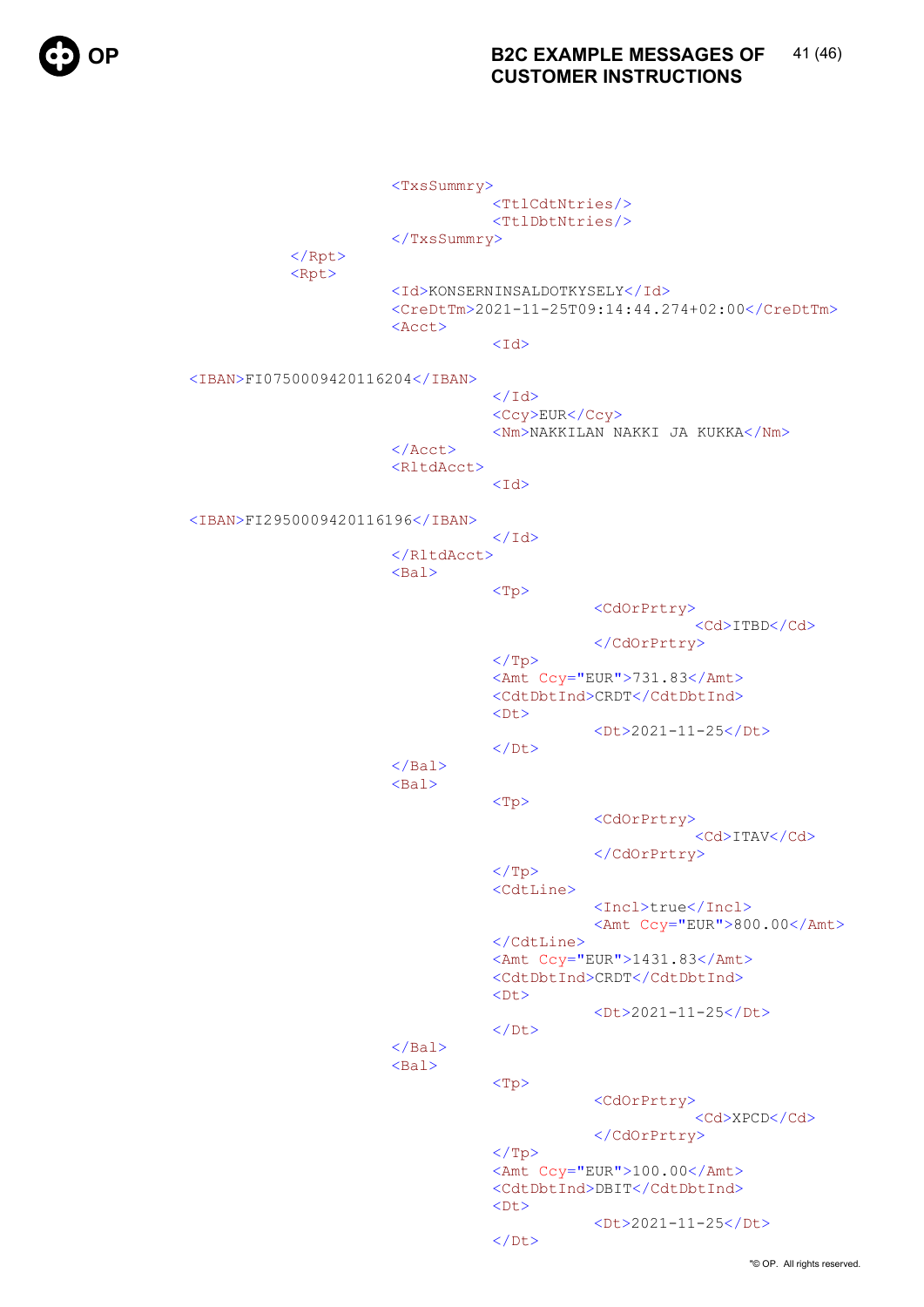$\langle$ Bal> <TxsSummry> <TtlCdtNtries/> <TtlDbtNtries/> </TxsSummry> </Rpt> <Rpt> <Id>KONSERNINSALDOTKYSELY</Id> <CreDtTm>2021-11-25T09:14:44.275+02:00</CreDtTm> <Acct>  $<$ Id> <IBAN>FI3950009420166068</IBAN>  $\langle \rangle$ Id $>$ <Ccy>EUR</Ccy> <Nm>NAKKILAN NAKKI JA KUKKA</Nm>  $\langle$ Acct $\rangle$ <RltdAcct>  $<$ Id> <IBAN>FI2950009420116196</IBAN>  $\langle \rangle$ Id $>$  </RltdAcct>  $<sub>Ba1></sub>$ </sub>  $<$ Tp> <CdOrPrtry> <Cd>ITBD</Cd> </CdOrPrtry>  $\rm{<} / \rm{Tp}$ <Amt Ccy="EUR">7500.00</Amt> <CdtDbtInd>CRDT</CdtDbtInd> ーンのサイトをつけることになっている。<br>- インターのサイトをつけることになっている。<br>- インターのサイトをつけることになっている。 <Dt>2021-11-25</Dt> ーンのサイトをつける しょうしょう くんじょう くんじょう くんじょう くんじょう しょうしょう くんじょう しょうしょう しょうしょう しょうしょう しょうしょう しょうしょう しょうしょう しょうしょう しょうしょう  $\langle$ Bal> <Bal>  $<$ Tp $>$  <CdOrPrtry> <Cd>ITAV</Cd> </CdOrPrtry>  $\langle$ Tp> <Amt Ccy="EUR">7500.00</Amt> <CdtDbtInd>CRDT</CdtDbtInd> ーンのサイトをつけることになっている。<br>- インターのサイトをつけることになっている。<br>- インターのサイトをつけることになっている。 <Dt>2021-11-25</Dt> く/Dt><br>ペイン<br>インフィン  $\langle$ /Bal> <TxsSummry> <TtlCdtNtries/> <TtlDbtNtries/> </TxsSummry> </Rpt>  $<$ Rpt $>$  <Id>KONSERNINSALDOTKYSELY</Id> <CreDtTm>2021-11-25T09:14:44.276+02:00</CreDtTm> <Acct>  $<$ Id> <IBAN>FI9250009420166084</IBAN>  $\langle \rangle$ Id $>$ 

<Ccy>EUR</Ccy>

"© OP. All rights reserved.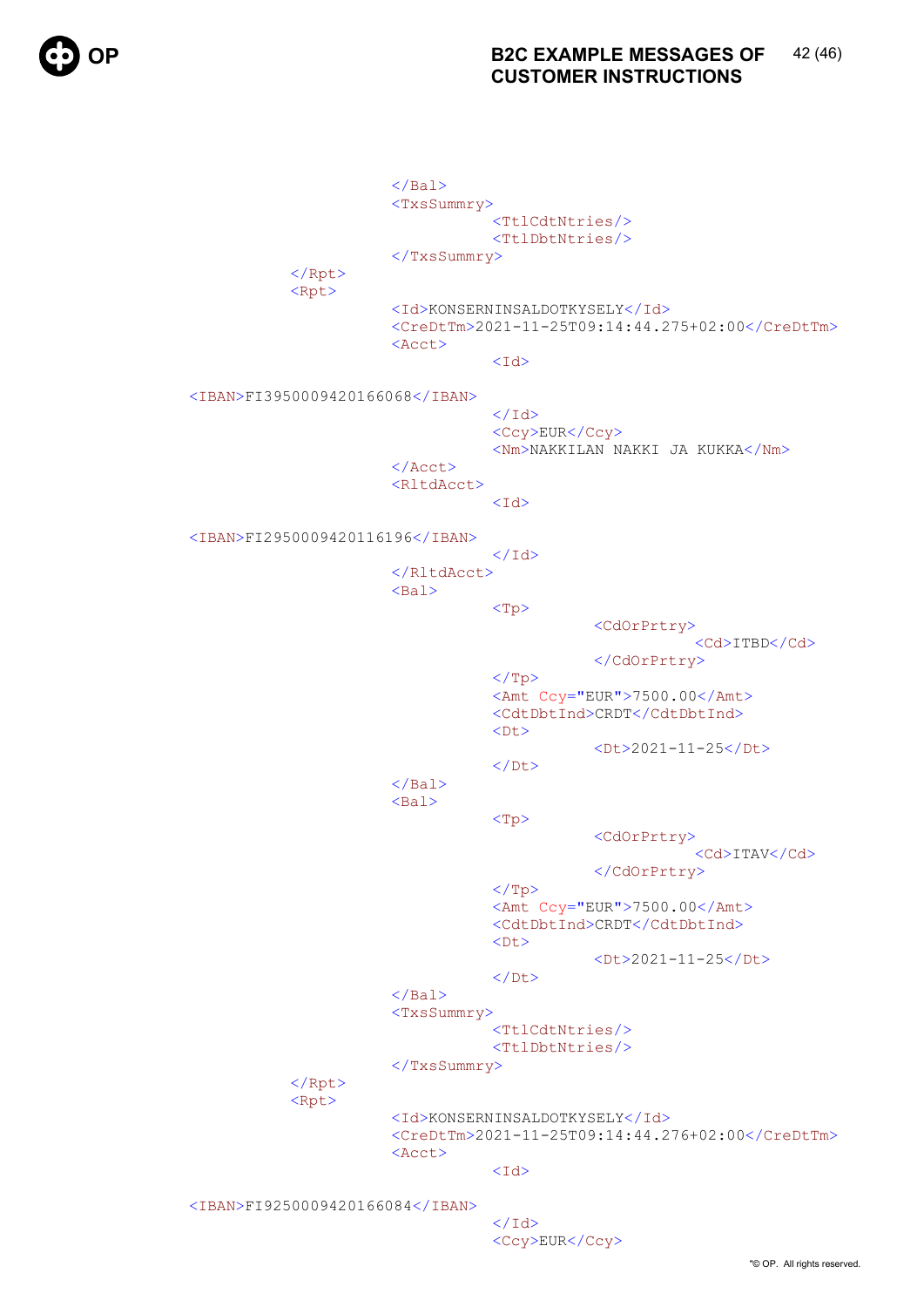```
 <Nm>LÄHIKAUPPA LÄNSITUULI</Nm>
                                </Acct>
                               <RltdAcct>
<Id>
          <IBAN>FI2950009420116196</IBAN>
\langle \rangleId> </RltdAcct>
                               <Bal>
<Tp> <CdOrPrtry>
                                                               <Cd>ITBD</Cd>
                                                    </CdOrPrtry>
\rm{<} / \rm{Tp}\rm{>}<Amt Ccy="EUR">150.00</Amt>
                                          <CdtDbtInd>CRDT</CdtDbtInd>
ーンのサイトをつけることになっています。<br>- インターのサイトをつけることになっています。<br>- インターのサイトをつけることになっています。
                                          <Dt>2021-11-25</Dt>
く/Dt><br>ペイン<br>インフィン
                               \langle/Bal\rangle<Bal>
<Tp>
                                                    <CdOrPrtry>
                                                               <Cd>ITAV</Cd>
                                                    </CdOrPrtry>
                                         \langleTp>
                                         <Amt Ccy="EUR">150.00</Amt>
                                          <CdtDbtInd>CRDT</CdtDbtInd>
ーンのサイトをつけることになっています。<br>- インターのサイトをつけることになっています。<br>- インターのサイトをつけることになっています。
                                          <Dt>2021-11-25</Dt>
ーンのサイトをつける しょうしょう くんじょう くんじょう くんじょう くんじょう しょうしょう くんじょう しょうしょう しょうしょう しょうしょう しょうしょう しょうしょう しょうしょう しょうしょう しょうしょう
                               </Bal><TxsSummry>
                                          <TtlCdtNtries/>
                                         <TtlDbtNtries/>
                                </TxsSummry>
                    \langle Rpt\rangle</BkToCstmrAcctRpt>
</Document>
  5. Account balances summary 
<?xml version="1.0" encoding="UTF-8" standalone="yes"?>
<Document xmlns="urn:iso:std:iso:20022:tech:xsd:camt.052.001.02">
<BkToCstmrAcctRpt>
          <GrpHdr>
                     <MsgId>593728FY000310122021162153698</MsgId>
```

```
 <CreDtTm>2021-12-10T16:21:53.698+02:00</CreDtTm>
 <MsgRcpt>
```
<PstlAdr>

<AdrTp>BIZZ</AdrTp>

```
 </PstlAdr>
<Id>
```
<OrgId>

 $<$ Othr $>$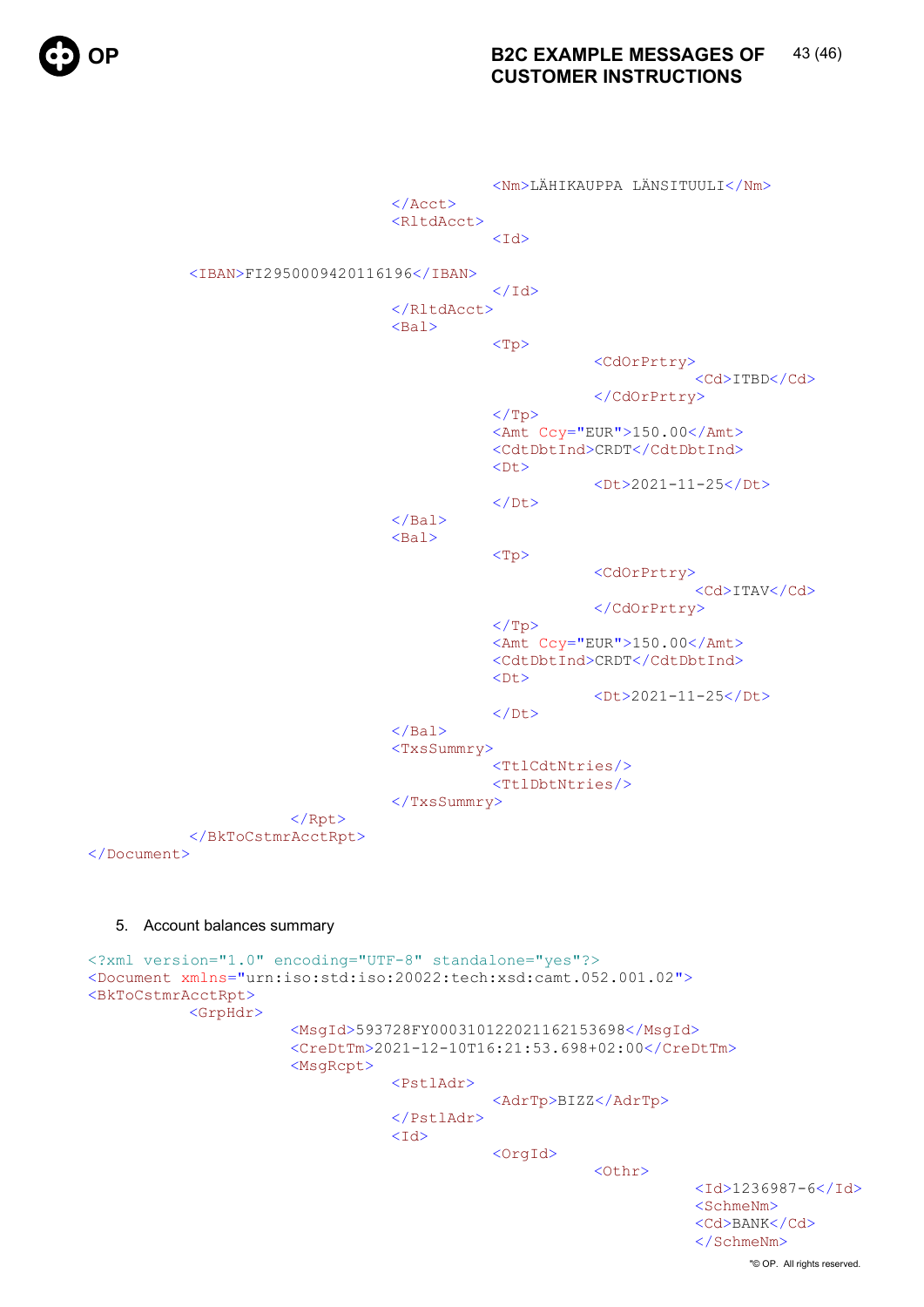$\langle$  /0thr> </OrgId>  $\langle$ /Id> </MsgRcpt> </GrpHdr>  $<$ Rpt $>$  <Id>TILIENSALDOYHTEENVETO</Id> <CreDtTm>2021-12-10T16:21:53.698+02:00</CreDtTm> <Acct>  $<$ Id $>$  <IBAN>FI9150009420116147</IBAN>  $\langle$ /Id> <Ccy>EUR</Ccy> </Acct>  $<sub>Ba1</sub>$ </sub> <Tp> <CdOrPrtry> <Cd>ITBD</Cd> </CdOrPrtry>  $\langle$ Tp> <Amt Ccy="EUR">3536.70</Amt> <CdtDbtInd>DBIT</CdtDbtInd> ーンステックスのコンプロセッサージをつける しょうしょう くりもく しょうしょう <Dt>2021-12-10</Dt>  $\langle$ /Dt $\rangle$  $\langle$ /Bal $\rangle$  <Bal> <Tp> <CdOrPrtry> <Cd>ITAV</Cd> </CdOrPrtry>  $\langle$ Tp> <Amt Ccy="EUR">0.00</Amt> <CdtDbtInd>CRDT</CdtDbtInd> ーンステックスのコンプロセッサージをつける しょうしょう くりもく しょうしょう <Dt>2021-12-10</Dt>  $\langle$ Dt>  $\langle$ /Bal $\rangle$ </Rpt> <Rpt> <Id>TILIENSALDOYHTEENVETO</Id> <CreDtTm>2021-12-10T16:21:53.698+02:00</CreDtTm> <Acct>  $<$ Id> <IBAN>FI2950009420116196</IBAN>  $\langle$ /Id> <Ccy>EUR</Ccy> </Acct>  $<$ Bal $>$  <Tp> <CdOrPrtry> <Cd>ITBD</Cd> </CdOrPrtry>  $\langle$ Tp> <Amt Ccy="EUR">5552.76</Amt> <CdtDbtInd>CRDT</CdtDbtInd> <Dt> <Dt>2021-12-10</Dt>  $\langle$ Dt>  $\langle$ /Bal $\rangle$ <Bal>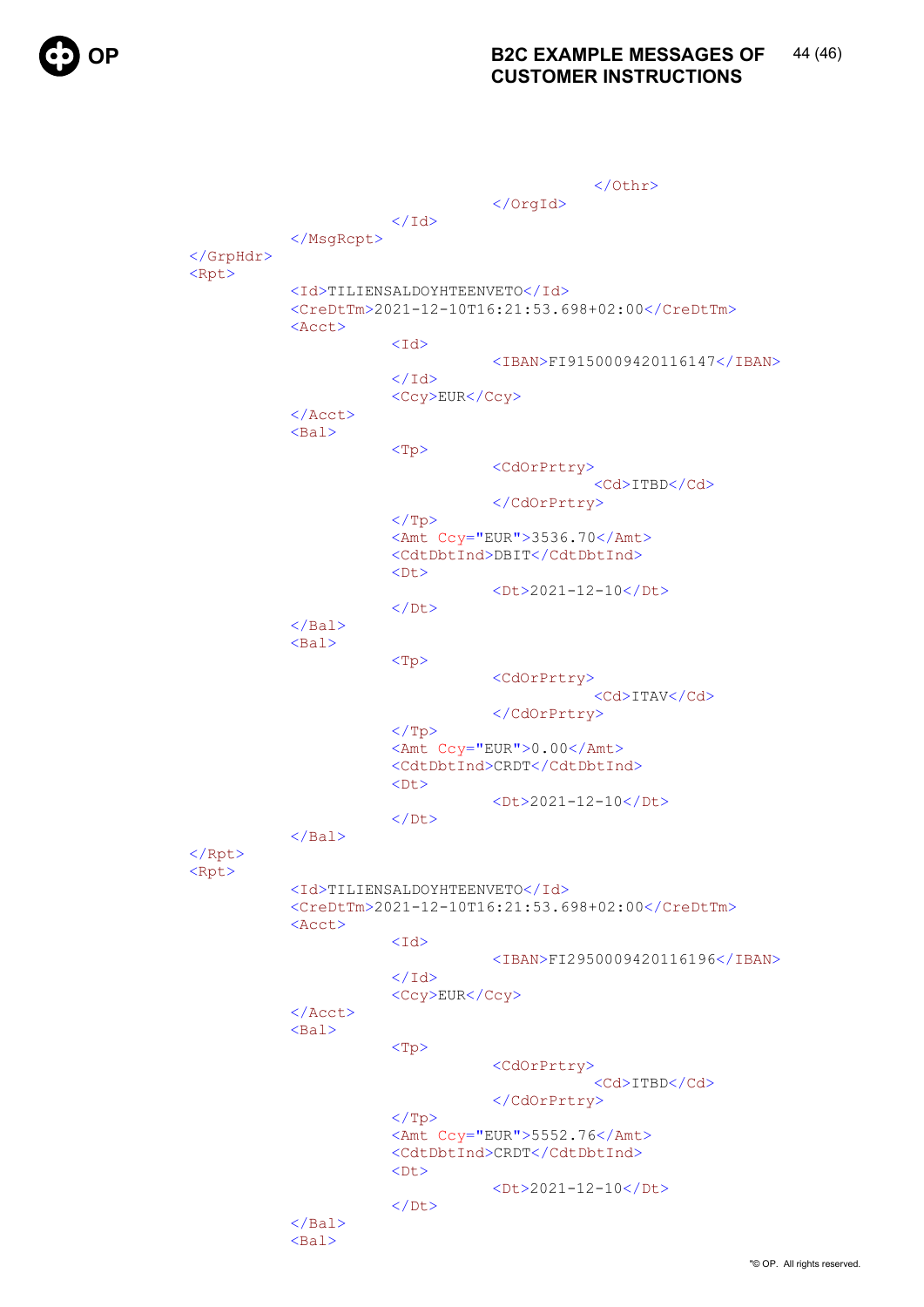<Tp> <CdOrPrtry> <Cd>ITAV</Cd> </CdOrPrtry>  $\langle$ Tp> <Amt Ccy="EUR">15552.76</Amt> <CdtDbtInd>CRDT</CdtDbtInd> <Dt> <Dt>2021-12-10</Dt>  $\langle$ Dt>  $\langle$ /Bal $\rangle$ </Rpt> <Rpt> <Id>TILIENSALDOYHTEENVETO</Id> <CreDtTm>2021-12-10T16:21:53.698+02:00</CreDtTm> <Acct>  $<$ Id> <IBAN>FI0750009420116204</IBAN>  $\langle$ /Id> <Ccy>EUR</Ccy>  $\langle$ Acct $\rangle$  $<$ Bal $>$  <Tp> <CdOrPrtry> <Cd>ITBD</Cd> </CdOrPrtry>  $\langle$ Tp> <Amt Ccy="EUR">560.42</Amt> <CdtDbtInd>CRDT</CdtDbtInd> <Dt> <Dt>2021-12-10</Dt>  $\langle$ Dt>  $\langle$ /Bal $\rangle$  <Bal> <Tp> <CdOrPrtry> <Cd>ITAV</Cd> </CdOrPrtry>  $\langle$ Tp> <Amt Ccy="EUR">1360.42</Amt> <CdtDbtInd>CRDT</CdtDbtInd> <Dt> <Dt>2021-12-10</Dt>  $\langle$ Dt>  $\langle$ /Bal> </Rpt> <Rpt> <Id>TILIENSALDOYHTEENVETO</Id> <CreDtTm>2021-12-10T16:21:53.698+02:00</CreDtTm> <Acct>  $<$ Id $>$  <IBAN>FI1250009420219694</IBAN>  $\langle$ /Id> <Ccy>EUR</Ccy>  $\langle$ Acct> <Bal>  $\langle {\rm Tp}\rangle$  <CdOrPrtry> <Cd>ITBD</Cd> </CdOrPrtry>  $\langle$ Tp>